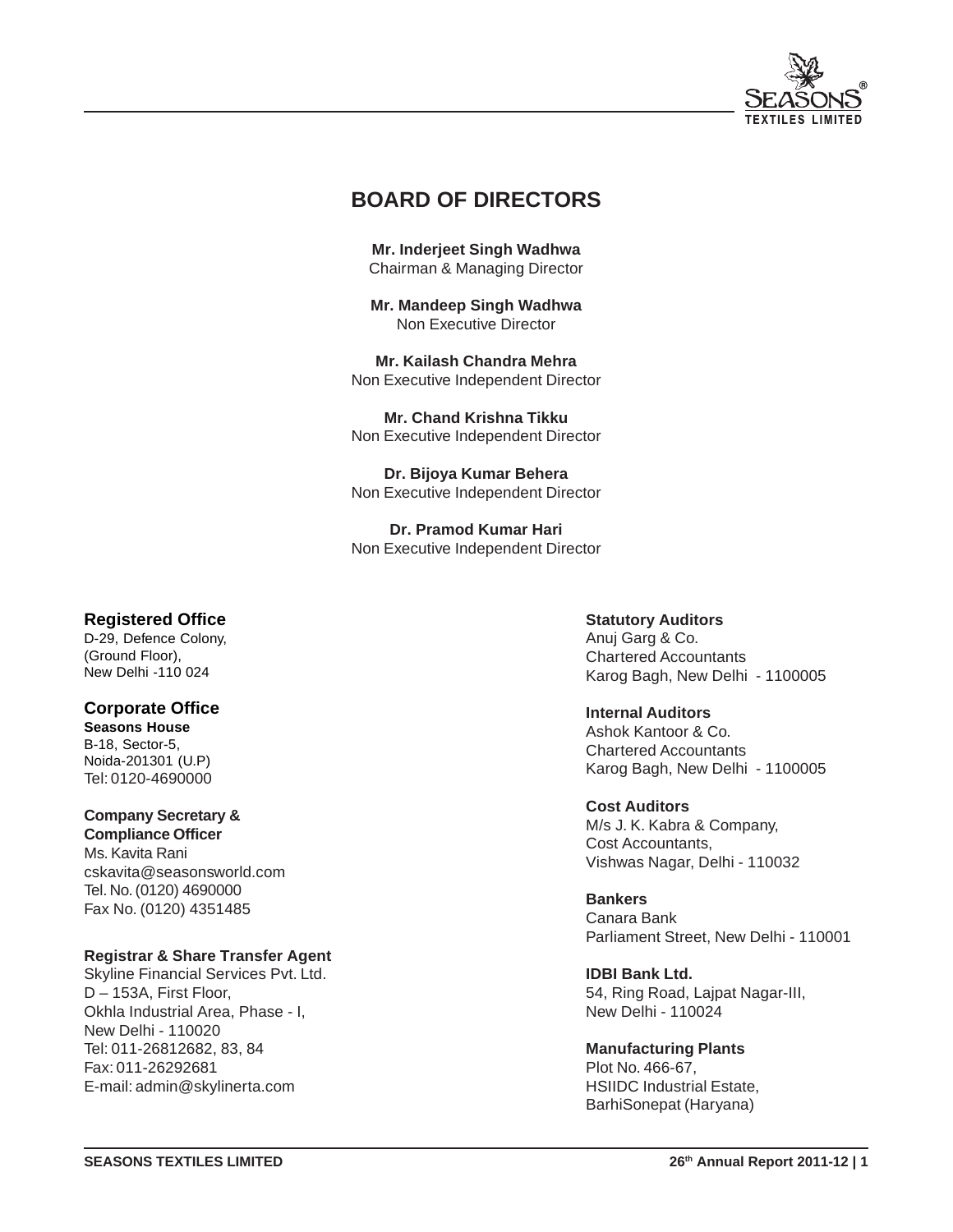

# **NOTICE**

**NOTICE** is hereby given that the 26<sup>th</sup> Annual General Meeting of the Members of **SEASONS TEXTILES LIMITED** will be held at 11.00 AM on Saturday, the 29<sup>th</sup> day of September, 2012 at Royal Vatika, Main Bus Stand, Khera Khurd, Alipur Block, Delhi – 110 082, to transact the following business:

#### **ORDINARY BUSINESS :**

- 1. To receive, consider and adopt the Profit and Loss Account for the year ended on 31<sup>st</sup> March, 2012, the Balance Sheet as on that date and Directors' and Auditors' Report thereon.
- 2. To appoint a Director in place of Mr. Chand Krishna Tikku, who retires by rotation and being eligible, offers himself for re-appointment.
- 3. To appoint a Director in place of Dr. Bijoya Kumar Behra, who retires by rotation and being eligible, offers himself for re-appointment.
- 4. To appoint Statutory Auditors and to fix their remuneration and to consider, and if thought fit, to pass, with or without modification(s), the following resolution as an Ordinary Resolution:

**"RESOLVED THAT** M/s Anuj Garg & Co., Chartered Accountants, be and are hereby appointed as Statutory Auditors of the Company, to hold office from the conclusion of this Annual General Meeting, until the conclusion of the next Annual General Meeting of the Company, on such remuneration as may be fixed by the Board of Directors."

#### **SPECIAL BUSINESS :**

5. To consider and, if thought fit, to pass the following Resolution, with or without modification(s), as **Special Resolution:**

**"RESOLVED THAT** pursuant to the provisions of Section 314 (1) and Director's Relatives (Office or Place of Profit) Rules, 2003 and subsequent amendment thereto and other applicable provisions of the Companies Act, 1956, the salary of Mr. Sumer Singh Wadhwa, Vice President (Marketing) of the Company has been revised, on the following terms:

| Basic | Rs. 90.000/- |
|-------|--------------|
| HRA   | Rs. 45.000/- |
| РF    | Rs. 10.800/- |
|       |              |

Commission @1 % of turnover from exports to assigned territory subject to maximum of Rs. 12,00,000/- per annum.

**RESOLVED FURTHER THAT** the revision in the salary will be effective for a period of three years from 1st June, 2012 upto 31st May, 2015.

**RESOLVED FURTHER THAT** the Board of Directors of the Company be and is hereby authorized to alter or vary from time to time the terms and conditions of the said remuneration, in such manner as they may deem fit in the best interest of the Company.

6. To consider and, if thought fit, to pass the following Resolution, with or without modification(s), as **Special Resolution:**

**"RESOLVED THAT** pursuant to the provisions of Section 314 (1) of the Companies Act, 1956 and Director's Relatives (Office or Place of Profit) Rules, 2003 and subsequent amendment thereto and other applicable provisions of the Companies Act, 1956, the salary of Mrs. Neelam Wadhwa, Business Development Officer (Export) of the Company has been revised, on the following terms:

**1) Salary:**

 $41, 00,000 - 25,000 - 1, 50, 000$  per month

- **2) Perquisites:**
	- a) House Rent Allowance/Rent free house accommodation up to a maximum of 50% of the salary per month.
	- b) Reimbursement of Medical expenses actual expenditure for self and family subject to a ceiling of one month's salary in a year or 3 months' salary over a period of 3 years.
	- c) Provision of Company's car, mobile phone and telephone at residence for use on Company's business but use of car for personal purposes and long distance personal calls on mobile phone/telephone will be charged.
	- d) Any other perquisites(s) as may be decided by the Board and/or the Remuneration Committee.
- 3) Mrs. Neelam Wadhwa shall also be eligible to the following perquisites which shall not be included in computation of the ceiling on remuneration specified above:
	- a) Company's contribution towards Provident Fund, Superannuation or Annuity Fund to be made as per rules of the Company but to the extent these are not taxable under the Income Tax Act, 1961.
	- b) Gratuity payable at a rate not exceeding half a month's salary for each completed year of service.
	- c) Encashment of Leave at the end of the tenure

**RESOLVED FURTHER THAT** the revision in the salary if approved by the shareholders will be effective for a period of three years from 1<sup>st</sup> June, 2012 upto 31<sup>st</sup> May, 2015.

7. To consider and, if thought fit, to pass the following Resolution, with or without modification(s), as **Special Resolution:**

**"RESOLVED THAT** pursuant to Section 314(1) read with Director's Relatives (Office or Place of Profit) Rules, 2003 and other applicable provisions, if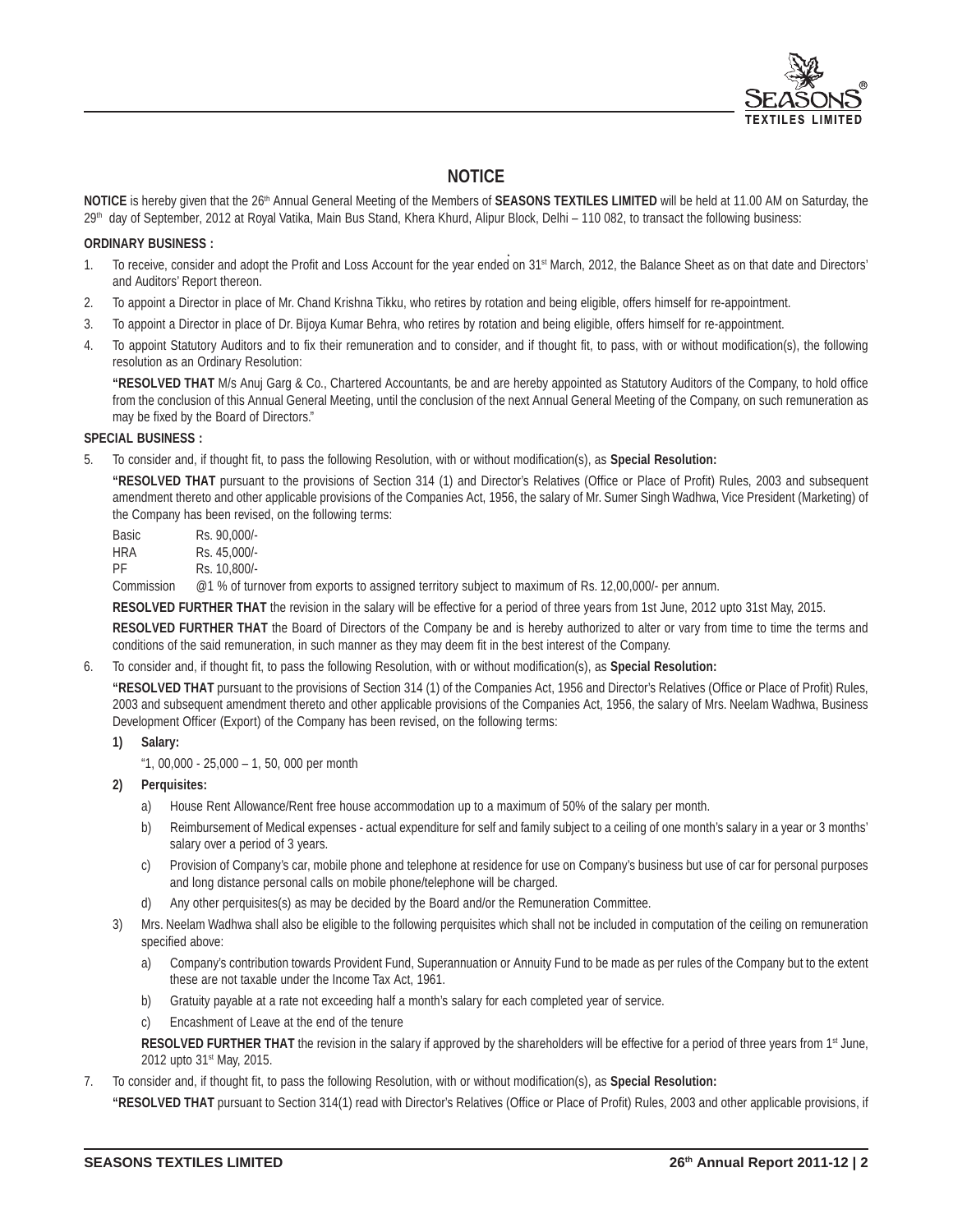

any, of the Companies Act, 1956 Mr. Jasmer Singh Wadhwa, a relative (son) of Mr. Inderjeet Singh Wadhwa, Chairman and Managing Director of the Company, be and is hereby appointed as General Manager (Domestic Sales) of the Company, to hold an office or place of profit with effect from 1<sup>st</sup> June, 2012 at a monthly remuneration not exceeding of Rs. 60,000/- (Rupees Sixty Thousand only)."

> By Order of the Board **for Seasons Textiles Limited.**

Place : New Delhi **Kavita Rani** Date : 14.08.2012 Company Secretary

# **NOTES:**

- 1) A member entitled to attend and vote at the meeting is entitled to appoint a proxy to attend and vote instead of himself / herself and such proxy need not be a member of the Company. Proxies in order to be effective must be lodged at the registered office of the Company not less than 48 hours before the commencement of the meeting.
- 2) The Register of Members and Share Transfer Register of the Company will remain closed from 20<sup>th</sup> September, 2012 to 29<sup>th</sup> September, 2012 (both days inclusive).
- 3 ) A Member desirous of getting any information on the accounts or operations of the Company, is requested to forward his / her queries to the Company at least seven working days prior to the meeting, so that the required information can be made available at the meeting.
- 4) Members holding shares in physical form, are requested to notify immediately any change in their address and Bank particulars to the Company or its Share Transfer Agents. In case the shares are held in dematerialized form, this information should be furnished directly, without any delay, to their respective Depository Participants.
- 5) In all correspondence with the Company, Members are requested to quote their folio number and in case their shares are held in the dematerialized form, they must quote their DP ID and Client ID Number.
- 6) At the ensuing Annual General Meeting, Mr. Chand Krishna Tikku and Dr. Bijoya Kumar Behra retire by rotation and being eligible, offers themselves for re-appointment.
- 7) Members are requested to bring their copies of the Annual Report in the meeting and the Attendance Slip, duly filled-in and signed as per the specimen signature recorded with the Company / Depository Participant for attending the meeting.
- 8) Members, who hold shares in dematerialized Form, are requested to write their Client ID and DP ID Nos., and those who hold shares in physical form are requested to write their Folio Number in the attendance slip for attending the meeting.
- **9) The Ministry of Corporate Affairs has taken a "Green Initiate in Corporate Governance" by allowing service of notice/documents including Annual Report by email to its members.**

**Those who are holding shares in demat form may register their email address to their respective Depository Participants.**

**Those holding shares in physical form may register their email address with Registrar & Share Transfer Agent Skyline Financial Services Private Limited or to the Company Secretary at cskavita@seasonsworld.com or corporate office of the Company.**

#### **EXPLANATORY STATEMENT**

#### **Item No. 5**

Mr. Sumer Singh Wadhwa is a Bachelor of Business Administration in Marketing & Advertising from London College of Communication, London. He has got rich experience in the fields of developing and designing of different furnishing fabrics, coordination with manufacturers and the buyers, marketing and export.

He is working as the Vice President (Marketing) of the Company since October 2010. He had been appointed with due compliance of section 314 of the Companies Act, 1956.

After the completion of one and half years of his sincere service in marketing, Mr. Sumer Singh Wadhwa is now assigned to handle independently marketing in Australia, Dubai, Asia and USA and expand the Company's Export business.

The board of Directors vide resolution dated 12th June, 2012 approved the revision in the salary structure of Mr. Sumer Singh Wadhwa making it incentive based. No other Directors except Mr. Inderjeet Singh Wadhwa and Mr. Mandeep Singh Wadhwa are concerned or interested in this resolution.

#### **Item No. 6**

Mrs. Neelam Wadhwa, is working as the Business Development Officer (Export) of the Company since November 2011. She had been appointed with due compliance of section 314 (1) of the Companies Act, 1956.

The Board of Directors in its meeting held on 9th November, 2011 approved the appointment of Mrs. Neelam Wadhwa as Business Development Officer in Seasons Textiles Limited.

Considering her exceptionally outstanding efforts in looking after the Research & Development, Designing and Sampling, Company has decided to revise her salary structure and other terms and conditions of salary as given in the resolution and duly approved by the Board vide resolution dated 12<sup>th</sup> June, 2012.

No other Directors except Mr. Inderjeet Singh Wadhwa and Mr. Mandeep Singh Wadhwa are concerned or interested in this resolution.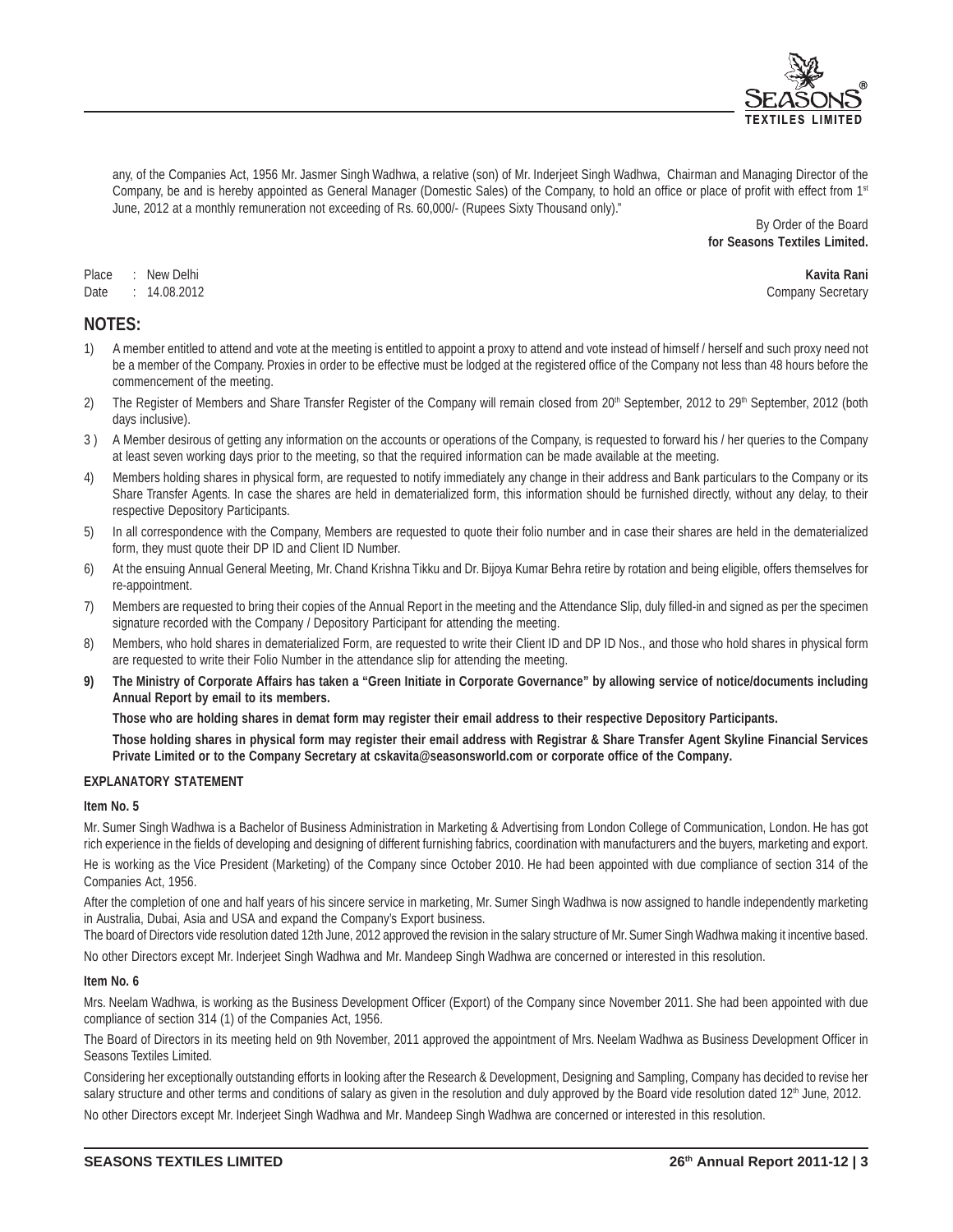

### **Item No. 7**

Mr. Jasmer Singh Wadhwa, Bachelor of Business Administration in Marketing from Institute for Integrated Learning in Management, New Delhi.

Initially he joined the Seasons group as a trainee for the period of one year from 01.04.2010 to 31.01.2011, thereafter he worked as Manager (Domestic Sales) in Seasons Furnishings Limited from 01.04.2011 to 31.12.2011. Subsequently he joined Seasons Textiles Limited as Executive Trainee w.e.f. 01.01.2012 without drawing any remuneration.

Considering his practical experience in both companies for more than 2 years and his dedicated efforts in looking after the Domestic Sales of the Company it is proposed to appoint Mr. Jasmer Singh Wadhwa as General Manager (Domestic Sales) of the Company at a gross monthly remuneration of Rs. 60,000/ - as given in the resolution.

No other Directors except Mr. Inderjeet Singh Wadhwa and Mr. Mandeep Singh Wadhwa are concerned or interested in this resolution.

By Order of the Board **for Seasons Textiles Limited.**

Place : New Delhi **Kavita Rani**

Date : 14.08.2012 Company Secretary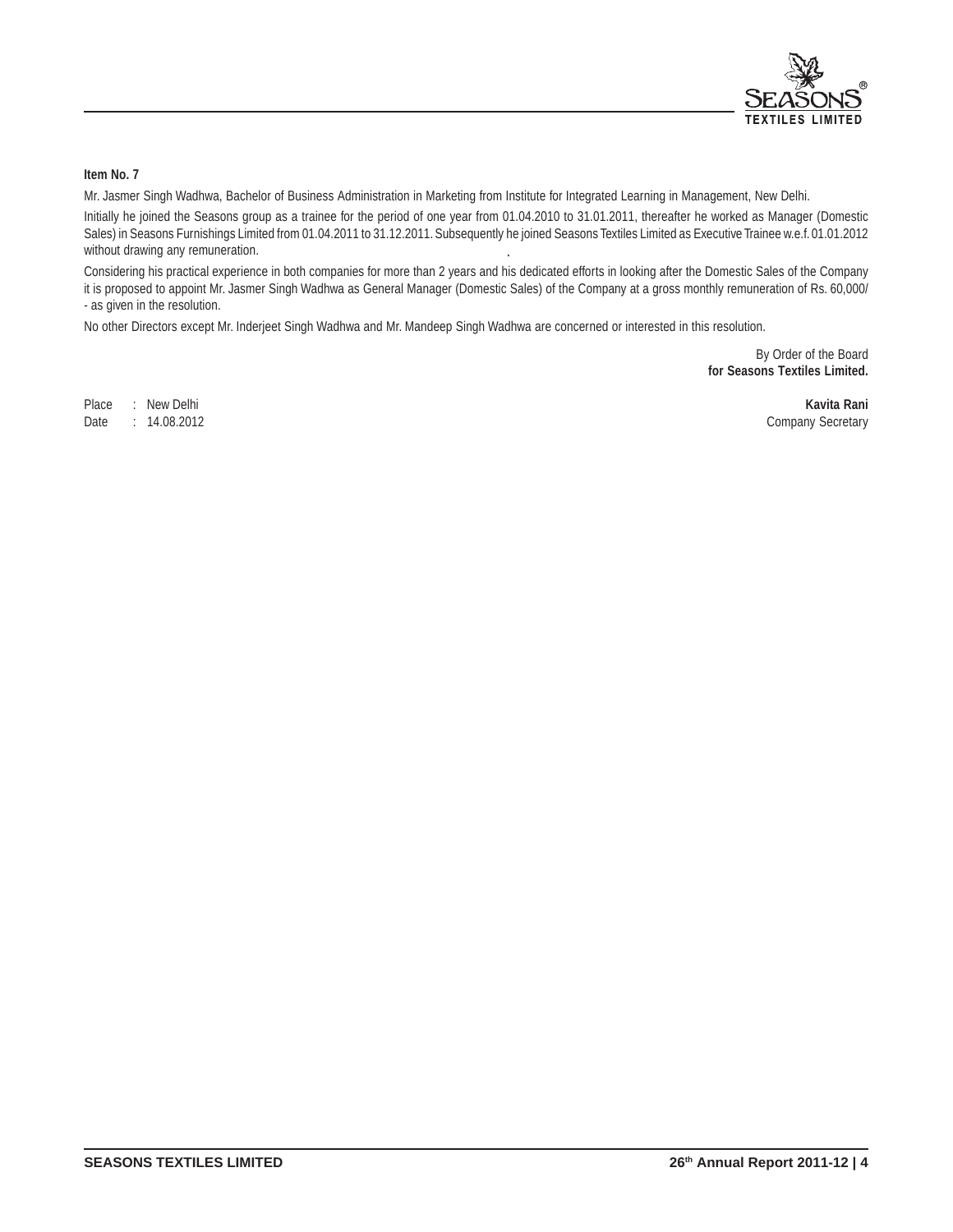

# **DIRECTORS' REPORT**

#### Dear Members,

Your Directors have pleasure in presenting their 26<sup>th</sup> Annual Report along with the Audited Accounts for the year ended 31<sup>st</sup> March, 2012.

#### **FINANCIAL RESULTS**

The financial results for the year under review are summarized below for your perusal:

| (Rs./Lacs)                                       |                              |                  |  |  |
|--------------------------------------------------|------------------------------|------------------|--|--|
| <b>Particulars</b>                               | <b>Year Ended</b>            | Year Ended       |  |  |
|                                                  | 31 <sup>st</sup> March, 2012 | 31st March, 2011 |  |  |
| Total Income                                     | 3515.28                      | 3684.81          |  |  |
| Expenditure other than Interest and Depreciation | 2864.34                      | 3047.28          |  |  |
| Interest and Finance charges                     | 339.13                       | 313.38           |  |  |
| Depreciation                                     | 235.51                       | 233.79           |  |  |
| Profit before tax                                | 76.29                        | 90.36            |  |  |
| Provision for tax                                | 6.61                         | 39.03            |  |  |
| Profit after tax                                 | 69.68                        | 51.33            |  |  |
| Surplus Brought forward                          | 945.68                       | 894.35           |  |  |
| Amount available for appropriation               | 1015.36                      | 945.68           |  |  |
| Surplus/(deficit) carried to Balance sheet       | 1015.36                      | 945.68           |  |  |

#### **REVIEW OF OPERATIONS**

The gross revenue of the company during the year stands at Rs. 3515.28 Lacs as against Rs. 3684.81 Lacs in the previous year. The profit before tax during the year stands at Rs. 76.29 Lacs as against Rs. 90.36 Lacs. The profit after tax during the year has increased to Rs. 69.68 Lacs as against Rs. 51.33 Lacs in the previous year.

No material changes have occurred since the date of the Balance sheet and this report, which has any adverse effect on the working of the company.

#### **LONG TERM AND SHORT TERM BORROWINGS**

During the year under review, your Company has both long term and short term borrowings, aggregating to Rs. 1960.74 Lacs.

#### **DIVIDEND**

In order to plough back profits for future requirements of the company your Directors do not recommend any dividend for the year ended March 31, 2012.

#### **FIXED DEPOSITS**

The Company has not accepted any deposits within the meaning of section 58A of the companies Act 1956 and the Rules there under.

#### **INSURANCE**

All the insurable interests of your Company including inventories, buildings, plant and machinery are adequately insured.

#### **LISTING PARTICULARS**

The Equity Shares of the Company are listed on the Bombay Stock Exchange and Calcutta Stock Exchange. The company has paid the listing fees up to 2012-13. The Company has initiated the process of delisting of equity shares of the Company from Calcutta Stock Exchange.

#### **DIRECTORS**

Mr. Chand Krishna Tikku and Dr. Bijoya Kumar Behra who retire by rotation at the forthcoming Annual General Meeting and being eligible, offers themselves for re-appointment and your Board of Directors recommend for the same.

Mr. Rajendra Kumar Gupta, Non Executive Independent Director of the Company placed his resignation from the position of directorship of the Company w.e.f. 11.05.2012 due to his personal reasons. The Board appreciates the valuable contribution made by Mr. Rajendra Kumar Gupta during his tenure as Director of the Company.

#### **DIRECTORS' RESPONSIBILITY STATEMENT**

In compliance with the accounting and financial reporting requirements under section 217(2AA) of the Companies Act 1956, in respect of financial statements, your directors state and confirm:

(i) That in the preparation of annual accounts, the applicable accounting standards have been followed along with proper explanation relating to material departures;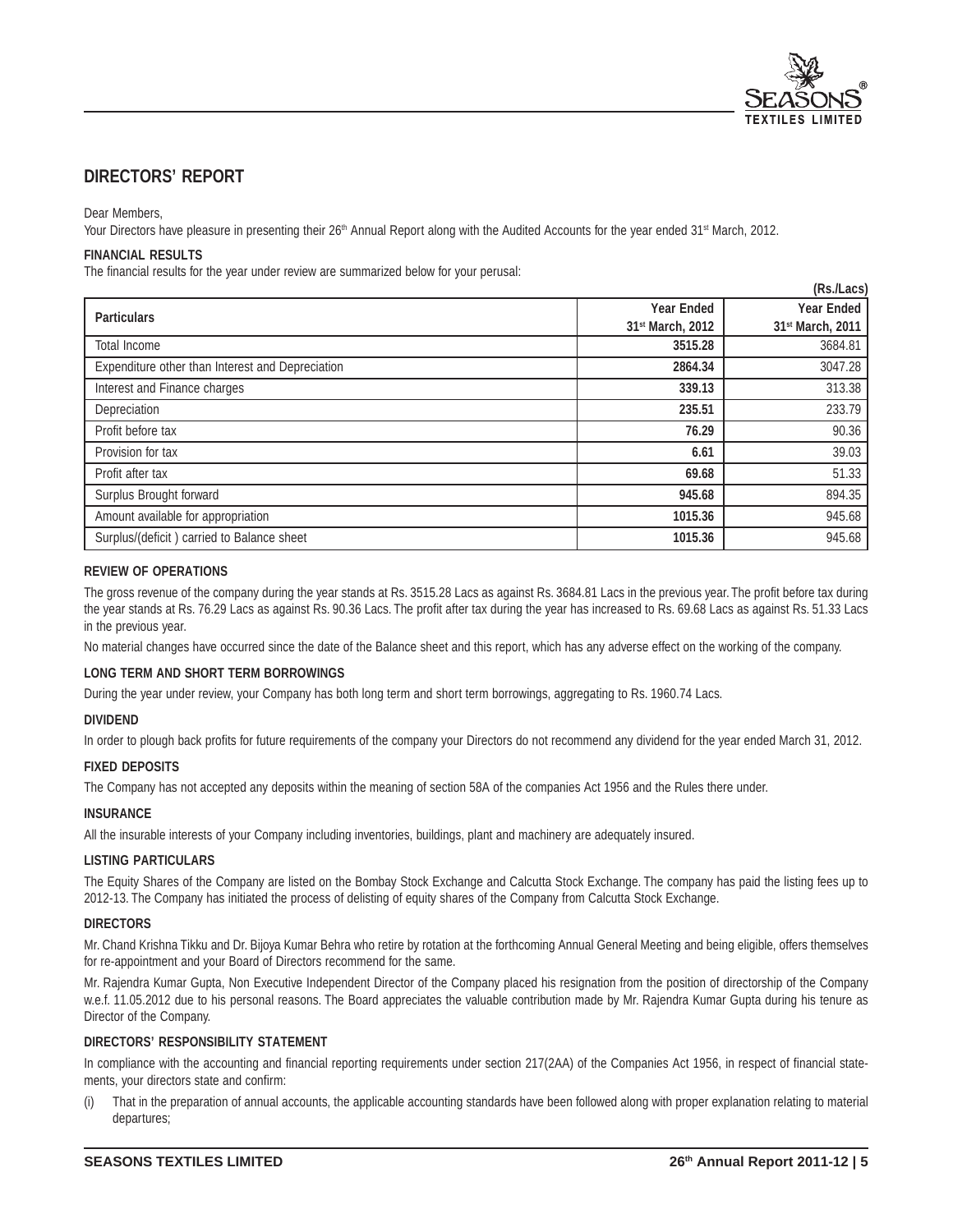

- (ii) That the directors have selected such accounting policies and applied them consistently and made judgments and estimates that are reasonable and prudent so as to give a true and fair view of the state of affairs of the Company at the end of financial Year and of the profit and loss account of the Company for that period.;
- That Proper and sufficient care had taken for the maintenance of adequate accounting records in accordance with the provisions of the Companies Act, 1956 for safeguarding the assets of the Company and for preventing and detecting frauds and other irregularities;
- (iv) That the annual accounts of the Company have been prepared on a going concern basis.

#### **AUDITORS**

M/s Anuj Garg & Co., Chartered Accountants, New Delhi, the retiring Auditors, hold office until the conclusion of this Annual General Meeting and being eligible, offer themselves for re-appointment. The Company has received notice from them stating that if appointed, they are within the limits laid down under Section 224(1B) of the Companies Act, 1956.

#### **AUDITORS' REPORT**

The Auditors' Report to the shareholders is enclosed with the Accounts for the year ended on March 31, 2012. There are no adverse qualifications in the audit report. The observations made in the Auditors' Report are self-explanatory and therefore, do not call for any further comments under section 217(3) of the Companies Act, 1956.

#### **COST AUDITOR**

Pursuant to the directions of the Central Government under the provisions of Section 233B of the Company's Act, 1956 and subject to the approval of the Central Government, M/s J. K. Kabra & Company, Cost Accountants, has been appointed as Cost Auditors to conduct cost audit relating to the products manufactured by your Company.

#### **PARTICULARS OF EMPLOYEES**

None of the employees of the Company has drawn remuneration exceeding the limits laid down under the provisions of section 217(2A) of the Companies Act 1956 read with Companies (Particulars of Employees) Rules, 1975 as amended from time to time.

#### **PARTICULARS OF CONSERVATION OF ENERGY, TECHNOLOGY ABSORPTION AND FOREIGN EXCHANGE EARNINGS AND OUTGO**

Information in accordance with the provisions of section 217(1)(e) of the Companies Act, 1956, read with the Companies (Disclosure of Particulars in the Report of Board of Directors) Rules, 1988 regarding the conservation of energy, technology absorption and foreign exchange earnings and outgo is annexed to this report. (Annexure "A")

#### **CORPORATE GOVERNANCE & MANAGEMENT DISCUSSION ANALYSIS**

Your Company follows principles of effective Corporate Governance. The endeavor of your Company is not only to comply with regulatory requirements but also to practice Corporate Governance principles that lay a strong emphasis on integrity transparency and overall accountability.

A separate Section on Management Discussion & Analysis and Corporate Governance is included in the Annual Report. A certificate from the Practicing Company Secretary of your Company regarding compliance with Corporate Governance norms stipulated in Clause 49 of the Listing Agreement is also annexed to the report on Corporate Governance.

#### **ACKNOWLEDGEMENT**

Your Directors would like to express their sincere appreciation for the assistance and co-operation received from the Banks, Government Authorities, Customers, and shareholders during the year. Your directors also wish to take on record their deep sense of appreciation for the committed services of the employees at all levels, which has made your company successful in the business.

> By Order of the Board **for Seasons Textiles Limited.**

Place : New Delhi **(Inderjeet Singh Wadhwa)** Date : 14th August, 2012 Chairman & Managing Director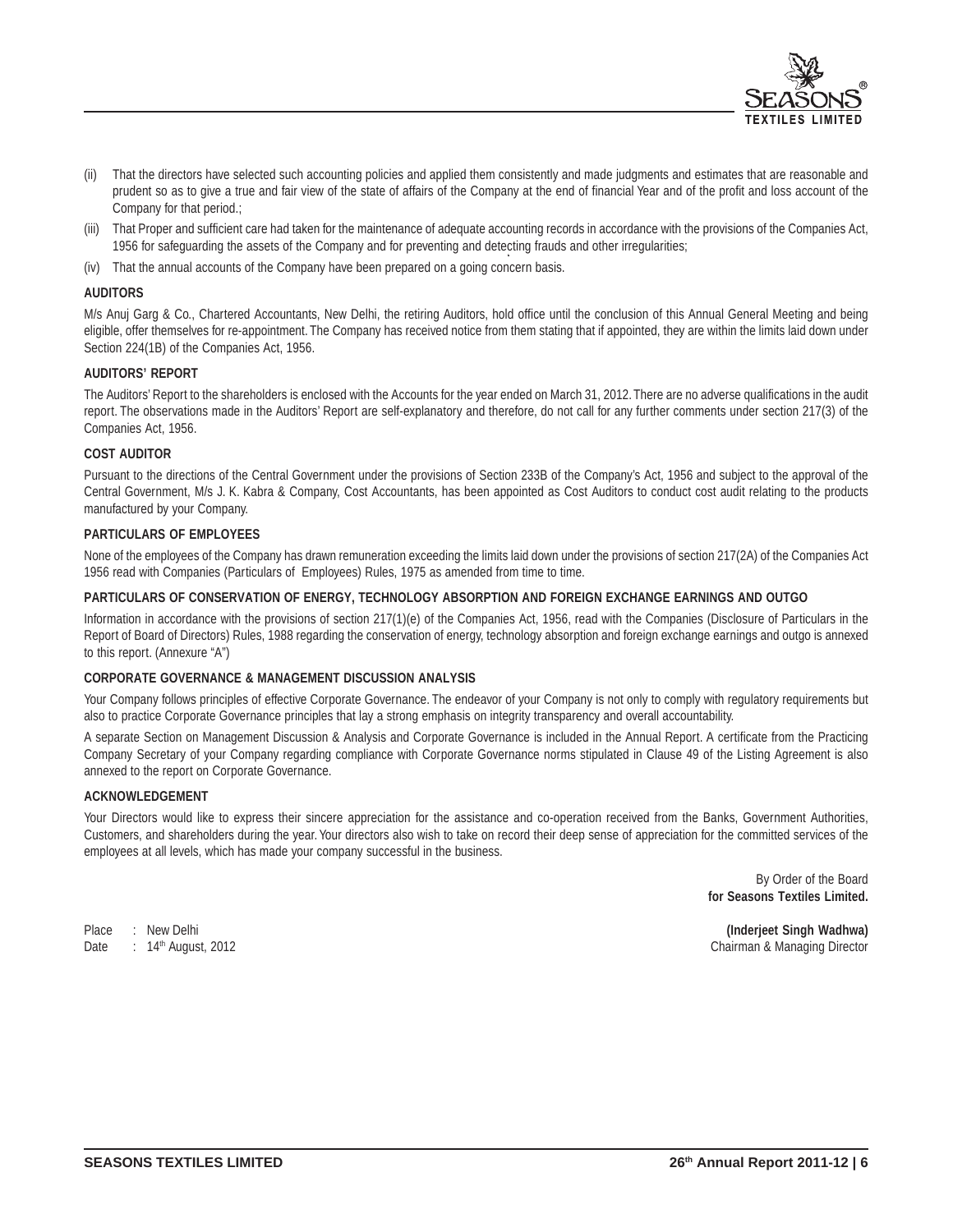

# **ANNEXURE 'A' FORMING PART OF DIRECTORS REPORT**

Information in accordance with the provisions of section 217(1)(e) of the Companies Act, 1956, read with the Companies (Disclosure of Particulars in the Report of Board of Directors) Rules, 1988 and forming part of the directors report.

| A)     | Conservation of energy:-                                                                                                                        |                                                                                                                                                                          |                                                                                                                                                                                                                                             |                             |
|--------|-------------------------------------------------------------------------------------------------------------------------------------------------|--------------------------------------------------------------------------------------------------------------------------------------------------------------------------|---------------------------------------------------------------------------------------------------------------------------------------------------------------------------------------------------------------------------------------------|-----------------------------|
| 1.     | Energy conservation measures taken:                                                                                                             | The Company has installed Energy efficient- automatic shuttle<br>less looms (imported). However efforts are being made to conserve<br>and save energy wherever required. |                                                                                                                                                                                                                                             |                             |
|        | Additional Investment and proposals, if any being<br>implemented for reduction of consumption of energy:                                        | N. A.                                                                                                                                                                    |                                                                                                                                                                                                                                             |                             |
|        | Impact of the measures at (1) and (2) Above for reduction<br>of energy consumption and consequent impact on the cost<br>of production of goods: |                                                                                                                                                                          | Continuously monitoring the energy consumed at processing plant<br>at Barhi enabled the Company to set benchmarks for different<br>machines which resulted in significant benefits in terms of<br>lower cost of energy and other utilities. |                             |
|        | Total Energy consumption and per unit of Production:                                                                                            | As per Form A.                                                                                                                                                           |                                                                                                                                                                                                                                             |                             |
| B)     | Technology Absorption:-                                                                                                                         | As per Form B.                                                                                                                                                           |                                                                                                                                                                                                                                             |                             |
| C)     | Foreign Exchange Earnings and Outgo:-<br>The foreign exchange earning/outgo during the year are as under:                                       |                                                                                                                                                                          |                                                                                                                                                                                                                                             | (Rs/Lacs)                   |
|        | <b>Particulars</b>                                                                                                                              |                                                                                                                                                                          | <b>Current Year</b>                                                                                                                                                                                                                         | <b>Previous Year</b>        |
|        | Foreign Exchange Earning:                                                                                                                       |                                                                                                                                                                          | 1889.78                                                                                                                                                                                                                                     | 1732.20                     |
|        | Foreign Exchange Outgo:                                                                                                                         |                                                                                                                                                                          | 106.24                                                                                                                                                                                                                                      | 81.99                       |
| Form A |                                                                                                                                                 |                                                                                                                                                                          |                                                                                                                                                                                                                                             |                             |
|        | Disclosure of particulars with respect to conservation of energy.<br>Power and Fuel Consumption:                                                |                                                                                                                                                                          |                                                                                                                                                                                                                                             |                             |
|        | <b>Particulars</b>                                                                                                                              |                                                                                                                                                                          | Year ended<br>on 31.03.2012                                                                                                                                                                                                                 | Year ended<br>on 31.03.2011 |
| (a)    | <b>Purchased</b>                                                                                                                                |                                                                                                                                                                          |                                                                                                                                                                                                                                             |                             |
|        | Units                                                                                                                                           |                                                                                                                                                                          | 1440993                                                                                                                                                                                                                                     | 1645826                     |
|        | Total Amounts (Rs. Lacs)                                                                                                                        |                                                                                                                                                                          | 82.22                                                                                                                                                                                                                                       | 94.71                       |
|        | Rate/units (Rs.)                                                                                                                                |                                                                                                                                                                          | 5.71                                                                                                                                                                                                                                        | 5.75                        |
| (b)    | <b>Own Generation</b>                                                                                                                           |                                                                                                                                                                          |                                                                                                                                                                                                                                             |                             |
|        | Through Diesel Generator (units)                                                                                                                |                                                                                                                                                                          | 95698                                                                                                                                                                                                                                       | 112943                      |
|        | <b>Units</b>                                                                                                                                    |                                                                                                                                                                          | 3                                                                                                                                                                                                                                           | 3                           |
|        | Unit per Itr of diesel oil Costs/unit(Rs.)                                                                                                      |                                                                                                                                                                          | 13.08                                                                                                                                                                                                                                       | 11.98                       |

### **FORM B**

| Disclosure of Particulars with respect to technology absorption research and Development (R&D) |                                                             |                                                                                                                   |  |  |  |  |  |
|------------------------------------------------------------------------------------------------|-------------------------------------------------------------|-------------------------------------------------------------------------------------------------------------------|--|--|--|--|--|
|                                                                                                | Specific areas in which R&D Carried out by the Company:     | Innovative fabrics designs and new<br>products development.                                                       |  |  |  |  |  |
| 2.                                                                                             | Benefits derived as a result of the above R&D.              | Increase in acceptability of new designs.                                                                         |  |  |  |  |  |
| 3.                                                                                             | Future Plan of action                                       | Continue to introduce latest fabrics designs and patterns<br>based on domestic and international market feedback. |  |  |  |  |  |
| 4.                                                                                             | Expenditure on R&D                                          |                                                                                                                   |  |  |  |  |  |
|                                                                                                | Capital<br>а.                                               | <b>NIL</b>                                                                                                        |  |  |  |  |  |
|                                                                                                | Recurring                                                   | nil                                                                                                               |  |  |  |  |  |
|                                                                                                | Total<br>C.                                                 | <b>NIL</b>                                                                                                        |  |  |  |  |  |
|                                                                                                | Total R&D expenditure as a percentage of total sales.<br>d. | NIL                                                                                                               |  |  |  |  |  |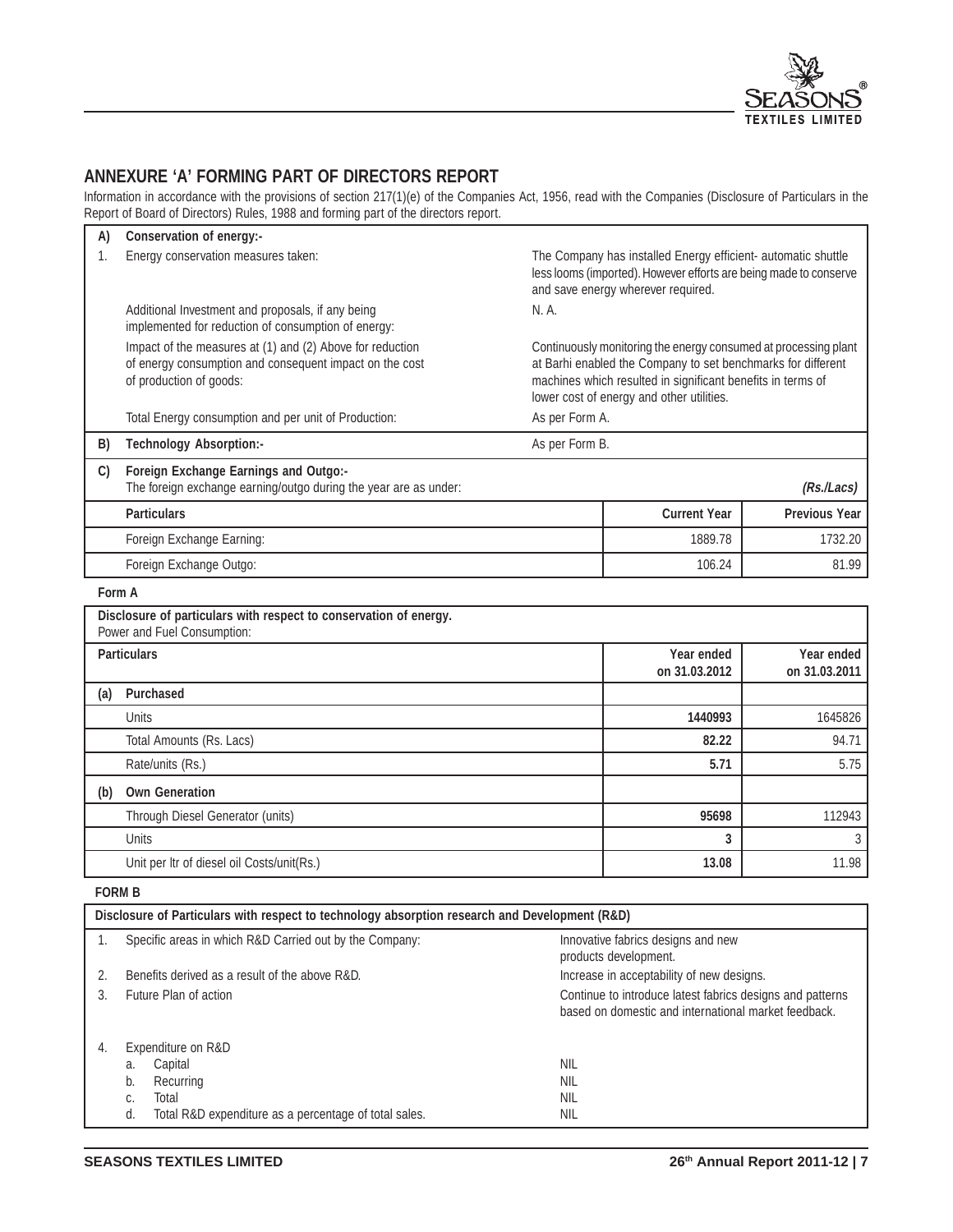

|    | Technology absorption, adoption and innovation:                                                                                        |     |  |  |  |  |
|----|----------------------------------------------------------------------------------------------------------------------------------------|-----|--|--|--|--|
|    | Efforts, in brief, made towards technology absorption,<br>adaptation and innovation.                                                   | NIL |  |  |  |  |
|    | Benefits derived as a result of efforts e.g. product<br>improvement, cost reduction, product development,<br>import substitution, etc. | NIL |  |  |  |  |
| 3. | In case of improved technology imported during the last<br>5 years reckoned from the beginning of the financial year.                  | NIL |  |  |  |  |

By Order of the Board **for Seasons Textiles Limited.**

Place : New Delhi **(Inderjeet Singh Wadhwa)**

Date : 14th August, 2012 Chairman & Managing Director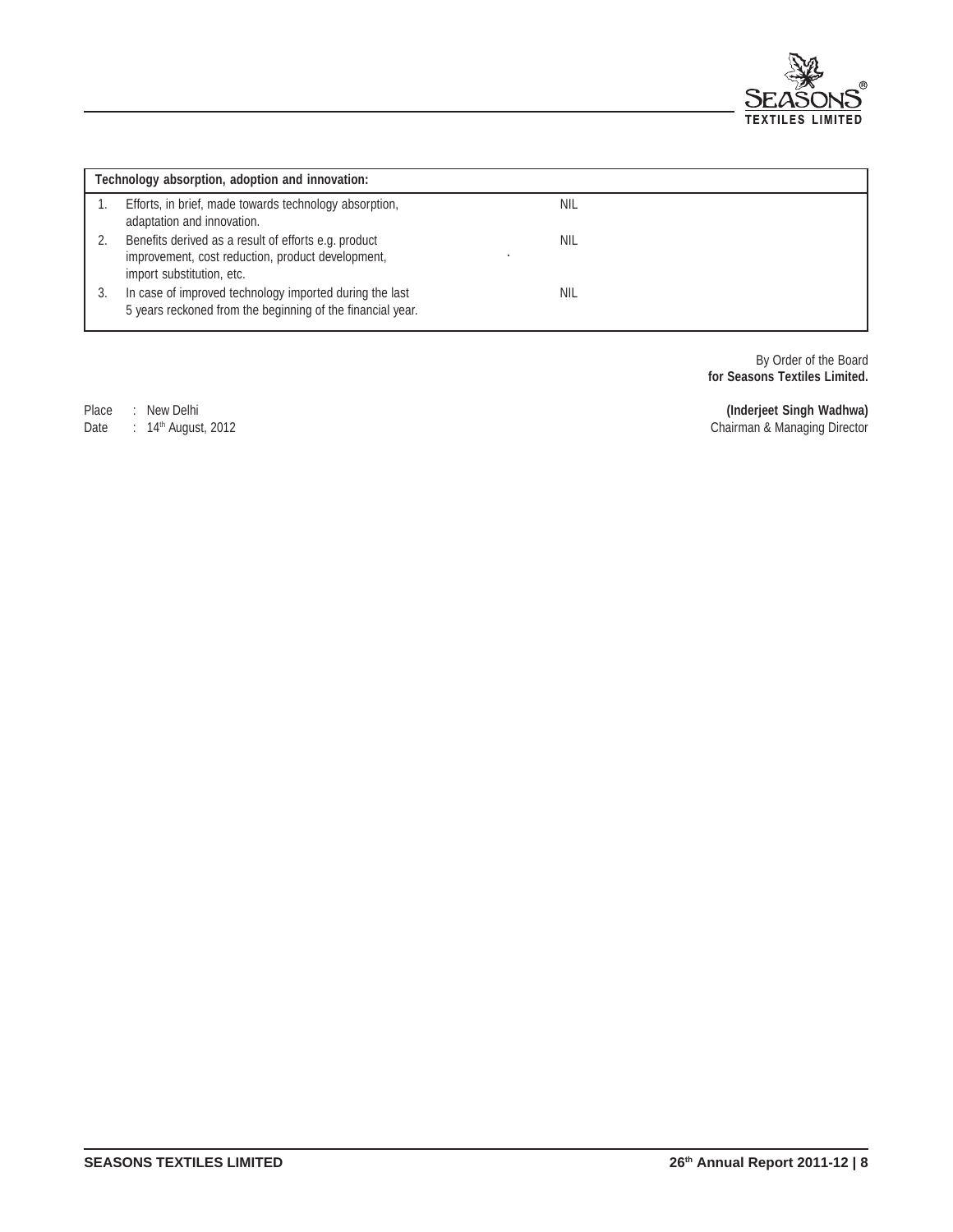

# **MANAGEMENT DISCUSSION AND ANALYSIS**

#### **INDIAN TEXTILE INDUSTRY**

Indian Textile Industry is one of the leading industries in the World, Though was predominantly unorganized industry even a few years back, but the scenario is changing after the economic liberalization of Indian economy in 1991. The opening up of economy gave the much needed thurst to the Indian Textile Industry, which has now successfully become one of the Largest in the world.

The Indian Textile Industry contributes about 14 % to industrial production, 4% to country's gross domestic products (GDP) and 17 % to the country's export earning.

The industry provides direct employments to over 35 million people and is the second largest provider of employment after agriculture.

India has the potential to increase its textiles & apparel share in the world trade from the current level of 4.5% to 8% & reach US Dollar 80 billion by 2020.

#### **COMPANY OVERVIEW**

Seasons Textiles Limited (STL) is a widely held flagship Company of Seasons Group having more than 10000 shareholders and presently its shares are listed on Bombay Stock Exchange and Calcutta Stock Exchange. STL has been promoted by Late Shri Nanak Singh Wadhwa, Shri Inderjeet Singh Wadhwa and Smt. Neelam Wadhwa, in the year 1986. The Company came with its Initial Public Offer in the year 1993. The Company is progressing well under the able leadership of Shri Inderjeet Singh Wadhwa, CMD of the Company, a recipient of Udyog Patra Award. During the fiscal 2011-12, the gross turnover of the Company was Rs. 3515.28 lacs. The employee strength of the Company is more than 145 people.

#### **BUSINESS OVERVIEW**

#### **Production**

STL is one of the Pioneer Company in India to manufacture furnishing fabrics in Organized Sector. At present the Company is engaged in manufacture of furnishing fabric, export and trading in furnishing fabric and made-ups. To ensure international quality standards the Company is using the latest technology. The Company's philosophy is to provide a safe, healthy and eco-friendly atmosphere conducive to men and machines.

During the year the Company produced 11,67,150 Mtrs. of quality furnishing fabric against its installed capacity of 16,80,000 Mtrs. To be competitive, both in export and domestic markets, continuous improvement in productivity and quality and creation of new designs have always been considered as the focus areas.

#### **Design**

The Company has In House Design Studio with a talented team of designers who ensure that innovative designs are created to attract the customers keeping in mind the latest trends and customers taste. During the year the Company has developed about 350 Designs in its own Design Studio for its customers.

The Company has been regularly participating in international fairs and exhibitions which enable it to keep itself abreast with the latest global trends and to show case its designs and manufacturing strengths.

During the year Company participated in international fairs & exhibitions at **'PROPOSTE'** at COMO (Milan) Italy, **'MOOD'** at Brussels – Belgium and **'HEIMTEXTIL** at Frankfurt – Germany.

#### **Marketing and Exports**

The Company has been exporting its products to US, Europe, Africa, Germany, Middle East – Dubai, Saudi Arabia and Asian Countries – Hongkong, Singapore, Philippines and Malaysia.

#### **THE KEY FINANCIAL DATA OF THE COMPANY FOR THE YEAR 2011-12 VIS-A-VIS 2010-11**

| <b>Financials</b> |                                 |                     |                     |  |
|-------------------|---------------------------------|---------------------|---------------------|--|
| S.No.             | <b>Particulars</b>              | As on<br>31.03.2012 | As on<br>31.03.2011 |  |
| 1.                | Authorised Equity Share Capital | 1200.00             | 1200.00             |  |
| 2.                | Paid Up Share Capital           | 659.03              | 659.03              |  |
| 3.                | Reserves & Surplus              | 1395.61             | 1325.93             |  |
| 4.                | Long Term Borrowings            | 897.34              | 1162.08             |  |
| 5.                | Deferred Tax Liability          | 495.86              | 504.46              |  |
| 6.                | <b>Fixed Assets</b>             | 2710.66             | 2911.95             |  |
| 7.                | Capital Work in progress        | 55.00               | 168.06              |  |
| 8.                | Long Term Loans & Advances      | 26.78               | 28.79               |  |
| 9.                | Deferred Revenue Expenditure    | 22.60               | 0.00                |  |
| 10.               | Net Current Assets              | 632.80              | 542.70              |  |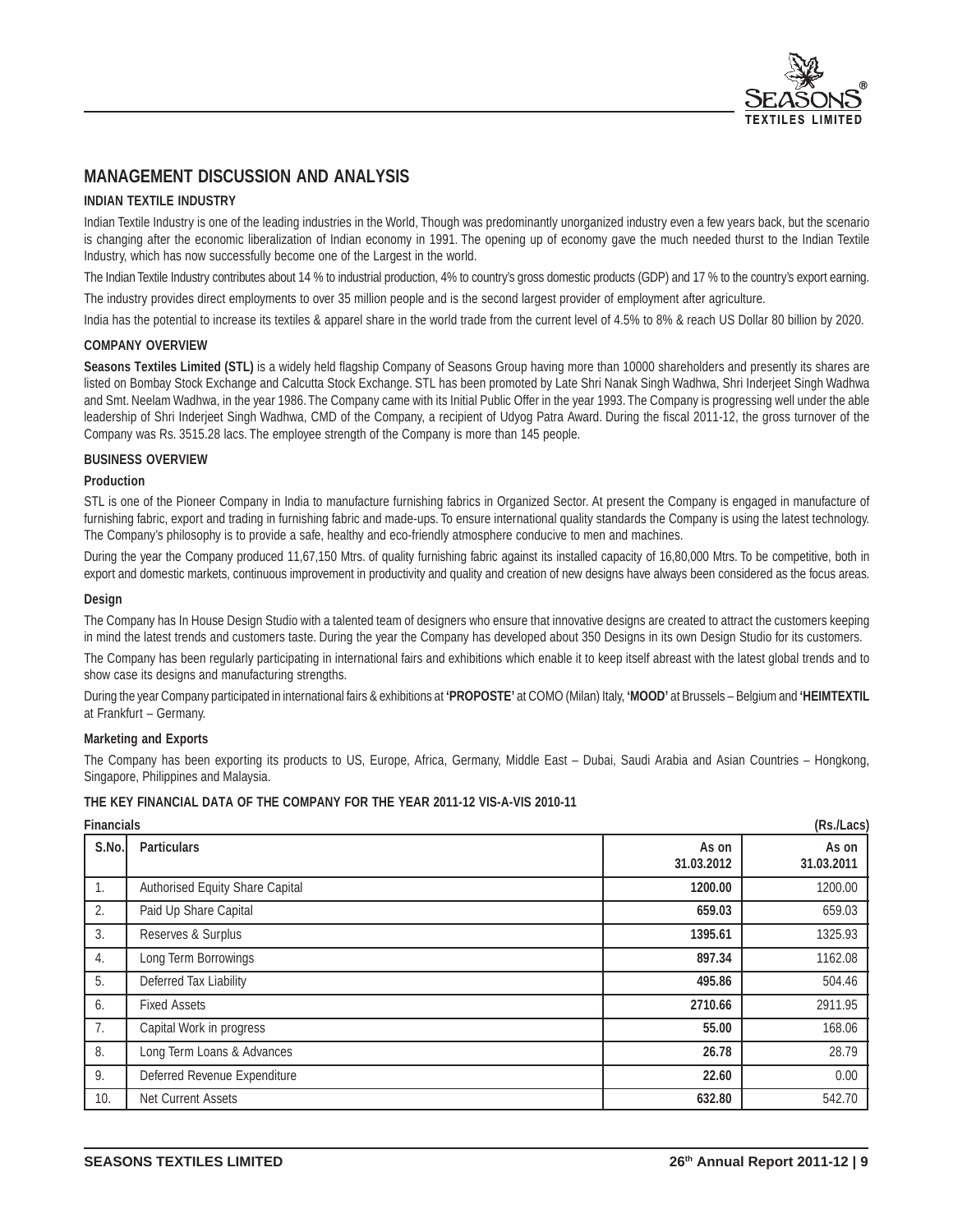

|           | <b>Operational Results</b><br>Rs. / Lacs             |                     |                     |                          |                           |  |  |
|-----------|------------------------------------------------------|---------------------|---------------------|--------------------------|---------------------------|--|--|
| S.<br>No. | <b>Particulars</b>                                   | As on<br>31.03.2012 | As on<br>31.03.2011 | Increase<br>(%)          | <b>Decrease</b><br>$(\%)$ |  |  |
| 1.        | Income from Operations                               | 3482.96             | 3647.98             |                          | 4.52                      |  |  |
| 2.        | Other Income                                         | 32.32               | 36.83               | $\overline{\phantom{0}}$ | 12.25                     |  |  |
| 3.        | Expenditure excluding Interest, Depreciation and Tax | 2864.35             | 3047.28             | -                        | 6.00                      |  |  |
| 4.        | Earning before Interest, Depreciation & Tax          | 650.93              | 637.53              | 2.10                     |                           |  |  |
| 5.        | Interest                                             | 339.13              | 313.38              | 8.22                     |                           |  |  |
| 6.        | Depreciation                                         | 235.51              | 233.79              | 0.74                     |                           |  |  |
| 7.        | Profit before Tax                                    | 76.29               | 90.36               | -                        | 15.57                     |  |  |
| 8.        | <b>Tax Expenses</b>                                  | 6.61                | 39.03               | -                        | 83.06                     |  |  |
| 9.        | Net Profit                                           | 69.68               | 51.33               | 35.75                    |                           |  |  |

#### **ISSUES AND RISKS**

#### **1. Competition**

As far as domestic market is concerned, the unorganized sector in furnishing industry has always posed a challenge to the Company. However, the stringent quality control practices and in depth knowledge of home furnishing industry puts the company a step ahead from its competitors.

#### **2. Foreign Currency Risk.**

As the Company's sizeable turnover is contributed by exports and it deals in foreign currencies, any devaluation in INR as compared to USD may affect its Receivables.

#### **3. Management Risk.**

The Company ensures a well defined Risk Management Policy to identify major risks and their timely mitigation to protect the present and futures performance of the company. The risks are broadly classified as follows:

- 1. Market led business risk:
- 2. Financial risk;
- 3. Change of trends and designs;
- 4. Technology Obsolescence risk;
- 5. Safety, Health & Environment risk;
- 6. Regulatory issues impacting the industry.

The Company has sustained moderate growth in recent periods and plans for rapid growth in the future. This will place significant demand on its managerial and other resources. Continued growth in a competitive environment increased the challenges involved in recruiting and retaining skilled personnel. Failure to manage this vital resource effectively could have an adverse effect on the Company's business prospects. The Company is constantly reviewing its HR practices and incentives to maintain its talent pool for keeping their performance at optimum levels.

Any change in government policies with respect to exports may impact the working of the Company.

#### **CAUTIONARY STATEMENT**

Investors are cautioned that this discussion contains forward looking reasonable statements that involve risks and uncertainties including, but not limited to, risks inherent in the Company's growth strategy, government policies, taxation laws, domestic as well as export market conditions, fluctuations in exchange rates, dependence on availability of qualified and trained manpower and other factors. The discussion and analysis must be read in conjunction with the Company's financial statements and notes on accounts.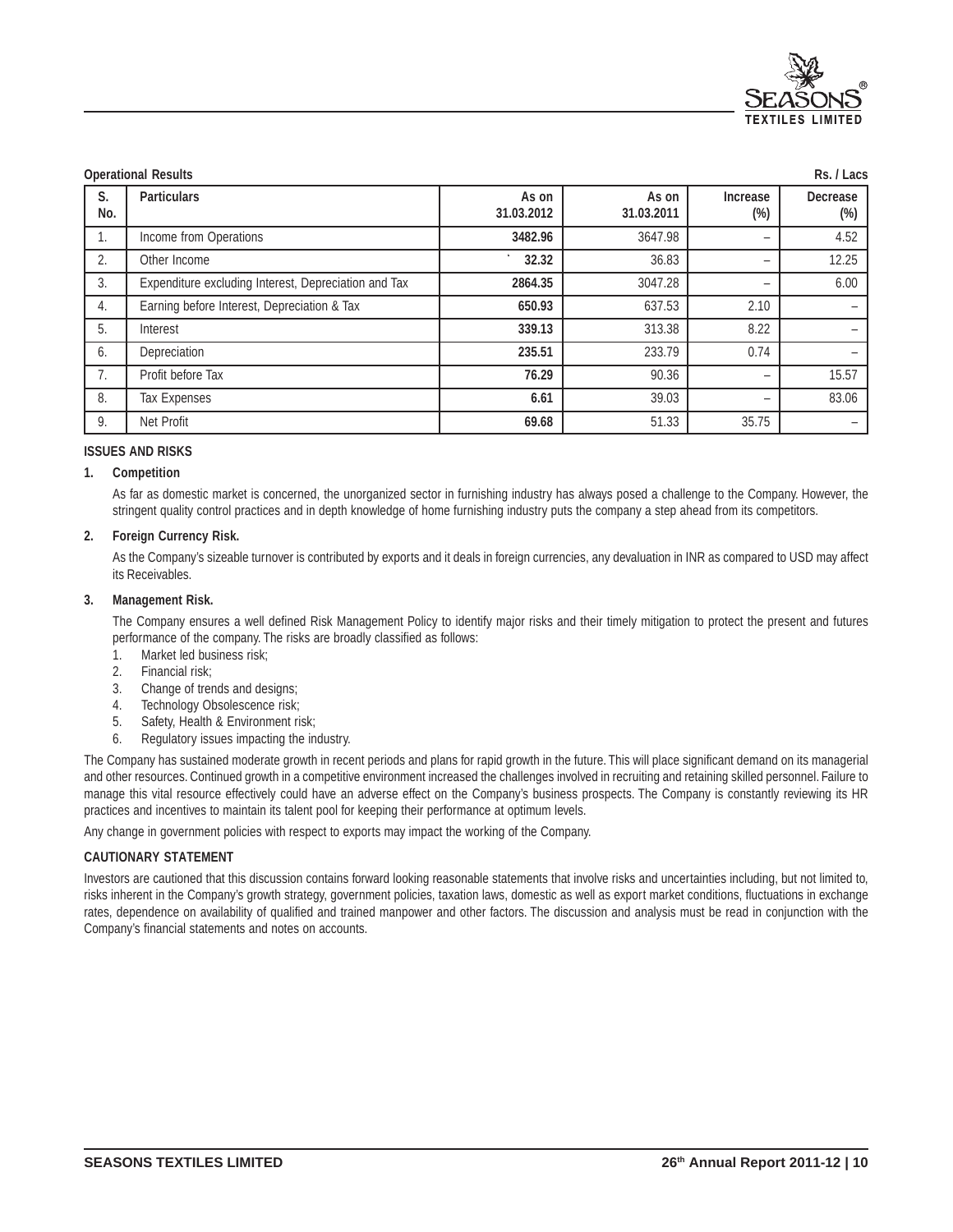

# **CORPORATE GOVERNANCE REPORT**

### **CORPORATE GOVERNANCE PHILOSOPHY OF THE COMPANY**

Core values are the beliefs and principles that an organization holds treasured. The core values are actually the basic ideology of the organization. They are not consciously created but are part of the fabric of the organization. Your Company is driven by its core values viz., ethical practices, concern for people at work, delight of customers and wealth creation for shareholders. It strives for better health of its employees, a clean environment for sustainable development.

Good Corporate Governance appears to be the most effective policy decision for any Corporate's Success. It has always been the Company's endeavour to excel through better Corporate Governance and fair and transparent practices, many of which have already been in place even before they were mandated by the law of the land. The Company complies with all the provisions of Clause 49 of the Listing Agreement. The Company's Philosophy on Corporate Governance reveals that Good Corporate Governance has many things in common like: Participatory decision-making, accountability, responsibility, effectiveness, transparency. We always believe that Corporate Governance is more a way of business life than a mere legal compulsion. It is the application of best management practices, Compliance of law in true letter and spirit and adherence to ethical standards for effective management discharge of social responsibilities for sustainable development of all stakeholders.

The Corporate Governance philosophy of our Company is based on the following principles:

- $\triangleright$ Satisfaction of the spirit of the law through ethical business conduct;
- -Transparency and a high degree of disclosure levels;
- $\blacktriangleright$ Truthful communication about how the company is running internally;
- -A simple and transparent corporate structure driven solely by the business needs;
- -Establishment of an efficient corporate structure for the management of the Company's affairs;
- $\blacktriangleright$ Management is the trustee of the shareholders' capital and not the owner.
- $\blacktriangleright$ This freedom of management should be exercised within a framework of effective accountability.

The report on matters relating to corporate governance in accordance with the provisions of the listing agreement is as follows:

The certificate from the practicing Company Secretary of the Company regarding compliance of the conditions of Corporate Governance as stipulated in Clause 49 of the listing agreement with stock exchanges is annexed to this report.

#### **BOARD OF DIRECTORS AND BOARD PROCEDURES**

Seasons Textiles Limited believes that at the core of its Corporate Governance practice is the Board, which oversees how the management serves and protects the long-term interests of all the stakeholders of the company. An active, well-informed and independent board is necessary to ensure the highest standards of Corporate Governance. Our Board exercises its fiduciary responsibilities in the widest sense of the term.

#### **Board Composition**

The chairman of the company is executive director. The Board comprises of more than half of total numbers of directors as independent and non executive directors which is in conformity with clause- 49 the Listing Agreement. The details of composition of the board of directors are as follows:

| Name of Directors with Designation                              | No. of Board                | Last AGM  | Other Directorship/Committee membership/Chairmanship |                                |                           |
|-----------------------------------------------------------------|-----------------------------|-----------|------------------------------------------------------|--------------------------------|---------------------------|
|                                                                 | <b>Meetings</b><br>attended | attended  | Directorship                                         | <b>Committee</b><br>membership | Committee<br>chairmanship |
| Mr. Inderjeet Singh Wadhwa<br>Chairman and Managing Director    | 4                           | Yes       | 2                                                    |                                |                           |
| Mr. Mandeep Singh Wadhwa<br>Non Executive Director              | 4                           | Yes       | 4                                                    |                                |                           |
| Mr. Kailash Chandra Mehra<br>Non Executive Independent Director | 4                           | Yes       | 2                                                    |                                |                           |
| Mr. Chand Krishna Tikku<br>Non Executive Independent Director   | 4                           | <b>No</b> |                                                      |                                |                           |
| Dr. Pramod Kumar Hari<br>Non Executive Independent Director     | 4                           | <b>No</b> |                                                      |                                |                           |
| Dr. Bijoya Kumar Behera<br>Non Executive Independent Director   | 4                           | <b>No</b> |                                                      |                                |                           |

**Notes:** Only Audit Committee and Shareholder's Grievance Committee are considered for the purpose of Committee positions as per listing agreement.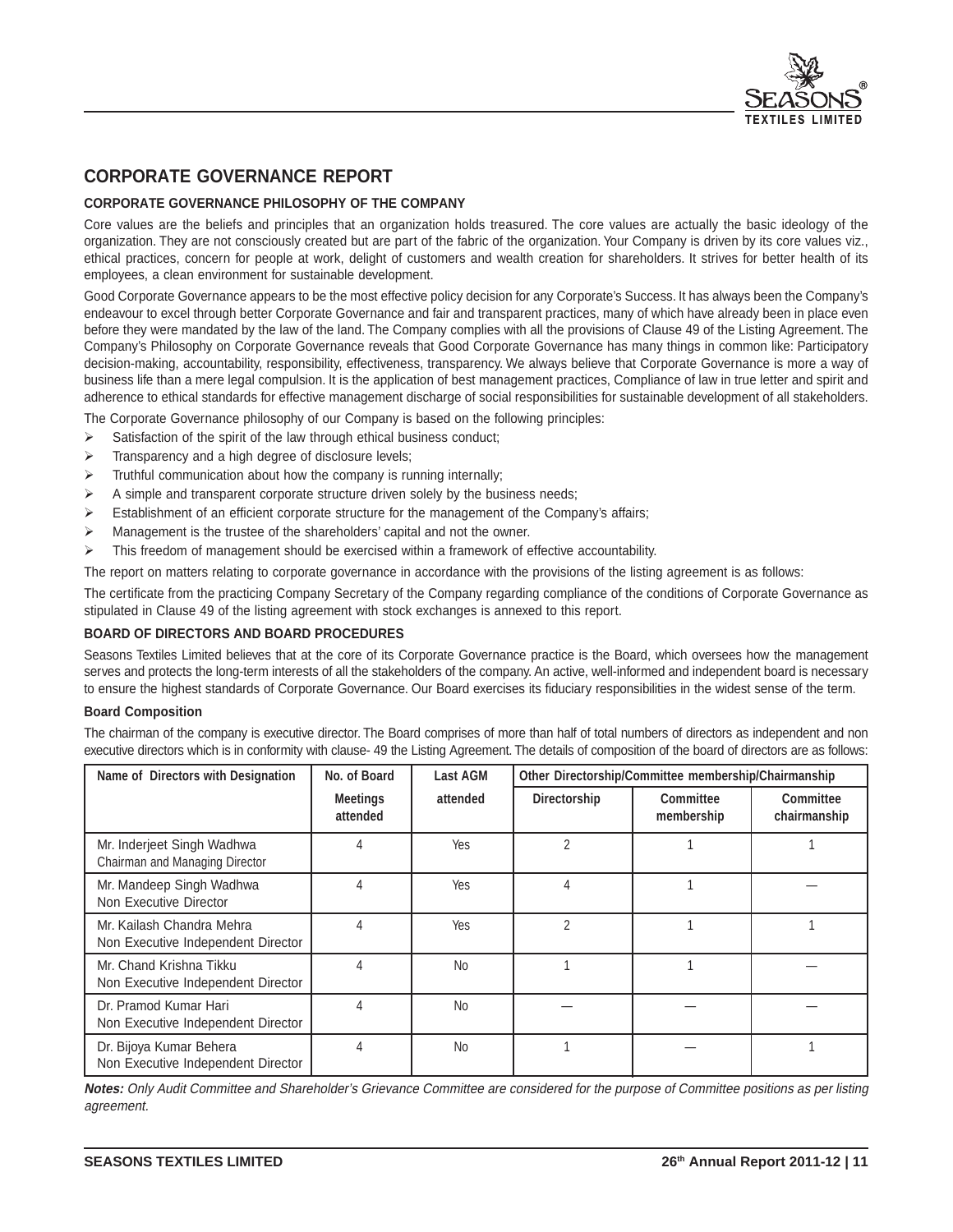

#### **Details of Board Meetings**

During the year under review the Board of Directors met Four times as follows:-

(i)  $28<sup>th</sup>$  May, 2011, (ii) 12<sup>th</sup> August, 2011 (iii) 9<sup>th</sup> November, 2011 (iv) 9<sup>th</sup> February, 2012

**Information regarding Directors to be appointed/ re-appointed at ensuing Annual General Meeting pursuant to clause 49 of the Listing Agreement is as under**

| <b>Particulars</b>                                        | Name of Directors                                                                   |                                                                                |  |
|-----------------------------------------------------------|-------------------------------------------------------------------------------------|--------------------------------------------------------------------------------|--|
|                                                           | <b>Mr. Chand Krishna Tikku</b>                                                      | Dr. Bijoya Kumar Behera                                                        |  |
| Date of Birth                                             | 23.04.1930                                                                          | 17.04.1959                                                                     |  |
| Date of appointment                                       | 05.04.1993                                                                          | 31.07.2008                                                                     |  |
| Expertise in specific areas                               | Finance and Taxation.                                                               | <b>Textile Technology</b>                                                      |  |
| Directorship in other Companies                           | Almondz Capital & Management<br>Services Limited                                    | Addi Industries Limited.                                                       |  |
| CommitteeMemberships/<br>Chairmanships in other companies | <b>Audit Committee:</b><br>Almondz Capital & Management<br>Services Limited: Member | <b>Shareholder's Grievance Committee.</b><br>Addi Industries Limited: Chairman |  |

**Notes:** Only Audit Committee and Shareholder's Grievance Committee are considered for the purpose of Committee positions as per listing agreement.

#### **BOARD PROCEDURES**

It has always been the Company's policy and practices that apart from matters requiring Board's approval by statute, all major decisions including quarterly results of the Company are regularly placed before the Board. This is in addition to information with regard to actual operations, major litigations, feedback reports, information on senior level appointments just below the Board level and minutes of all committee meetings.

Your Company has Audit Committee, Remuneration Committee and Investors' Grievance Committee. The Board is responsible for constituting, assigning, coopting and fixing terms of service for the Committee Members of various Committees and delegates these powers to the Committees. Recommendations of the Committees are submitted to the Board of Directors for approval.

The frequency and agenda of meetings of each of these Committees is determined by the Chairman of the Board/ Executive Director in consultation with the Chairman of the concerned Committee. These Committees meet as and when the need arises.

The information as required as per Clause 49 of the listing agreement are being made available to the Board as and when applicable.

#### **AUDIT COMMITTEE**

Seasons Textiles Limited has a qualified and independent Audit Committee, with Mr. Kailash Chandra Mehra as the Chairman. Other members of the Committee are Mr. Mandeep Singh Wadhwa and Mr. Chand Krishna Tikku. The Company Secretary acts as the Secretary of the Committee.

The terms of reference stipulated by the Board to the Audit Committee are, inter alia, as contained in clause 49 of the Listing Agreement and Section 292A of the Companies Act, 1956 as follows:

- 1. Oversight of company's financial reporting process and the disclosure of its financial information to ensure that the financial statement is correct, sufficient and desirable.
- 2. Recommending to the Board, the appointment, re-appointment and if required, the replacement or removal of the statutory auditor and the fixation of audit fees.
- 3. Approval of payment to statutory auditors for any other services rendered by the statutory auditors.
- 4. Reviewing with the management, the annual financial statements before submission to the Board for approval, with particular reference to:
	- a. Matters required to be included in the Director's Responsibility Statement to be included in the Board's report in terms of clause (2AA) of section 217 of the Companies Act, 1956.
	- b. Changes, if any, in accounting policies and practices and reasons for the same.
	- c. Major accounting entries involving estimates based on the exercise of judgment by management.
	- d. Significant adjustments made in the financial statements arising out of audit findings.
	- e. Compliance with listing and other legal requirements relating to financial statements.
	- f. Disclosure of any related party transactions.
	- Qualifications in the draft audit report.
- 5. Reviewing with the management, the quarterly financial statements before submission to the board for approval.
- 6. Reviewing with the management, performance of statutory and internal auditors, adequacy of the internal control systems.
- 7. Reviewing the adequacy of internal audit functions, if any, including the structure of the internal audit department, staffing and seniority of the official heading the department, reporting structure coverage and frequency of internal audit.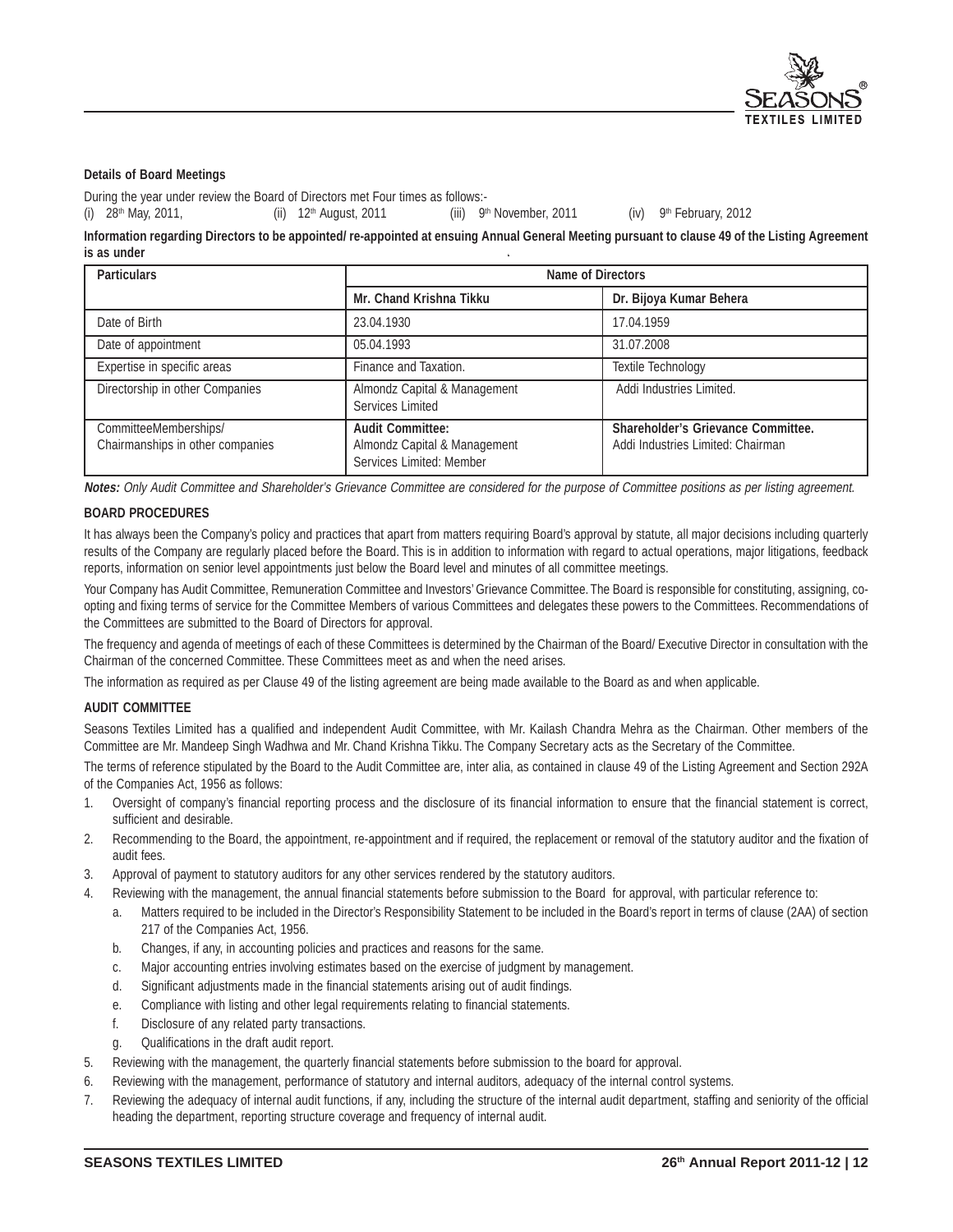

- 8. Discussion with internal auditors any significant findings and follow up thereon.
- 9. Reviewing the findings of any internal investigations by the internal auditors into matters where there is suspected fraud or irregularity or a failure of internal control systems of a material nature and reporting the matter to the board.
- 10. Discussion with statutory auditors before the audit commences, about the nature and scope of audit as well as post-audit discussion to ascertain any area of concern.
- 11. To look into the reasons for substantial defaults in the payment to the depositors, debenture holders, shareholders (in the case of non payment of declared dividends) and creditors.
- 12. To review the functioning of the Whistle Blower Mechanism, in case the same is existing.
- 13. Carrying out any other function as is mentioned in the terms of reference of the Audit Committee.

#### **Review of information by Audit Committee**

The Audit Committee shall mandatory review the following information:

- 1. Management discussion and analysis of financial condition and results of operations;
- 2. Statement of significant related party transactions (as defined by the audit committee), submitted by management;
- 3. Management letters / letters of internal control weaknesses issued by the statutory auditors;
- 4. Internal audit reports relating to internal control weaknesses; and
- 5. The appointment, removal and terms of remuneration of the Chief internal auditor shall be subject to review by the Audit Committee.

#### **Composition**

The constitution of the Audit committee is as follows:

| S.No. | Name of Directors         | <b>Status</b> | <b>Category of Membership</b> |
|-------|---------------------------|---------------|-------------------------------|
|       | Mr. Kailash Chandra Mehra | Chairman      | Independent, Non-executive    |
|       | Mr. Mandeep Singh Wadhwa  | Member        | Non-executive                 |
|       | Mr. Chand Krishna Tikku   | Member        | Independent, Non-executive    |

#### **Details of Meetings**

During the year, the Committee met 4 (Four) times on the following dates:

|  | (i) $28^{th}$ May, 2011, |  | (ii) 12 <sup>th</sup> August, 2011 |  | (iii) $9th$ November, 2011 |  | $(iv)$ 9 <sup>th</sup> February, 2012 |
|--|--------------------------|--|------------------------------------|--|----------------------------|--|---------------------------------------|
|--|--------------------------|--|------------------------------------|--|----------------------------|--|---------------------------------------|

The gap between two meetings did not exceed four months.

| S.No. | <b>Members</b>            | <b>Committee</b><br><b>Meeting Held</b> | <b>Committee</b><br>meeting attended |
|-------|---------------------------|-----------------------------------------|--------------------------------------|
|       | Mr. Kailash Chandra Mehra |                                         |                                      |
| z.    | Mr. Mandeep Singh Wadhwa  |                                         |                                      |
|       | Mr. Chand Krishna Tikku   |                                         |                                      |

#### **INTERNAL AUDITORS**

The Company has appointed Ashok Kantoor & Co. Chartered Accountants as internal auditors to review the internal control systems of the company and to report thereon. The reports of the Internal Auditors are reviewed by the Audit Committee.

#### **REMUNERATION COMMITTEE**

The company constituted remuneration committee with the requirement of the Companies Act, 1956.The Committee recommends payment of annual salaries, commission, service agreements and other employment conditions of the Executive Directors. The Committee fixes the remuneration after taking in consideration remuneration practices followed by companies of similar size and standing in the industry. The Committee periodically reviews and recommends suitable by revision in the remuneration package of Executive Directors to the Board.

The remuneration committee presently comprises of three directors as its members. All the members of the Committee are independent, non-executive and person of repute and have sound knowledge of management practices.

#### **Composition**

The constitution of the remuneration committee is as follows:

| S.No. | Name of Directors         | <b>Status</b> | <b>Category of Membership</b> |
|-------|---------------------------|---------------|-------------------------------|
|       | Mr. Kailash Chandra Mehra | Chairman      | Independent, Non-executive    |
|       | Mr. Pramod Kumar Hari     | Member        | Independent, Non-executive    |
|       | Mr. Chand Krishna Tikku   | Member        | Independent, Non-executive    |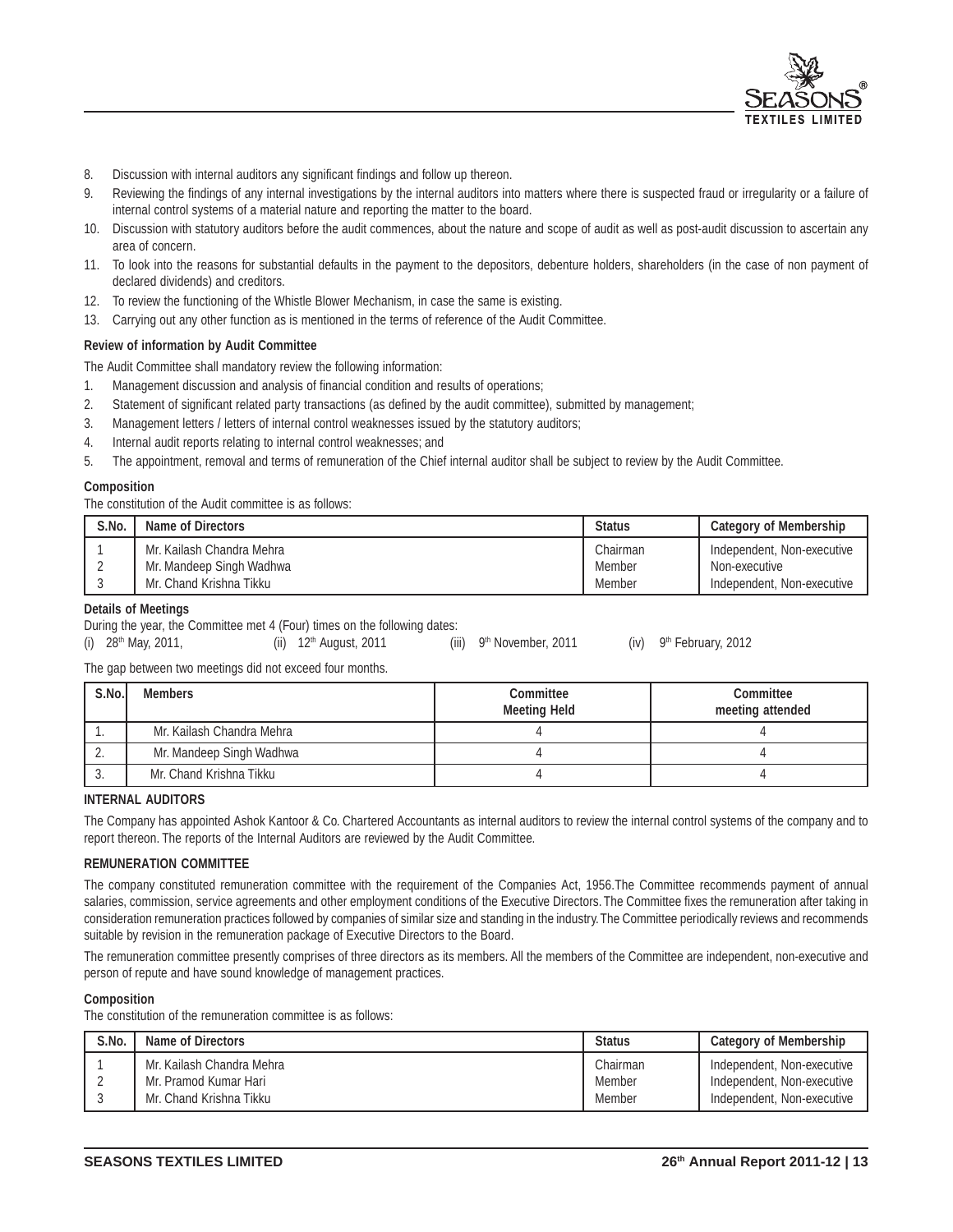

#### **REMUNERATION TO DIRECTORS**

The Detailed terms of appointment of the Managing Director are governed under board and members resolution. None of the Non Executive directors draw any remuneration from the company except sitting fees of Rs. 5000/- for attending each meeting of Board of Directors and Audit Committee and reimbursement of actual travel expenses for attending the Board / Audit Committee Meeting.

a) The details of remuneration paid to Managing Director.

| <b>Name</b>                | <b>Salary</b>   | <b>Perquisites &amp; Other benefits</b> | Total           |
|----------------------------|-----------------|-----------------------------------------|-----------------|
| Mr. Inderjeet Singh Wadhwa | Rs. 20,11,000/- | Rs. 4,21,320/-                          | Rs. 24.32.320/- |

b) The Non Executive Directors are paid by way of sitting fees for each meeting of Board of Directors and Audit committee. The details of remuneration paid to non Executive Directors are as under:

| <b>Director</b>           | <b>Sitting Fees</b> |
|---------------------------|---------------------|
| Mr. Mandeep Singh Wadhwa  | Rs. 40,000/-        |
| Mr. Rajendra Kumar Gupta  | Rs. 10.000/-        |
| Mr. Kailash Chandra Mehra | Rs. 40,000/-        |
| Mr. Chand Krishna Tikku   | Rs. 40,000/-        |
| Dr. Pramod Kumar Hari     | Rs. 20.000/-        |
| Dr. Bijoya Kumar Behera   | Rs. 20,000/-        |

Apart from receiving remuneration by way of sitting fees for attending each meeting of the board and audit committee, none of the Non executive Director had any pecuniary relationship or transactions with the company during the year ended 31<sup>st</sup> March, 2012.

#### **INVESTORS' GRIEVANCE COMMITTEE**

#### **Functions**

The Board has constituted Committee of two members under the Chairmanship of a Non-executive Director. The Company attends to the Investor Grievances/ correspondence expeditiously and usually reply is sent within 10 days of the receipt except in the cases that are constrained by dispute or legal impediment. To expedite the process of share transfers, the Board of Directors of the company has delegated the power of share transfer to share transfer agent.

#### **Composition**

The constitution of the Shareholders'/ Investors' Share Transfer cum Grievance Committee is as under:-

| Name of the Members        | Category                           |
|----------------------------|------------------------------------|
| Mr. Mandeep Singh Wadhwa   | Chairman (Non-executive Director). |
| Mr. Inderjeet Singh Wadhwa | Member (Executive Director).       |

#### **DETAILS OF SHAREHOLDERS'/INVESTORS' COMPLAINTS RECEIVED AND ATTENDED**

| Number of Shareholders Complaints received during the period 01.04. 2011 to 31.03.2012 | Nil |
|----------------------------------------------------------------------------------------|-----|
| Number of Complaints attended/resolved                                                 | Nil |
| Number of pending complaints as on 31.03.12                                            | Nil |

#### **GENERAL BODY MEETING**

Details Annual General Meetings (AGMs)/Extra-ordinary General Meeting (EGM) held in last three years are given as under:

| <b>FINANCIAL YEAR I</b> | <b>AGM/EGM DATE</b> | <b>LOCATION</b>                                                             | <b>Details of Special</b><br><b>Resolution Passed</b>                                                                                                                                                               |
|-------------------------|---------------------|-----------------------------------------------------------------------------|---------------------------------------------------------------------------------------------------------------------------------------------------------------------------------------------------------------------|
| 2008-2009               | 30.09.2009          | Royal Vatika, Main Bus Stand, Khera Khurd,<br>Alipur Block, Delhi - 110 082 |                                                                                                                                                                                                                     |
| 2009-2010               | 30.09.2010          | Royal Vatika, Main Bus Stand, Khera Khurd,<br>Alipur Block Delhi 110 082    | 1. Re-appointment of Managing Director<br>2. Appointment of Mr. Sumer Singh Wadhwa (Relative (son)<br>of Mr. Inderjeet Singh Wadhwa, Managing Director of<br>Company) as Vice president (Marketing) of the Company. |
| 2010-2011               | 30.09.2011          | Royal Vatika, Main Bus Stand, Khera Khurd,<br>Alipur Block, Delhi - 110 082 |                                                                                                                                                                                                                     |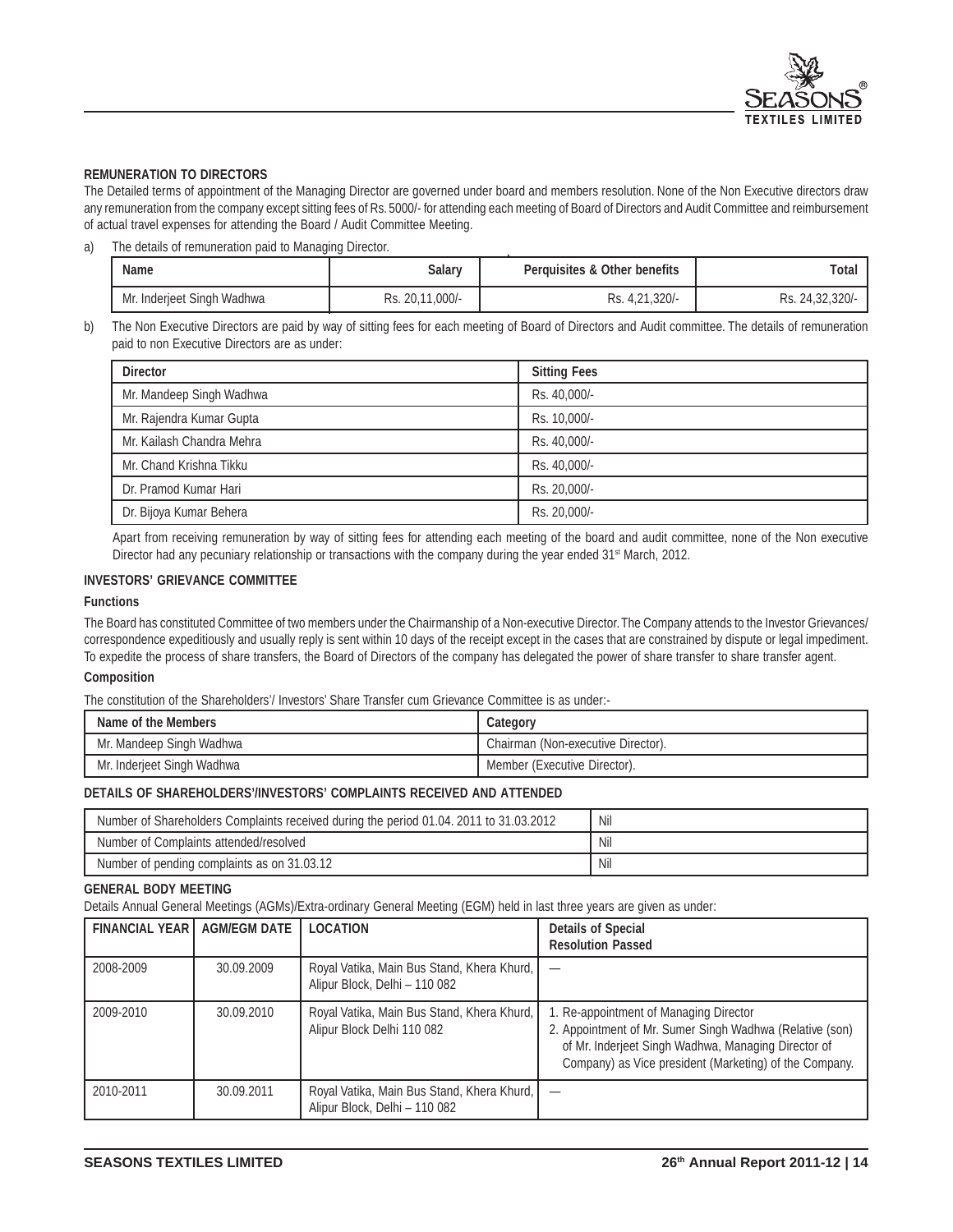

#### **DISCLOSURE**

#### **i. Related Party transactions**

The details of transactions, if any, with related parties are placed before the audit committee on quarterly basis.

#### **ii. Disclosure of Accounting Treatment**

The Company is following the Generally Accepted Accounting Policies of the trade which provides a true and fair view of the business of the Company.

#### **iii. Compliance by the Company**

The Company has complied with the requirements of the stock exchanges, SEBI and other statutory authorities on all matters related to capital markets during the last three years. No penalties have been imposed on the Company by the stock exchanges, SEBI or other statutory authorities relating to the above.

#### **iv. Management Discussion and Analysis**

A management Discussion and Analysis Report form part of the Annual Report and includes a discussion on various matters specified under clause 49(IV)(F).

#### **v. Risk Management**

The Company has laid down procedures to inform Board Members about the risk assessment and minimization procedures. The Company has framed the risk assessment and minimization procedure which is periodically reviewed by the Board.

#### **vi. Declaration By CEO with regard to code of conduct**

The Chairman & Managing director Mr. Inderjeet Singh Wadhwa has furnished a declaration affirming compliance of code of conduct by directors and senior Management personnel.

#### **vii. CEO/CFO CERTIFICATION**

A Certificate from Chairman & Managing Director on the financial statements of the company has sufficient access to the audit committees as and when they desire.

#### **MEANS OF COMMUNICATION**

The quarterly results of the Company are published in leading and widely circulated English/Hindi nationals like Financial Express, Business standard, Jansatta, etc as per the requirements of the Listing agreement with the stock exchange. The quarterly results are also faxed and e-mailed to the Stock Exchanges where the company is listed. The Financial Results and Annual Report of the Company are available at the www.bseindia.com. The Annual Report of the Company is also sent to all the members at their registered address.

#### **GENENERAL SHAREHOLDER INFORMATION**

#### **i. Annual General Meeting**

The 26<sup>th</sup> Annual General Meeting is Scheduled as under:-

Date : 29<sup>th</sup> September, 2012 (Saturday) Time : 11.00 A.M. Venue : Royal Vatika, Main Bus Stand, Khera Khurd, Alipur Block, Delhi – 110 082

#### **ii. Financial Calendar ( Tentative)**

Unaudited Financial results for the quarter ended 30<sup>th</sup> June, 2012 **August, 2012** August, 2012 Unaudited Financial results for the quarter ended 30<sup>th</sup> September, 2012 November, 2012 Unaudited Financial results for the quarter ended 31<sup>st</sup> December, 2012 February, 2013 Unaudited Financial results for the quarter ended 31<sup>st</sup> March, 2013 May, 2013

#### **iii. Book Closure Period**

20<sup>th</sup> September, 2012 to 29<sup>th</sup> September, 2012 (both days inclusive).

#### **iv. Listing on Stock Exchange**

|                  | Your Company is presently listed at Bombay Stock Exchange Limited and Calcutta Stock exchange. |
|------------------|------------------------------------------------------------------------------------------------|
| Stock Code: BSE  | 514264                                                                                         |
| NSDL/CDSL – ISIN | INE707B01010                                                                                   |
|                  |                                                                                                |

Listing Fee for the year 2012-13 has been paid on due date to the all the stock exchanges where the shares of the company are listed.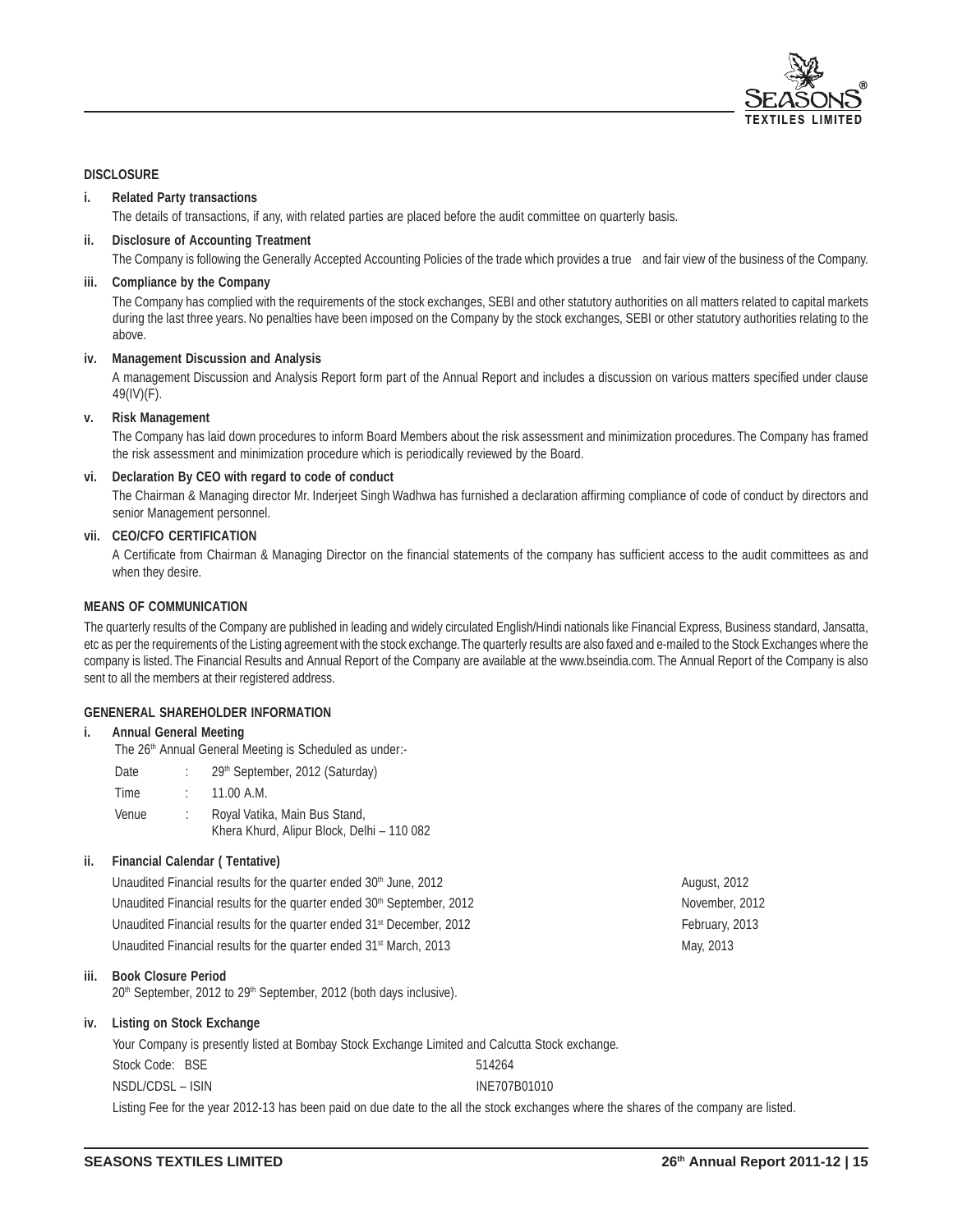

### **v. Stock Market Data**

The table mentioned herein below gives the monthly high and low price quotations traded at BSE for the fiscal year 2011-2012.

| Date             | High (Rs.) | Low (Rs.) |
|------------------|------------|-----------|
| April 2011       | 7.02       | 5.82      |
| May 2011         | 7.27       | 5.48      |
| June 2011        | 6.58       | 4.77      |
| <b>July 2011</b> | 5.76       | 4.81      |
| August 2011      | 6.02       | 4.24      |
| September 2011   | 5.63       | 4.15      |
| October 2011     | 5.4        | 4         |
| November 2011    | 4.24       | 3.24      |
| December 2011    | 4.41       | 3.05      |
| January 2012     | 4.2        | 3.03      |
| February 2012    | 5.47       | 4         |
| March 2012       | 4.25       | 3.3       |

#### **vi. Common Agency for Share Transfers and Electronic Connectivity:**

Skyline Financial Services Pvt. Ltd. D – 153A, First Floor, Okhla Industrial Area, Phase - I, New Delhi - 110020 Tel: 011-26812682, 83, 84 Fax: 011-26292681 E-mail: admin@skylinerta.com

#### **vii. Share Transfer System.**

Share transfer request received in physical form are registered within 30 days from the date of receipt and demat request are normally confirmed within the prescribed time from the date of receipt.

#### **viii. Shareholding Pattern and Distribution Schedule**

The shareholding pattern of the Company as at 31<sup>st</sup> March, 2012 is as follows:

| Category                      | No. of shares held | % of Holding |
|-------------------------------|--------------------|--------------|
| Promoters                     | 933272             | 14.16        |
| <b>Financial Institutions</b> | 0.00               | 0.00         |
| Foreign Institution Investors | 0.00               | 0.00         |
| <b>Bodies Corporate</b>       | 857701             | 13.01        |
| Indian Public                 | 2928618            | 68.26        |
| NRI/OCS                       | 300625             | 4.56         |
| <b>Grand Total</b>            | 6590300            | 100.00       |

The Distribution Schedule as on 31<sup>st</sup> March, 2012 is as under:

| No. of Equity shares held |              | <b>Number of Shareholders</b> |            | No. of Shares |            |
|---------------------------|--------------|-------------------------------|------------|---------------|------------|
| <b>From</b>               | To           | <b>Number</b>                 | % to Total | <b>Number</b> | % to Total |
| up to                     | 500          | 9563                          | 91.35      | 1481928       | 22.49      |
| 501                       | 1000         | 583                           | 5.57       | 477076        | 7.24       |
| 1001                      | 2000         | 187                           | 1.79       | 286526        | 4.35       |
| 2001                      | 3000         | 39                            | 0.37       | 97623         | 1.48       |
| 3001                      | 4000         | 23                            | 0.22       | 82925         | 1.26       |
| 4001                      | 5000         | 17                            | 0.16       | 82408         | 1.25       |
| 5001                      | 10000        | 25                            | 0.24       | 185948        | 2.82       |
| 10001 and                 | above        | 32                            | 0.31       | 3895866       | 59.12      |
|                           | <b>TOTAL</b> | 10469                         | 100.00     | 6590300       | 100        |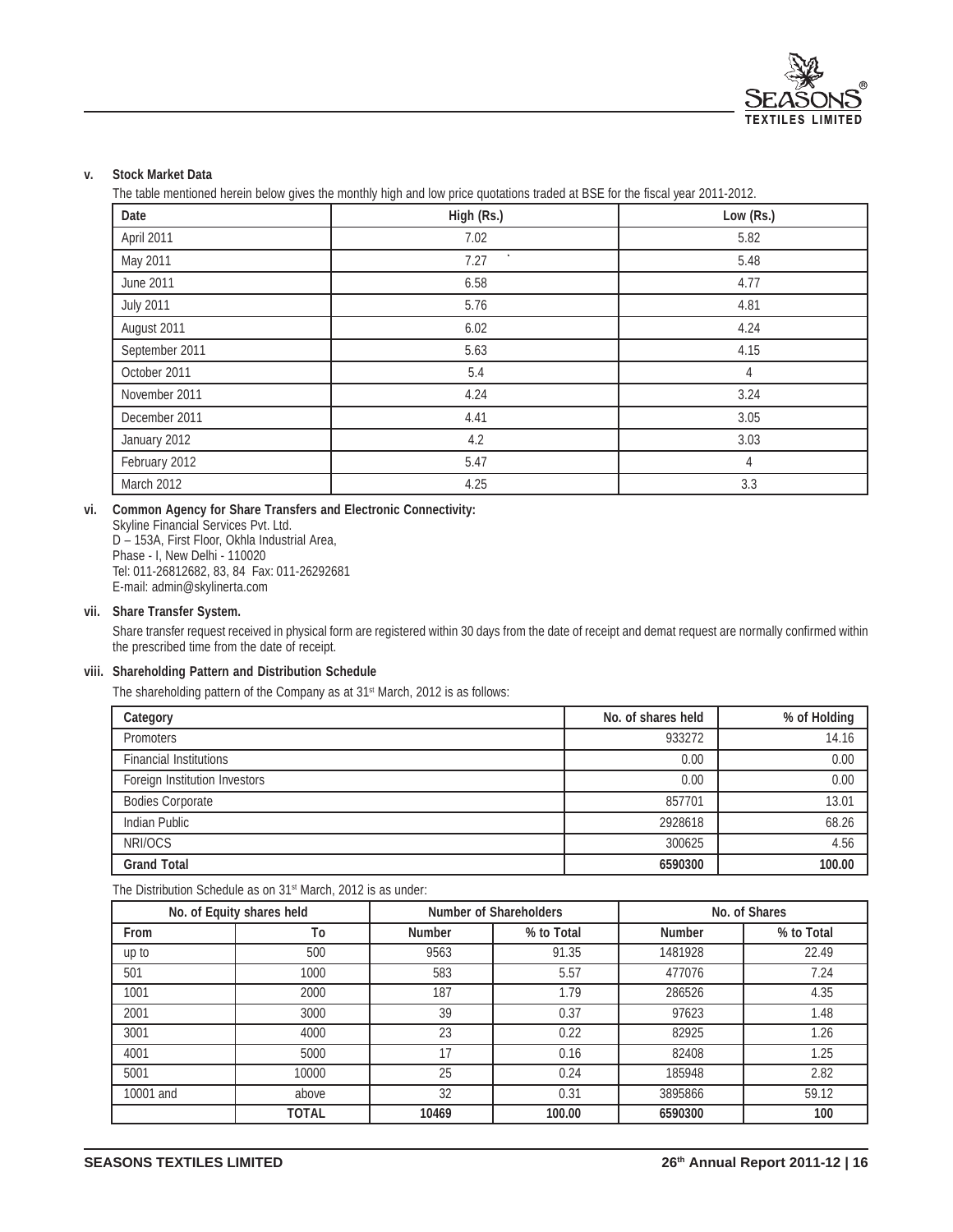

### **ix. Dematerialization of Shares**

The equity shares of the company are eligible for dematerialization. The status of dematerialized shares as on 31<sup>st</sup> March, 2012 is given as under:

| Name of Depository                          | <b>Number of Shares</b> | % of total Issued Capital |
|---------------------------------------------|-------------------------|---------------------------|
| National Securities Depository Limited      | 3299973                 | $50.0^-$                  |
| Central Depository Services (India) Limited | 1464743                 | 22.22                     |

## **x. Plant Location**

Plot No. 466-67, HSIIDC Industrial Estate, Barhi Sonepat (Haryana)

### **xi. Address for correspondence**

Seasons Textiles Limited. Seasons House, B-18, Sector-5, Noida 201301 U P Tel. Nos (0120) 4690000. Fax Nos (0120) 4351485

### **xii. Compliance Officer**

Ms. Kavita Rani cskavita@seasonsworld.com Tel. Nos (0120) 4690000. Fax Nos (0120) 4351485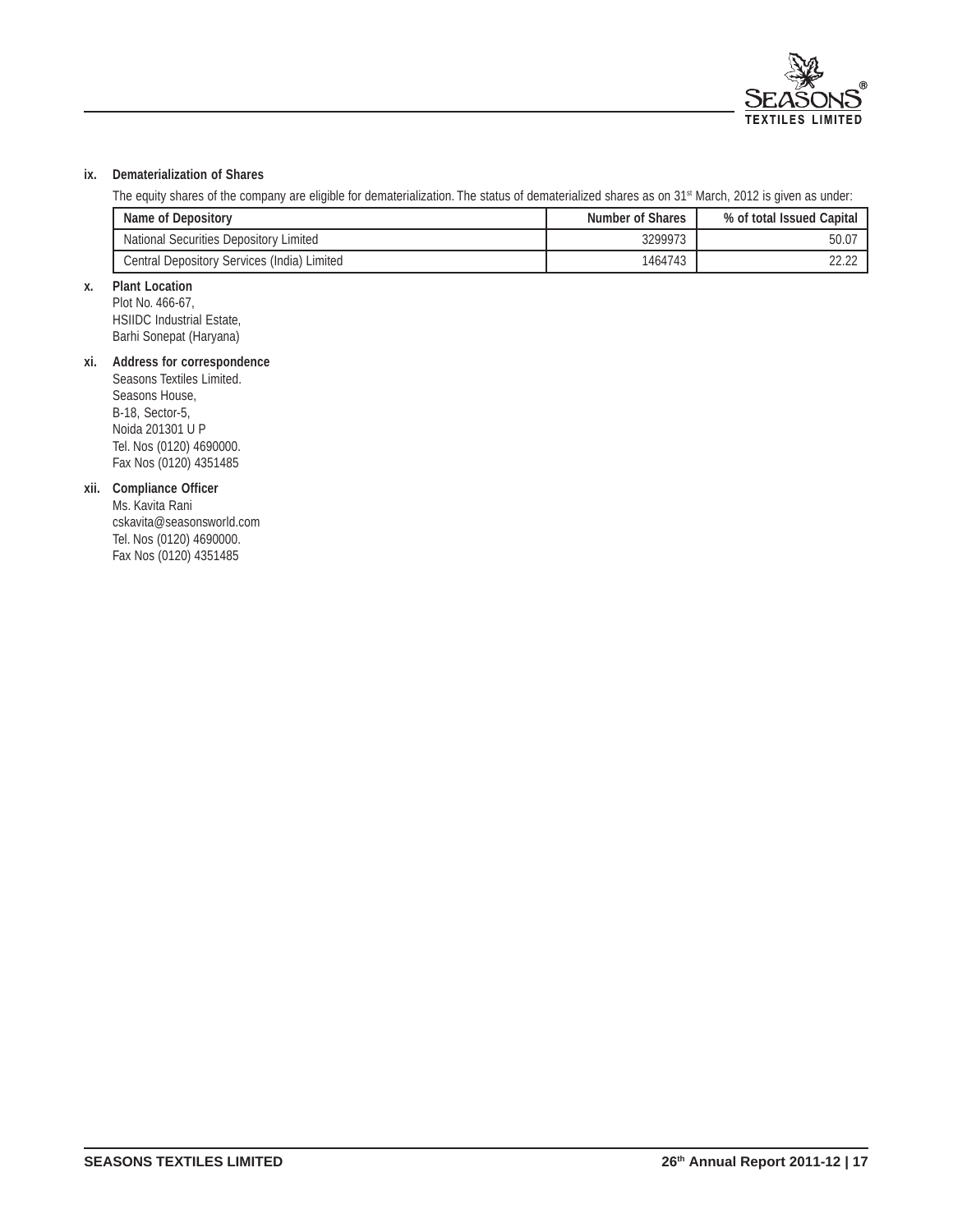

# **CORPORATE GOVERNANCE COMPLIANCE CERTIFICATE**

To the members

SEASONS TEXTILES LIMITED.

We have examined the compliance of conditions of corporate governance by Seasons Textiles Limited, for the year ended on 31st March 2012, as stipulated in clause 49 of the Listing agreement of the said company with stock exchanges.

The compliance of conditions of corporate governance is the responsibility of the management. Our examination was limited to procedures and implementation thereof, adopted by the Company for ensuring the compliance of the conditions of the Corporate Governance. It is neither an audit nor an expression of opinion on the financial statements of the company.

In our opinion and to the best of our information and according to the explanations given to us, we certify that the company has complied with the conditions of the Corporate Governance as stipulated in the above mentioned listing Agreement.

We stated that no investor grievance is pending for a period exceeding one month against the company.

We further State that such compliance is neither an assurance as to the future viability of the Company nor the efficiency of effectiveness with which the management has conducted the affairs of the Company.

> **For Garima Mahawar & Associates** Company Secretaries

Place : New Delhi **(Garima Mahawar)** Date : 14th August, 2012 Membership No. 23782

C.P. No. 8591

# **CERTIFICATE OF COMPLIANCE WITH THE CODE OF CONDUCT**

This is to certify that, to the best of my knowledge and belief, for the financial year ended 31<sup>st</sup> March, 2012, all the Board members and senior management personnel have affirmed compliance with code of ethics for Directors and Senior Management respectively.

**For and on Seasons Textiles Limited**

Place : New Delhi **(Inderjeet Singh Wadhwa)** Chairman & Managing Director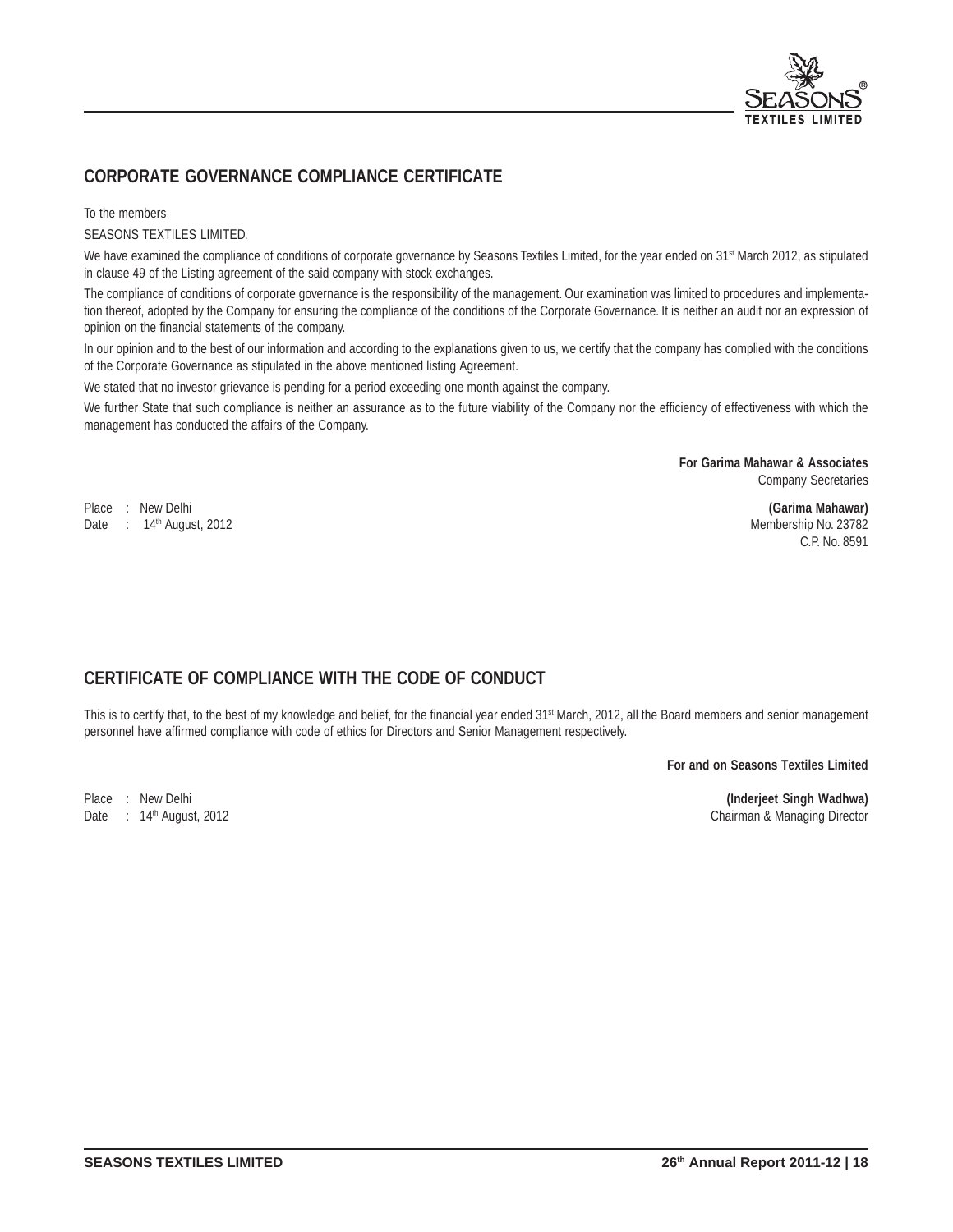

# **AUDITORS' REPORT**

### To,

### The Members of **SEASONS TEXTILE LIMITED,**

We have audited the attached Balance Sheet of **SEASONS TEXTILE LIMITED** as at 31st March 2012 and also the Profit & Loss Account for the year ended on that date annexed thereto. These financial statements are the responsibility of the Company's management. Our responsibility is to express an opinion on these financial statements based on our audit.

We conducted our audit in accordance with auditing standards generally accepted in India. Those Standards require that we plan and perform the audit to obtain reasonable assurance about whether the financial statements are free of material misstatement. An audit includes examining, on a test basis, evidence supporting the amounts and disclosures in the financial statements. An audit also includes assessing the accounting principles used and significant estimates made by management, as well as evaluating the overall financial statement presentation. We believe that our audit provides a reasonable basis for our opinion.

- 1. As required by the Companies (Auditor's Report) Order, 2003 as amended by Companies (Auditor's Report) (Amendment) order, 2004 issued by the Central Government of India in terms of sub-section (4A) of section 227 of the Companies Act, 1956, we enclose in the Annexure a statement on the matters specified in para-4 and 5 of the said order.
- 2. Further to our comments in the Annexure referred to in the paragraph 1, we report that:
	- a) We have obtained all the information and explanations, which to the best of our knowledge and belief were necessary for the purposes of our audit.
	- b) In our opinion, the Company has kept proper books of accounts as required by law, so far as appears from our examination of those books.
	- c) The Balance Sheet and Profit & Loss Account dealt with by this report are in agreement with the books of account.
	- d) In our opinion, the Balance Sheet and Profit and Loss Account dealt with by this report comply with the accounting standards referred to in subsection (3C) of Section 211 of the Companies Act' 1956.
	- e) On the basis of written representations received from the directors, as on 31<sup>st</sup> March 2012, and taken on record by the Board of Directors, we report that none of the directors is disqualified as on 31<sup>st</sup> March 2012 from being appointed as director in terms of clause (g) of sub-section (1) of section 274 of the Companies Act, 1956.
	- f) In our opinion and to the best of our information and according to the explanations given to us the said accounts give the information required by the Companies Act, 1956 in the manner so required and give a true and fair view in conformity with the accounting principles generally accepted in India:
		- a) In the case of Balance Sheet, of the state of affairs of the Company as at 31<sup>st</sup> March 2012, and
		- b) In the case of Profit & Loss Account, of the Profit for the year ended on that date.
		- c) In the case of Cash Flow Statement, of the cash flows for the year ended on that date.

 **For ANUJ GARG & CO.,** Chartered Accountant Firm's Registration Number- 03473N

Place : New Delhi **C.A. ANUJ GARG** Date : 30-05-2012 Proprietor Membership No. 082422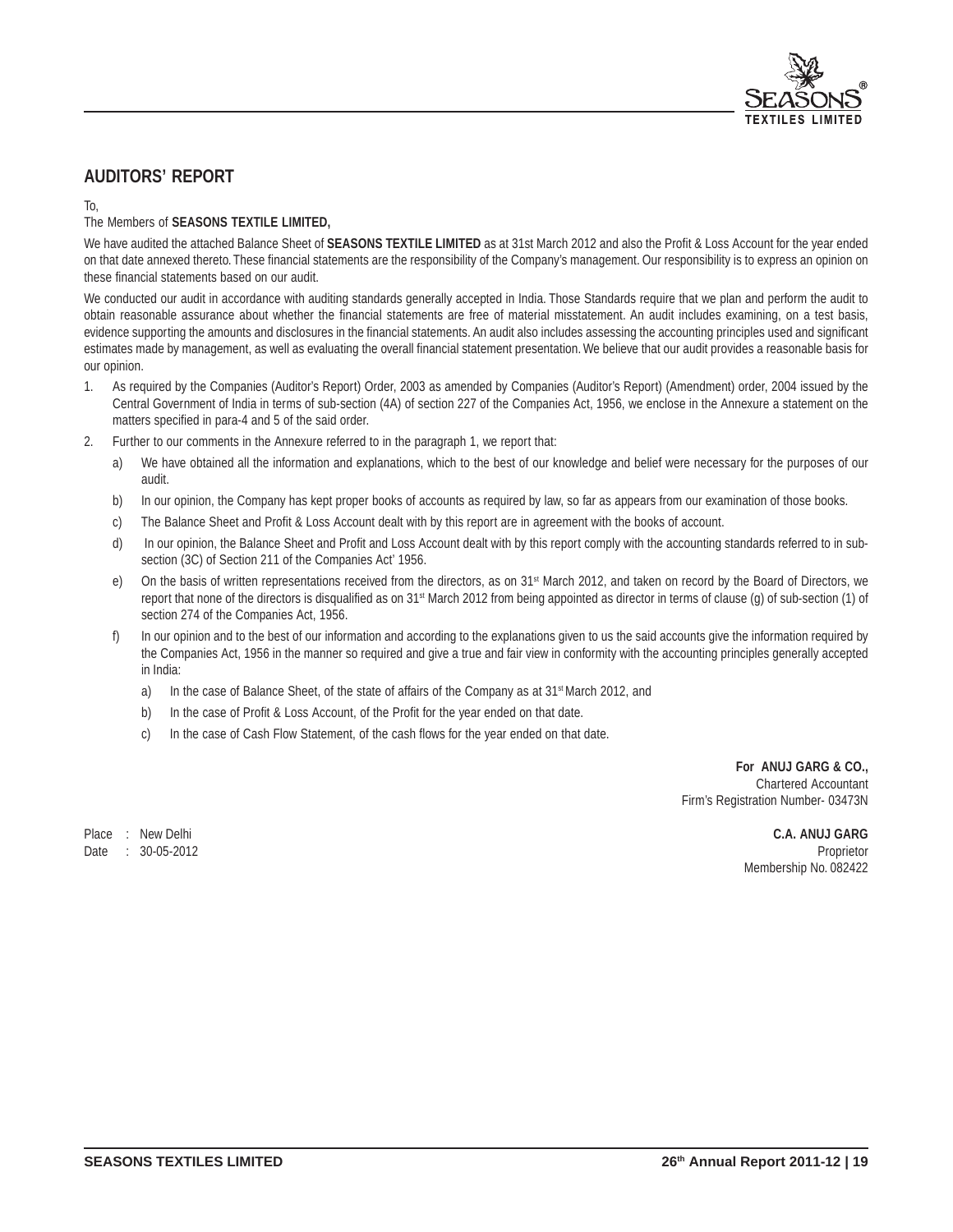

# **ANNEXURE TO THE AUDITOR'S REPORT**

#### **REFERRED TO IN PARAGRAPH 1 OF OUR REPORT OF EVEN DATE ON THE ACCOUNTS FOR THE YEAR ENDED 31ST MARCH 2012 OF SEASONS TEXTILE LIMITED**

- **<sup>R</sup>** 1 (a) The Company has maintained proper records showing full particulars including quantitative details and situation of fixed assets.
	- (b) As informed to us, these fixed assets have been physically verified by the Management during the year. In our opinion the frequency of verification is reasonable having regard to the size of the operations of the Company. According to the information & explanations given to us, no material discrepancies were noticed on such physical verification.
	- c) The Company has not disposed off substantial part of fixed assets during the year and the going concern status of the Company is not affected.
- 2 (a) Physical verification of inventory has been conducted by the management during the year and, in our opinion, the frequency of verification is reasonable having regard to the size of the operations of the Company
	- (b) According to the information and explanations given to us, the procedure of physical verification of inventory followed by the Management, in our opinion, are reasonable and adequate in relation to the size of the Company and nature of its business.
	- (c) In our opinion, the Company is maintaining proper records of inventories and no material discrepancies have been noticed on physical verification of inventories as compared to the book records.
- 3 (a) The Company has not granted any loan secured or unsecured to companies / firms or other parties covered in the register maintained u/s 301 of the Companies Act, 1956 during the year. Consequently, clauses (iii) (b), (iii) (c) and (iii) (d) of the order are not applicable.
	- (b) The Company has taken unsecured loans, from companies, firms or other parties listed in the Register main-tained under section 301 of the Companies Act, 1956. The number of parties from whom loans are taken are 3 and the balance outstanding at year end was Rs. 1,23,41,668/-
	- (c) The rate of interest and other terms and conditions of loans taken are prima- facie not prejudicial to the interest of the Company.
	- (d) The payment of principle amount and interest are regular
- 4 In our opinion and according to the information and explanation given to us, there are adequate internal control procedures, commensurate with the size of the Company and the nature of its business for purchase of inventory and fixed assets and for sale of goods. During the course of Audit we have not observed any continuing failure to correct major weaknesses in internal controls..
- 5 (a) According to the information and explanation given to us, we are of the opinion that the transactions that needs to be entered into the register maintained under section 301 have been so entered.
	- (b) According to the information and explanations given to us, the transactions referred to under sub clause (a) above which exceed Rs. 5,00,000/- in each case have been made at prices which are reasonable having regard to the prevailing market prices at the relevant time.
- 6 The Company has not accepted any deposits from the public within the meaning of Sections 58A and 58AA of the Act and the rules framed there under.
- 7 In our opinion, the Company has an internal audit system which, in our opinion, is commensurate with its size and nature of its business.
- 8 We have carried out the limited review of the books of accounts and cost records maintained by the Company, pursuant to the rules made by the Central Government for the maintenance of the cost records U/s 209 (1) (d) of the Companies Act, 1956 in respect of certain manufacturing activities and are of the opinion that, prima-facie, the prescribed accounts and records have been generally maintained. We have not however made a detailed examination of the said records with a view to determine whether they are accurate or complete.
- 9 (a) The Company is generally regular in depositing with appropriate authorities undisputed statutory dues including Provident Fund, Investor Education and Protection Fund, Employees' State Insurance, Income Tax, VAT Wealth Tax, Customs Duty, Service Tax, Cess and other material statutory dues applicable to it.
	- (b) According to the information and explanations given to us no undisputed amounts payable in respect of Income Tax, Fringe Benefits Tax, VAT Wealth Tax, Customs Duty, ,Service Tax and Cess were in arrears, as at 31<sup>st</sup> March, 2012 for a period of more than six months from the date they became payable
- 10 The Company has no accumulated losses as at 31st March, 2012. The Company has not incurred cash losses in the financial year ended on that date and in the immediately preceding financial year
- 11 In our opinion and according to the information and explanations given to us, the Company has generally not defaulted in repayment of dues to a financial institution or bank. The Company has no debenture holders.
- 12 The Company has not granted loans and advances on the basis of security by way of pledge of shares, debentures and other securities and therefore the question of maintenance of documents and records in respect thereof does not arise.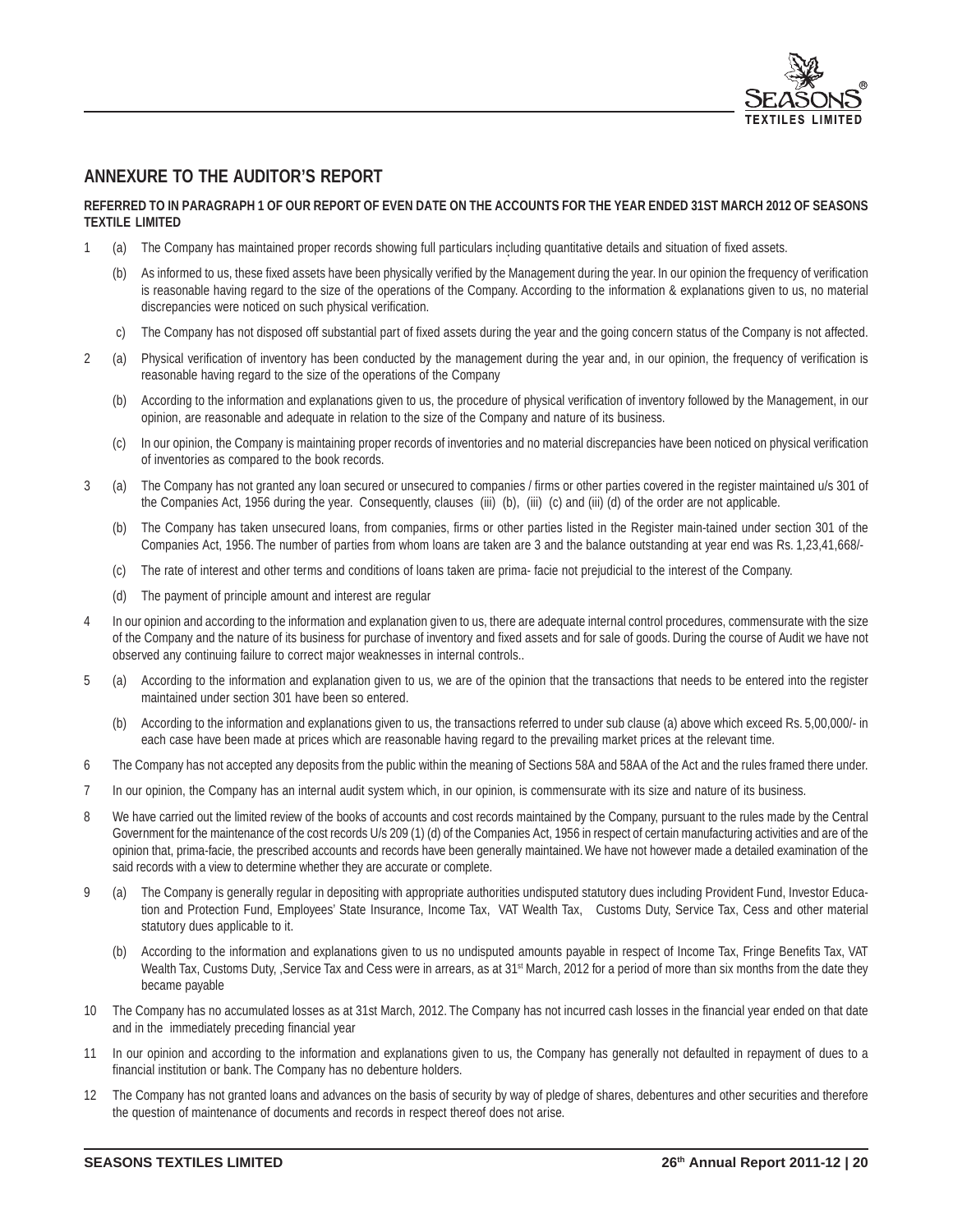

- 13 The Company is not a chit fund, nidhi, mutual benefit or a society. Therefore, the provision of clause 4 (xiii) of the Companies (Auditor's Report) Order, 2003 is not applicable to the Company.
- 14 The Company is not dealing in shares, debentures and other investments. Accordingly, the provisions of clause 4 (xiv) of the Companies (Auditor's Report) Order, 2003 are not applicable to the Company.
- 15 In our opinion and according to the information and explanation given to us, the terms and conditions on which the Company has given guarantees for loan taken by others from banks or financial institutions are not prejudicial to the interest of the Company.
- 16 In our opinion, the term loans taken during the year have been applied for the purpose for which the loans were taken.
- 17 According to the information and explanations given to us and an overall examination of the Balance Sheet and cash flow statement of the company, we report that no funds raised on short-term basis have been used for long term investments.
- 18 During the year, the Company has not made any preferential allotment of shares to parties and Companies covered in the Register maintained under section 301 of the Companies Act, 1956.
- 19 The Company has not issued or raised money through debentures.
- 20 The Company has not raised any money by way of public issue during the year.
- 21 In our opinion and according to the information and explanations given to us, no fraud on or by the Company has been noticed or reported during the year.

 **For ANUJ GARG & CO.,** Chartered Accountant Firm's Registration Number- 03473N

Place : New Delhi **C.A. ANUJ GARG** Date : 30-05-2012 Proprietor Membership No. 082422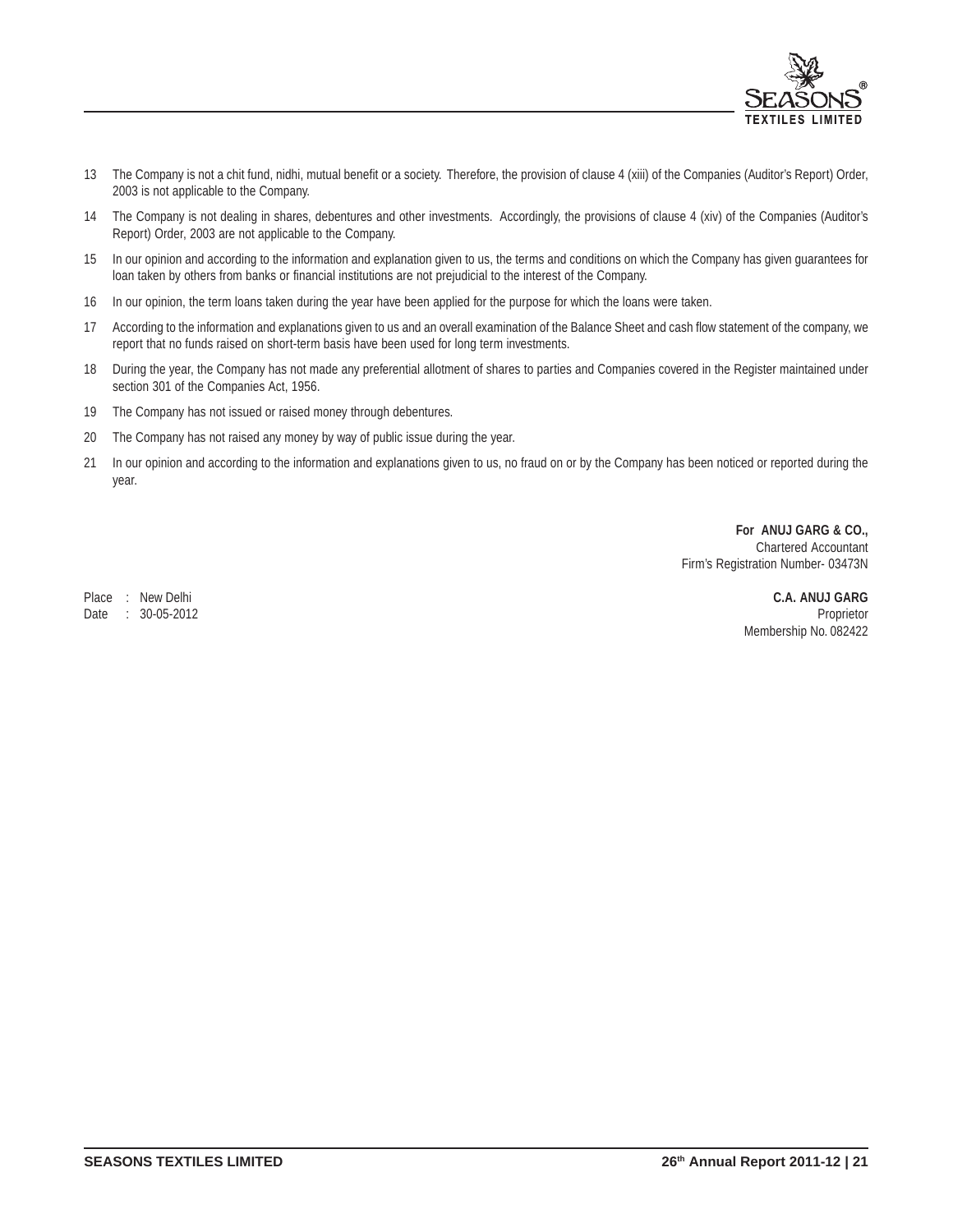

# **BALANCE SHEET AS AT 31<sup>ST</sup> MARCH, 2012**

|                    |               |                                                                         |          |                              | (RS.)            |
|--------------------|---------------|-------------------------------------------------------------------------|----------|------------------------------|------------------|
| <b>PARTICULARS</b> |               |                                                                         | NOTE NO. | AS AT                        | <b>AS AT</b>     |
|                    |               |                                                                         |          | 31 <sup>ST</sup> MARCH, 2012 | 31ST MARCH, 2011 |
| L                  |               | <b>EQUITY AND LIABILITIES</b>                                           |          |                              |                  |
| (1)                |               | <b>Shareholders'Funds</b>                                               |          |                              |                  |
|                    | (a)           | Share Capital                                                           | 3        | 65,903,000                   | 65,903,000       |
|                    | (b)           | Reserves and Surplus                                                    | 4        | 139,561,200                  | 132,593,098      |
| (2)                |               | <b>Non-current liabilities</b>                                          |          |                              |                  |
|                    | (a)           | Long-term borrowings                                                    | 5        | 89,734,253                   | 116,208,112      |
|                    | (b)           | Deferred tax liabilities (Net)                                          |          | 49,585,668                   | 50,445,646       |
| (3)                |               | <b>Current liabilities</b>                                              |          |                              |                  |
|                    | (a)           | Short Term Borrowings                                                   | 6        | 106,339,535                  | 107,931,387      |
|                    | (b)           | Trade payables                                                          | 7        | 10,509,497                   | 7,089,615        |
|                    | (c)           | Other current liabilities                                               | 8        | 53,260,256                   | 49,509,842       |
|                    | (d)           | Short term provisions                                                   | 9        | 1,802,177                    | 2,543,937        |
|                    |               | TOTAL                                                                   |          | 516,695,586                  | 532,224,637      |
| Ш                  | <b>ASSETS</b> |                                                                         |          |                              |                  |
| (1)                |               | <b>Non-Current Assets</b>                                               |          |                              |                  |
|                    | (a)           | Fixed assets                                                            | 10       |                              |                  |
|                    |               | Tangible assets<br>(i)                                                  |          | 260,527,248                  | 276,085,630      |
|                    |               | Intangible assets<br>(ii)                                               |          | 10,538,877                   | 15,109,251       |
|                    |               | Capital work-in-progress<br>(ii)                                        |          | 5,500,000                    | 16,806,016       |
|                    | (b)           | Long-term loans and advances                                            | 11       | 2,678,058                    | 2,878,932        |
|                    | (c)           | Other non-current assets                                                | 12       | 2,260,064                    |                  |
| (2)                |               | <b>Current assets</b>                                                   |          |                              |                  |
|                    | (a)           | Inventories                                                             | 13       | 149,300,926                  | 128,325,687      |
|                    | (b)           | Trade receivables                                                       | 14       | 75,965,447                   | 79,952,439       |
|                    | (c)           | Cash and cash equivalents                                               | 15       | 3,374,300                    | 4,855,554        |
|                    | (d)           | Short-term loans and advances                                           | 16       | 6,550,666                    | 8,211,128        |
|                    |               | TOTAL                                                                   |          | 516,695,586                  | 532,224,637      |
|                    |               | See accompanying notes 1 to 24 forming part of the financial statements |          |                              |                  |

As per our separate report of even date attached

For ANUJ GARG & Co. **For ANUJ GARG & Co.** For and on behalf of the Board Chartered Accountants Firm's Registration Number- 03473N

**C.A. ANUJ GARG Inderjeet S. Wadhwa Mandeep S. Wadhwa Kavita Rani**<br>Partner **Company Secretary** Chairman & Managing Director **Company Secretary** Company Secretary Partner Chairman & Managing Director

Membership No. 082422 Place : New Delhi Date : 30-05-2012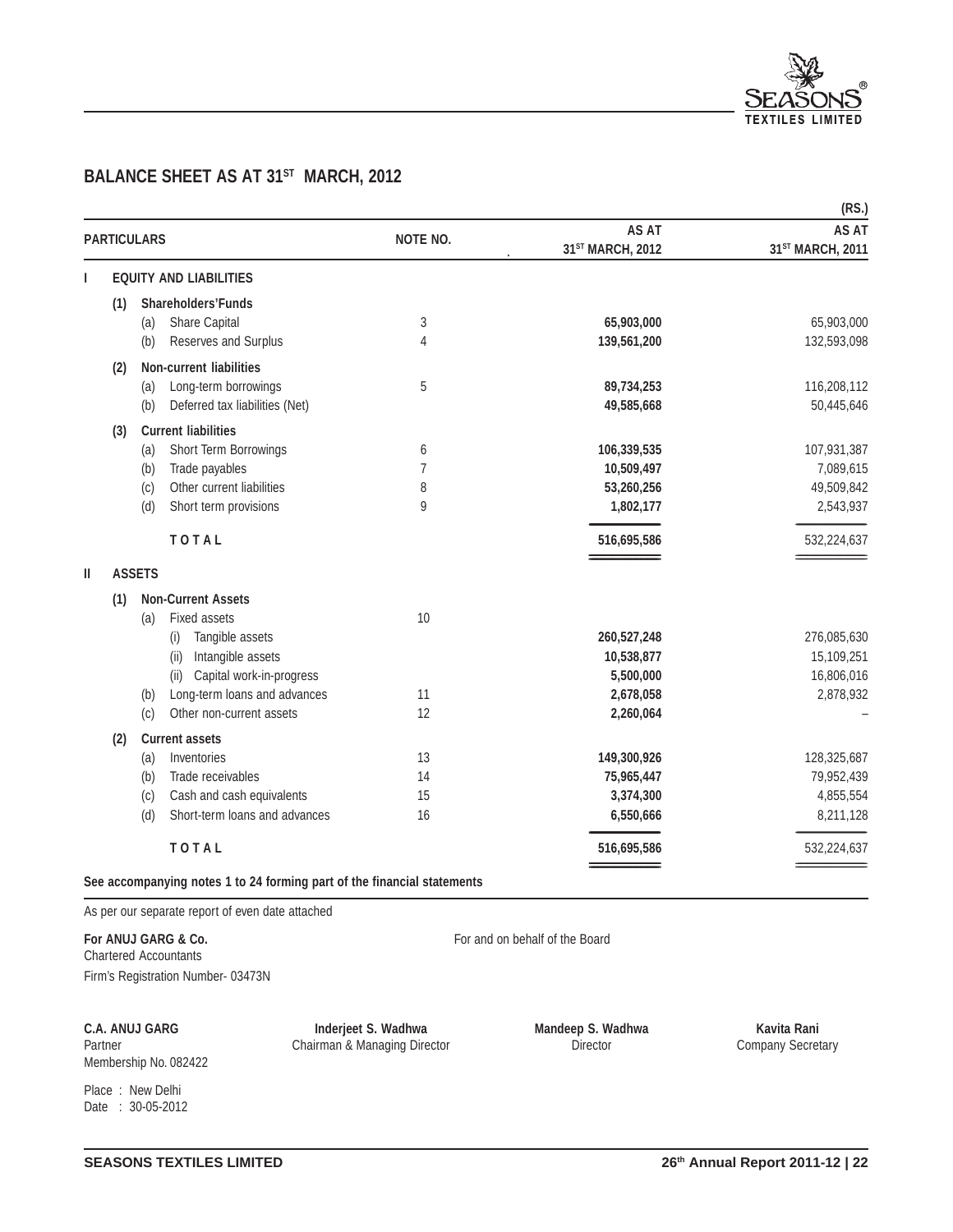

# STATEMENT OF PROFIT AND LOSS ACCOUNT FOR THE YEAR ENDED 31<sup>ST</sup> MARCH, 2012

|                     |                                                                         |                 |                                  | (RS.)                            |
|---------------------|-------------------------------------------------------------------------|-----------------|----------------------------------|----------------------------------|
|                     | <b>PARTICULARS</b>                                                      | <b>NOTE NO.</b> | <b>AS AT</b><br>31ST MARCH, 2012 | <b>AS AT</b><br>31ST MARCH, 2011 |
| ı                   | <b>Revenue From Operations</b>                                          | 17              | 348,296,073                      | 364,797,982                      |
| Ш                   | Other Income                                                            | 18              | 3,232,259                        | 3,683,168                        |
| Ш                   | <b>TOTAL REVENUE (I+II)</b>                                             |                 | 351,528,332                      | 368,481,150                      |
| IV                  | <b>EXPENSES:</b>                                                        |                 |                                  |                                  |
|                     | Cost of Materials consumed<br>Changes in inventories of finished goods  | 19              | 181,794,842                      | 149,440,465                      |
|                     | work-in-progress and Stock-in-Trade                                     | 20              | (25,959,844)                     | 18,232,598                       |
|                     | <b>Employee Benefit Expenses</b>                                        | 21              | 35,817,830                       | 35,128,501                       |
|                     | <b>Financial costs</b>                                                  | 22              | 33,913,488                       | 31,337,957                       |
|                     | Depreciation and amortization expense                                   | 10              | 23,551,296                       | 23,379,400                       |
|                     | Other Expenses                                                          | 23              | 94,782,054                       | 101,926,566                      |
|                     | <b>TOTAL EXPENSES</b>                                                   |                 | 343,899,666                      | 359,445,487                      |
| V                   | Profit before Tax (III-IV)                                              |                 | 7,628,666                        | 9,035,663                        |
| VI                  | <b>Tax Expenses</b>                                                     |                 |                                  |                                  |
|                     | <b>Current Tax</b><br>(1)                                               |                 | 1,520,542                        | 1,675,212                        |
|                     | Deferred Tax<br>(2)                                                     |                 | (859, 978)                       | 2,261,862                        |
|                     | Income Tax provision written back<br>(3)                                |                 |                                  | 34,427                           |
| VII                 | Profit for the year (V-VI)                                              |                 | 6,968,102                        | 5,133,016                        |
| VIII                | <b>Earning Per Equity Share</b>                                         |                 |                                  |                                  |
|                     | <b>Basic</b><br>(1)                                                     |                 | 1.06                             | 0.78                             |
|                     | (2)<br>Diluted                                                          |                 | 1.06                             | 0.78                             |
|                     | See accompanying notes 1 to 24 forming part of the financial statements |                 |                                  |                                  |
|                     | As per our report of even date attached                                 |                 |                                  |                                  |
| For ANUJ GARG & Co. |                                                                         |                 | For and on behalf of the Board   |                                  |

Chartered Accountants Firm's Registration Number- 03473N

Membership No. 082422

**C.A. ANUJ GARG Inderjeet S. Wadhwa Mandeep S. Wadhwa Kavita Rani**<br>Partner **Company Secretary** Chairman & Managing Director **Company Secretary** Director Partner Chairman & Managing Director

Place : New Delhi Date : 30-05-2012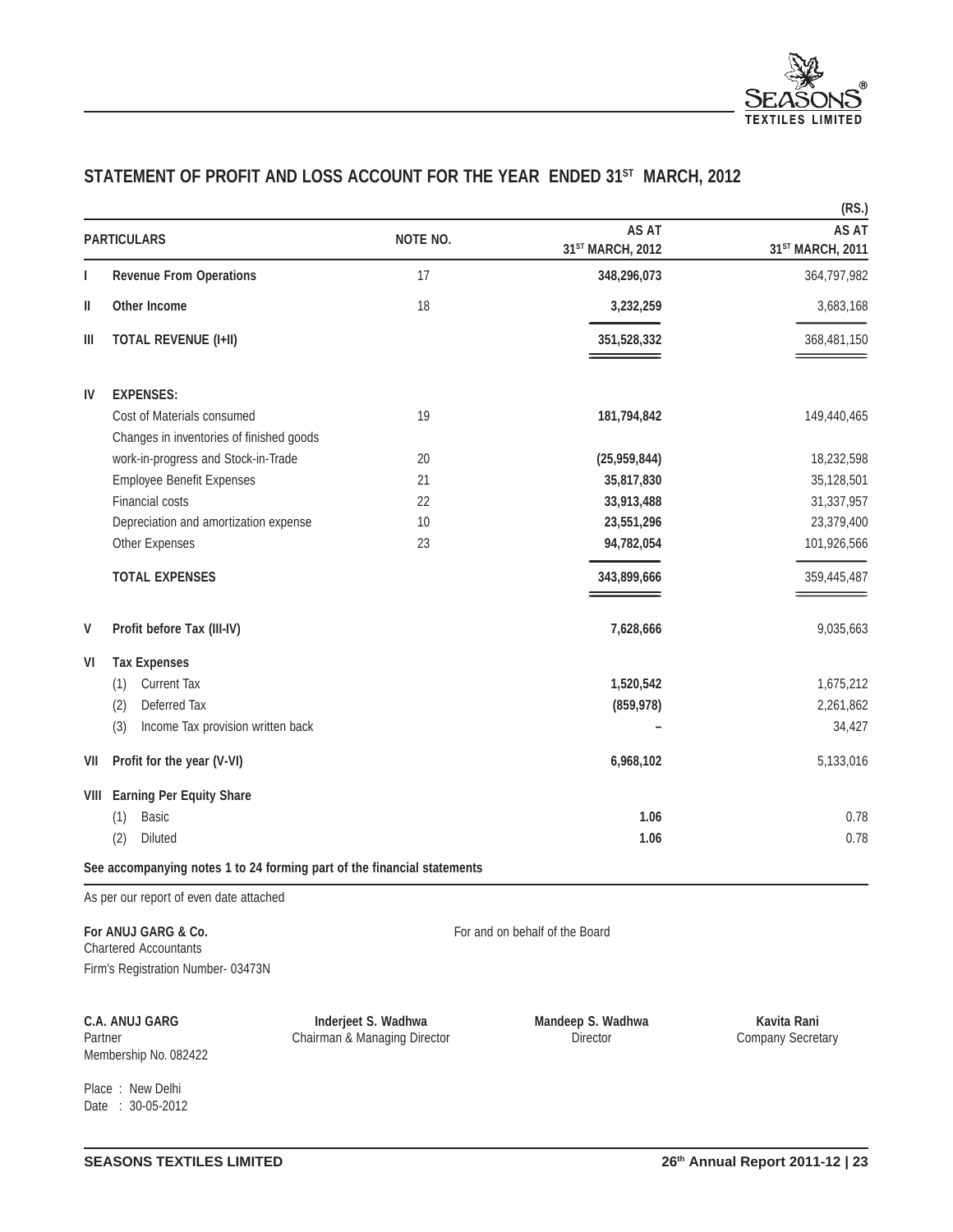

# **CASH FLOW STATEMENT FOR THE YEAR 2011-2012**

|            |                                                                                                                                                                                 |                             |                                                   |                           | (RS.)                                             |
|------------|---------------------------------------------------------------------------------------------------------------------------------------------------------------------------------|-----------------------------|---------------------------------------------------|---------------------------|---------------------------------------------------|
|            |                                                                                                                                                                                 |                             | <b>YEAR ENDED</b><br>31 <sup>ST</sup> MARCH, 2012 |                           | <b>YEAR ENDED</b><br>31 <sup>ST</sup> MARCH, 2011 |
| A          | <b>CASH FLOW FROM OPERATING ACTIVITIES</b>                                                                                                                                      |                             |                                                   |                           |                                                   |
|            | NET PROFIT BEFORE TAX AND EXTRAORDINARY ITEMS<br><b>ADJUSTMENT FOR</b>                                                                                                          |                             | 7,628,666                                         |                           | 9,035,663                                         |
|            | <b>DEPRECIATION</b><br><b>INTEREST INCOME</b>                                                                                                                                   | 23,551,296<br>(675, 694)    |                                                   | 23,379,400<br>(1,030,360) |                                                   |
|            | LOSS ON SALE OF FIXED ASSETS                                                                                                                                                    | 131,760                     |                                                   | 743,649                   |                                                   |
|            | MISCELLANEOUS EXPENDITURE WRITTEN OFF<br>INTEREST/FINANCE CHARGES                                                                                                               | 452,013<br>33,913,488       | 57,372,863                                        | 669,131<br>31,337,957     | 55,099,777                                        |
|            | OPERATING PROFIT BEFORE WORKING CAPITAL CHANGES<br><b>ADJUSTMENT FOR</b>                                                                                                        |                             | 65,001,529                                        |                           | 64,135,440                                        |
|            | TRADE AND OTHER RECEIVABLES<br><b>INVENTORIES</b>                                                                                                                               | 5,647,454<br>(20, 975, 239) |                                                   | 16,835,614<br>1,827,487   |                                                   |
|            | TRADE AND OTHER PAYABLES                                                                                                                                                        | 7,170,296                   |                                                   | (8, 165, 798)             |                                                   |
|            | CHANGE IN SHORT TERM PROVISIONS                                                                                                                                                 | (741, 760)                  | (8,899,249)                                       | 1,677,506                 | 12,174,809                                        |
|            | <b>CASH GENERATED FROM OPERATIONS</b>                                                                                                                                           |                             | 56,102,280                                        |                           | 76,310,249                                        |
|            | INTEREST/FINANCE CHARGES PAID                                                                                                                                                   | (33,913,488)                |                                                   | (31, 337, 957)            |                                                   |
|            | <b>DIRECT TAXES PAID</b>                                                                                                                                                        | (1,520,542)                 | (35, 434, 030)                                    | (1,640,785)               | (32, 978, 742)                                    |
|            | <b>NET CASH FROM OPERATING ACTIVITIES</b>                                                                                                                                       |                             | 20,668,250                                        |                           | 43,331,507                                        |
| B          | <b>CASH FLOW FROM INVESTING ACTIVITIES</b>                                                                                                                                      |                             |                                                   |                           |                                                   |
|            | PURCHASE OF FIXED ASSETS                                                                                                                                                        | (9,702,771)                 |                                                   | (23, 688, 136)            |                                                   |
|            | SALE / TRANSFER OF FIXED ASSETS<br>DEFERRED EXPENSES INCURRED DURING THE YEAR                                                                                                   | 17,454,487<br>(2,712,077)   |                                                   | 1,702,000                 |                                                   |
|            | MOVEMENTS IN LONG TERM DEPOSITS                                                                                                                                                 | 200,874                     |                                                   |                           |                                                   |
|            | <b>INTEREST INCOME</b><br><b>NET CASH USED IN INVESTING ACTIVITIES</b>                                                                                                          | 675,694                     | 5,916,207                                         | 1,030,360                 | (20, 955, 776)                                    |
| C          | <b>CASH FLOW FROM FINANCING ACTIVITIES</b>                                                                                                                                      |                             |                                                   |                           |                                                   |
|            | PROCEEDS / REPAMENT OF LONG TERM BORROWINGS (NET)                                                                                                                               | (26, 473, 859)              |                                                   | (37, 887, 845)            |                                                   |
|            | PROCEEDS/ REPAYMENT OF SHORT TERM BORROWINGS (NET)                                                                                                                              | (1,591,852)                 |                                                   | 17,912,856                |                                                   |
|            | <b>NET CASH USED IN FINANCING ACTIVITIES</b>                                                                                                                                    |                             | (28,065,711)                                      |                           | (19, 974, 989)                                    |
|            | NET INCREASE IN CASH AND CASH EQUIVALENTS<br>OPENING BALANCE OF CASH AND CASH EQUIVALENTS                                                                                       |                             | (1,481,254)<br>4,855,554                          |                           | 2,400,742<br>2,454,812                            |
|            | CLOSING BALANCE OF CASH AND CASH EQUIVALENTS                                                                                                                                    |                             | 3,374,300                                         |                           | 4,855,554                                         |
|            | <b>NOTES:</b>                                                                                                                                                                   |                             |                                                   |                           |                                                   |
| (1)<br>(2) | Cash and cash equivalents comprises of cash, bank balances and short term deposits.<br>Additions to fixed assets are stated inclusive of movements of Capital Work-in-Progress. |                             |                                                   |                           |                                                   |

As per our report of even date attached

**For ANUJ GARG & Co.** For and on behalf of the Board

Chartered Accountants Firm's Registration Number- 03473N

**C.A. ANUJ GARG CO.A. ANUJ GARG Inderjeet S. Wadhwa Mandeep S. Wadhwa Kavita Rani**<br>Partner Company Secret Company Secret Partner **Chairman & Managing Director Chairman & Managing Director Director Director** Company Secretary

Membership No. 082422

Place : New Delhi Date : 30-05-2012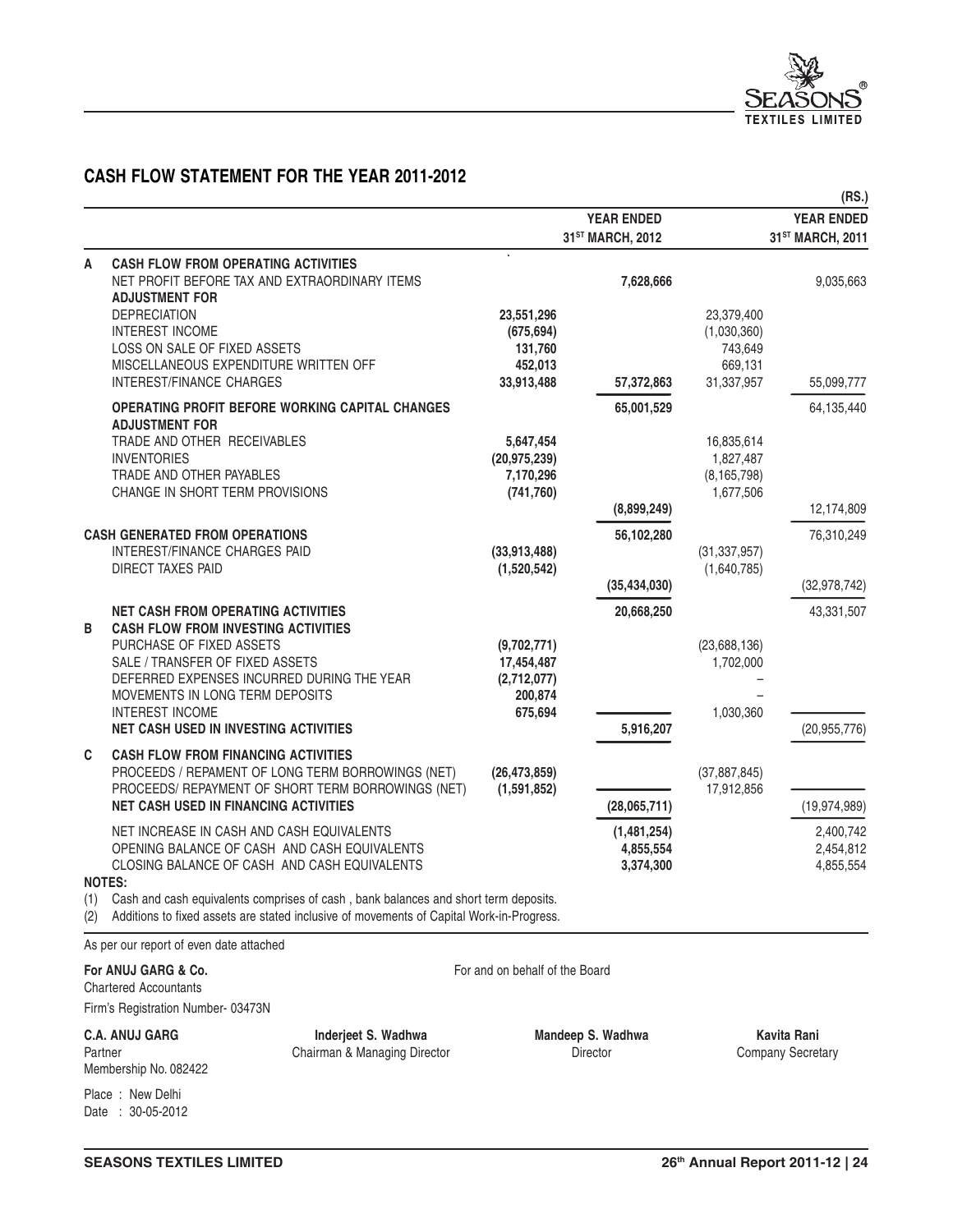

# **NOTES FORMING PART OF FINANCIAL STATEMENTS**

### **NOTE 1: CORPORATE INFORMATION**

Seasons Textiles Limited is a listed public Company domiciled in India and incorporated under the provisions of the Companies Act, 1956. The Company is engaged in the Manufacturing, Trading and Export of Furnishing Fabrics.

### **NOTE 2 -: SIGNIFICANT ACCOUNTING POLICIES**

#### **A. Basis of Preparation of Financial Statements:**

The Financial Statements have been prepared under the historical cost convention on accrual method of accounting, in accordance with, the generally accepted accounting principles in India, mandatory Accounting Standard notified by the Companies (Accounting Standards) Rules, 2006 and the relevant provisions of the Companies Act, 1956,

#### **B. Use of Estimates:**

The preparation of financial statements requires estimates and assumptions that affect the reported amount of assets, liabilities, revenue and expenses during the reporting period. Although such estimates and assumptions are made on a reasonable and prudent basis taking into account all available information, actual results could differ from these estimates & assumptions and such differences are recognized in the period in which the results are crystallized.

#### **C. Fixed Assets**

All fixed assets are capitalised at cost inclusive of installation and direct attributable expenses.

Fixed Assets are stated at cost. Cost includes interest on borrowed capital used for construction of fixed assets and of expenditure incurred during the construction period on a fair and reasonable basis

#### **D. Intangible Assets**

Intangible Assets are stated at cost of acquisition less accumulated amortization/depletion.

#### **E. Depreciation**

Depreciation on fixed assets has been charged on straight line method, in the manner and at Rates specified in Schedule XIV to the Companies Act, 1956. In respect of additions depreciation is provided on pro-rata basis with reference to the number of days of addition. On assets sold, discarded, etc. during the year, depreciation is provided upto the date of sale/discard.

#### **F. Inventories**

Inventories are valued at lower of cost and net realisable value as estimated by the management. Cost of Inventories is calculated on Standard Cost basis. Cost comprises of all cost of purchase, cost of conversion and other cost incurred in bringing the inventories to their present location and condition.

#### **G. Foreign Currency Transactions and Translations:**

Foreign Currency transactions are recorded at the exchange rate prevailing on the date of transaction. Exchange rate differences arising on the date of settlement of transaction are recognised as Currency Exchange Fluctuation Account in Profit And Loss Account.

Year end balance of foreign currency loans and other liabilities/receivables denominated in foreign currency are translated at the applicable year end rates, and the resultant gains and losses are recognised as Currency Exchange Fluctuation Account in Profit and Loss Account

#### **H. Revenue Recognition**

#### **1) Consignment Sales**

The consignment sales have been accounted for on sales effected by the consignee.

#### **2) Other Sales**

Sales are accounted for net of Excise Duty, CST and VAT. Sale of products are recognized on transfer of property in goods as per agreed terms.

#### **3) Other Incomes**

All income items in all material aspects having bearing on the financial statement are recognized on accrual basis.

#### **I. Provisions and Contingent Liabilities**

A provision is recognised when the company has a present obligation as a result of a past event and it is probable that an outflow of resources will be required to settle the obligation and in respect of which a reliable estimate can be made. Provisions are determined based on management estimate required to settle the obligation at the balance sheet date and are not discounted to present value. Contingent liabilities are disclosed on the basis of judgment of the management/independent experts. These are reviewed at each balance sheet date and are adjusted to reflect the current management estimate.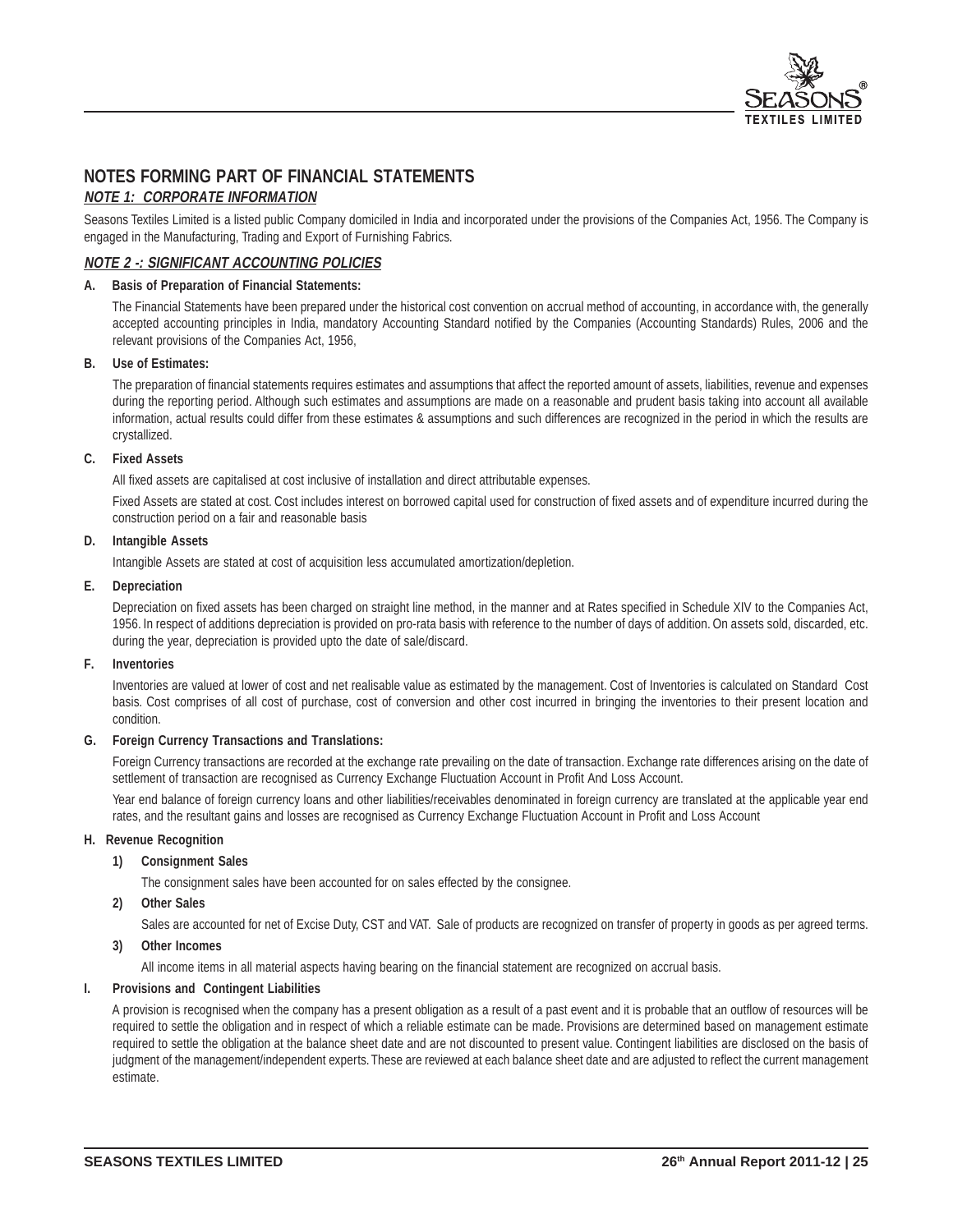

#### **J. Employees' Benefits Employees Benefits**

#### **1) Short Term Employee Benefits:-**

Short Term Employee Benefits are recognized as an expense on an undiscounted basis in the Profit & Loss account of the year in which the related service is rendered.

#### **2) Post Employment Benefits:-**

#### **(a) Defined Contribution Plan:**

The Employer's contribution to the Provident Fund and Pension Scheme, a defined contribution plan is made in accordance with the Provident Fund Act, 1952 read with the Employees Pension Scheme, 1995

#### **(b) Defined Benefit Plan:**

The liability for gratuity is provided through a policy taken from Life Insurance Corporation of India (LIC) by an approved trust formed for that purpose. The present value of the company's obligation is determined on the basis of actuarial valuation at the year end and the fair value of plan assets is reduced form the gross obligations under the gratuity scheme to recognize the obligation on a net basis

#### **K. Taxation**

- (a) Provision for current tax is made and retained in the accounts on the basis of estimated tax liability as per the applicable provisions of the Income Tax Act, 1961.
- Deferred tax assets and liability are recognised for timing differences between the accounting and taxable income, based on tax rates that have been enacted or substantively enacted by the Balance Sheet date. Where there are unabsorbed depreciation or carry forward losses, Deferred tax assets are recognised only if there isvirtual certainly of realisation of such assets. Other deferred tax assets are recognised only to the extent there is reasonable certainly of realisation in future

#### **L. Borrowing Costs**

Borrowing costs that are attributable to the acquisition of or construction of qualifying assets are capitalized as part of the cost of such assets. A qualifying assets is one that necessarily takes substantial period of time to get ready for its intended use. All other borrowing costs are charged to revenue.

#### **M. Impairment of Assets**

If the carrying amount of fixed assets exceeds the recoverable amount on the reporting date, the carrying amount is reduced to the recoverable amount. The recoverable amount is measured as the higher of the net selling price or the value in use determined by the present value of estimated future cash flows.

#### **N. Earning Per Share**

The earnings considered in ascertaining the Company's EPS comprises the net profit after tax as per Accounting Standard-20 on "Earning per share", issued by the Institute of Chartered Accountants of India. The number of shares used in computing basic EPS is the weighted average number of shares outstanding during the period. The diluted EPS is calculated on the same basis as basic EPS, after adjusting for the effects of potential dilutive equity shares unless the effect of the potential dilutive share is anti-dilutive.

## **NOTES 3 TO 10 ANNEXED TO AND FORMING PART OF THE BALANCE SHEET AS AT 31ST MARCH, 2012**

|                                                                                                      |                                       | (RS.)                                 |
|------------------------------------------------------------------------------------------------------|---------------------------------------|---------------------------------------|
|                                                                                                      | AS AT<br>31 <sup>ST</sup> MARCH, 2012 | AS AT<br>31 <sup>ST</sup> MARCH, 2011 |
| <b>NOTE 3 : SHARE CAPITAL</b>                                                                        |                                       |                                       |
| <b>AUTHORISED</b><br>1,20,00,000 Equity Shares of Rs.10/- each                                       | 120,000,000                           | 120,000,000                           |
| (Previous year 12000000 equity shares)                                                               |                                       |                                       |
| <b>ISSUED, SUBSCRIBED AND PAID-UP</b><br>6590300 Equity shares of Rs.10/- each fully paid up in cash |                                       |                                       |
| (Previous year 6590300 Equity shares of Rs.10/- each)                                                | 65,903,000                            | 65,903,000                            |
| <b>TOTAL</b>                                                                                         | 65,903,000                            | 65,903,000                            |

The Company has only one class of equity shares having a par value of Rs. 10 per share. Each Shareholder is eligible for one vote share. In the event of liquidation, the equity shareholders are eligible to receive the remaining assets of the Company, after distribution of all preferential amounts, in proportion of their shareholding.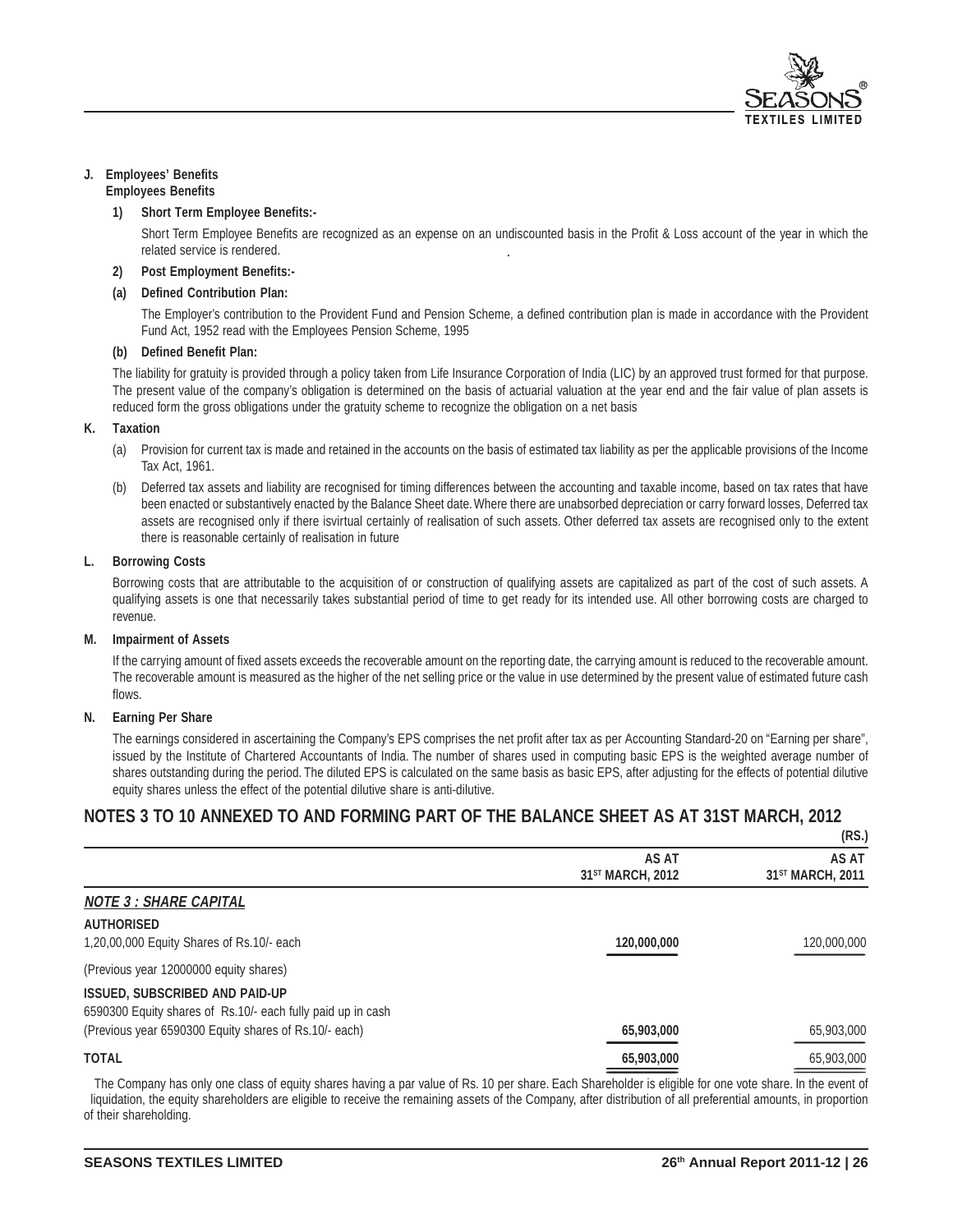

|                          |                                                                                                                                                                                                                                                                                                                                                                                                                                                                                                                                                                                                                         |                                              | (RS.)                                 |
|--------------------------|-------------------------------------------------------------------------------------------------------------------------------------------------------------------------------------------------------------------------------------------------------------------------------------------------------------------------------------------------------------------------------------------------------------------------------------------------------------------------------------------------------------------------------------------------------------------------------------------------------------------------|----------------------------------------------|---------------------------------------|
|                          |                                                                                                                                                                                                                                                                                                                                                                                                                                                                                                                                                                                                                         | <b>AS AT</b><br>31 <sup>ST</sup> MARCH, 2012 | AS AT<br>31 <sup>ST</sup> MARCH, 2011 |
| (a)                      | <b>RECONCILIATION OF NUMBER OF SHARES</b><br>No. of Shares outstanding as at 1st April'11<br>No.of Shares outstanding as at 31st March'12                                                                                                                                                                                                                                                                                                                                                                                                                                                                               | 6,590,300<br>6,590,300                       | 6,590,300<br>6,590,300                |
| (b)                      | LIST OF SHAREHOLDERS HOLDIG MORE THAN 5% OF THE<br>TOTAL NO. OF SHARES ISSUED BY THE COMPANY:<br>NAME OF THE SHAREHOLDER<br>Mohit Madan<br>K.K. Karnani                                                                                                                                                                                                                                                                                                                                                                                                                                                                 | 650,000<br>750,000                           | 650,000<br>750,000                    |
|                          | <b>NOTE 4: RESERVES &amp; SURPLUS</b>                                                                                                                                                                                                                                                                                                                                                                                                                                                                                                                                                                                   |                                              |                                       |
| (a)<br>(b)<br>(c)<br>(d) | <b>Capital Reserve</b><br><b>General Reserve</b><br><b>Securities Premium Reserve</b><br><b>Surplus</b>                                                                                                                                                                                                                                                                                                                                                                                                                                                                                                                 | 10,607,080<br>19,918,184<br>7,500,000        | 10,607,080<br>19,918,184<br>7,500,000 |
|                          | <b>Opening Balance</b><br>Add: Profit for the year                                                                                                                                                                                                                                                                                                                                                                                                                                                                                                                                                                      | 94,567,834<br>6,968,102                      | 89,434,818<br>5,133,016               |
|                          | <b>Closing Balance</b>                                                                                                                                                                                                                                                                                                                                                                                                                                                                                                                                                                                                  | 101,535,936                                  | 94,567,834                            |
|                          | TOTAL(a+b+c+d)                                                                                                                                                                                                                                                                                                                                                                                                                                                                                                                                                                                                          | 139,561,200                                  | 132,593,098                           |
| a)                       | <b>NON-CURRENT LIABILITIES</b><br><b>NOTE 5 : (A)LONG TERM BORROWING</b><br><b>SECURED</b><br><b>TERM LOANS FROM BANKS</b><br>(1)<br><b>IDBI Bank Ltd.</b><br>(Secured by way of first charge over the immovable properties at (1) A-29,<br>Sector-5, Noida-201301 (2) B-18, Sector-5, Noida-201301 and (3) Plot No. 466-<br>467, HSIIDC Industrial Estate, Barhi, Sonepat (Haryana) and over moveable<br>properties including moveable Plant and Machineries, Spares both present and<br>future. The loan is repayable in 24 variable quarterly installment of different<br>amounts along with floating interest rate) | 97,211,720                                   | 118,361,720                           |
|                          | Less: Due with in One Year (Separately Shown in Current Liabilities                                                                                                                                                                                                                                                                                                                                                                                                                                                                                                                                                     | 21,800,000                                   | 21,150,000                            |
|                          |                                                                                                                                                                                                                                                                                                                                                                                                                                                                                                                                                                                                                         | 75,411,720                                   | 97,211,720                            |
|                          | <b>ICICI Bank Ltd</b><br>(Secured against hypothecation of respective vehicles purchased under hire<br>purchase agreements and the loan is repayable by way of monthly instalment.)<br>Less: Due with in One Year (Separately Shown in Current Liabilities                                                                                                                                                                                                                                                                                                                                                              |                                              | 416,462<br>416,462                    |
|                          |                                                                                                                                                                                                                                                                                                                                                                                                                                                                                                                                                                                                                         |                                              |                                       |
|                          | <b>TERM LOAN FROM OTHERS</b><br>Ш<br>Kotak Mahindra Prime Ltd<br>(Secured against hypothecation of respective vehicles purchased under hire<br>purchase agreements and the loan is repayable by way of monthly instalment.)                                                                                                                                                                                                                                                                                                                                                                                             | 3,317,136                                    | 5,862,155                             |
|                          | Less: Due with in One Year (Separately Shown in Current Liabilities                                                                                                                                                                                                                                                                                                                                                                                                                                                                                                                                                     | 2,325,760                                    | 2,545,019                             |
|                          |                                                                                                                                                                                                                                                                                                                                                                                                                                                                                                                                                                                                                         | 991,376                                      | 3,317,136                             |
| b)                       | <b>UNSECURED</b><br><b>TERM LOANS FROM BANKS</b><br>(1)<br><b>ABN Amro Bank</b><br>(Loan is personally guaranteed by the promoter directors and the same is<br>repayable by way of monthly instalment.)                                                                                                                                                                                                                                                                                                                                                                                                                 | 87,588                                       | 272,556                               |
|                          | Less: Due with in One Year (Separately Shown in Current Liabilities                                                                                                                                                                                                                                                                                                                                                                                                                                                                                                                                                     | 87,588                                       | 184,968                               |
|                          |                                                                                                                                                                                                                                                                                                                                                                                                                                                                                                                                                                                                                         |                                              | 87,588                                |
|                          |                                                                                                                                                                                                                                                                                                                                                                                                                                                                                                                                                                                                                         |                                              |                                       |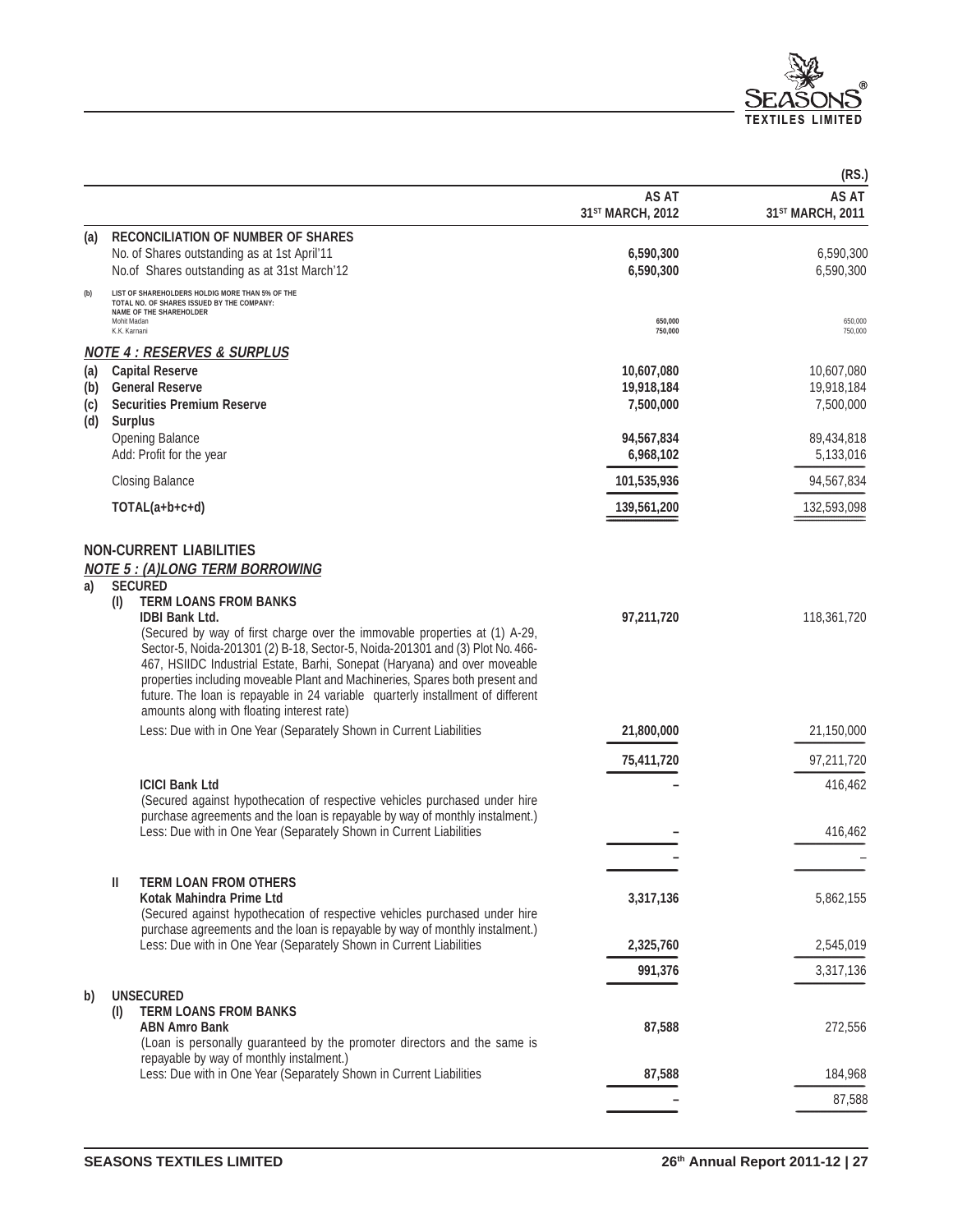

| AS AT<br>AS AT<br>31 <sup>ST</sup> MARCH, 2012<br>31 <sup>ST</sup> MARCH, 2011<br><b>TERM LOANS FROM OTHERS</b><br>(II)<br>Religare Finvest Ltd.<br>3,133,999<br>(Loan is personally guaranteed by the promoter directors and the same is<br>repayable by way of monthly instalment.)<br>Less: Due with in One Year (Separately Shown in Current Liabilities<br>2,644,736<br>489,263<br><b>TATA Capital Ltd.</b><br>1,578,388<br>(Loan is personally guaranteed by the promoter directors and<br>the same is repayable by way of monthly instalment.)<br>Less: Due with in One Year (Separately Shown in Current Liabilities<br>1,328,162<br>250,226<br>Reliance Capital Ltd.<br>51,730<br>(Loan is personally guaranteed by the promoter directors and the same<br>is repayable by way of monthly instalment.)<br>Less: Due with in One Year (Separately Shown in Current Liabilities<br>51,730<br>(III) LOANS FROM RELATED PARTIES<br>Loan from Directors / Promoters<br>12,591,668<br>15,591,668<br>N.S.Properties Pvt Ltd.<br>4,732,620<br>Less: Due with in One Year (Separately Shown in Current Liabilities<br>4,732,620<br>15,591,668<br>12,591,668<br><b>TOTAL LONG TERM BORROWINGS (a+b)</b><br>89,734,253<br>116,208,112<br><b>CURRENT LIABILITIES</b><br><b>LOANS REPAYABLE ON DEMAND FROM BANKS</b><br><b>Canara Bank</b><br>106,339,535<br>107,931,387<br>(The Working Capital Loans from Canara Bank are secured by way of first charge<br>against hypothecation of stocks of Raw Material, Work in Process, Finished Goods,<br>Stores, Spares & book debts and Second charge on factory Land and Building &<br>Plant and Machinery at A-29 and B-18, Sector-5, Noida-201301 (U.P.).<br><b>TOTAL</b><br>107,931,387<br>106,339,535<br>7,089,615<br>10,509,497<br><b>TOTAL</b><br>10,509,497<br>7,089,615<br>** Disclosure with respect to Micro, Small and Medium Enterprises<br>as required by MSMED Act, 2006 is made in Note No. 24(I)<br><b>NOTE 8 : (C) OTHER CURRENT LIABILITIES</b><br><b>CURRENT MATURITIES OF LONG-TERM DEBTS</b><br>Kotak Mahindra Prime Ltd<br>2,325,760<br>2,545,019<br><b>IDBI Bank Ltd</b><br>21,800,000<br>21,150,000<br><b>ICICI Bank Ltd</b><br>416,462<br>Tata Capital Ltd<br>1,328,162<br>Religare Finvest Ltd.<br>2,644,736<br>Reliance Capital Ltd<br>51,730 |                                         |        | (RS.)   |
|------------------------------------------------------------------------------------------------------------------------------------------------------------------------------------------------------------------------------------------------------------------------------------------------------------------------------------------------------------------------------------------------------------------------------------------------------------------------------------------------------------------------------------------------------------------------------------------------------------------------------------------------------------------------------------------------------------------------------------------------------------------------------------------------------------------------------------------------------------------------------------------------------------------------------------------------------------------------------------------------------------------------------------------------------------------------------------------------------------------------------------------------------------------------------------------------------------------------------------------------------------------------------------------------------------------------------------------------------------------------------------------------------------------------------------------------------------------------------------------------------------------------------------------------------------------------------------------------------------------------------------------------------------------------------------------------------------------------------------------------------------------------------------------------------------------------------------------------------------------------------------------------------------------------------------------------------------------------------------------------------------------------------------------------------------------------------------------------------------------------------------------------------------------------------------------------------------------------------------------------------------------------------------------------------------------|-----------------------------------------|--------|---------|
|                                                                                                                                                                                                                                                                                                                                                                                                                                                                                                                                                                                                                                                                                                                                                                                                                                                                                                                                                                                                                                                                                                                                                                                                                                                                                                                                                                                                                                                                                                                                                                                                                                                                                                                                                                                                                                                                                                                                                                                                                                                                                                                                                                                                                                                                                                                  |                                         |        |         |
|                                                                                                                                                                                                                                                                                                                                                                                                                                                                                                                                                                                                                                                                                                                                                                                                                                                                                                                                                                                                                                                                                                                                                                                                                                                                                                                                                                                                                                                                                                                                                                                                                                                                                                                                                                                                                                                                                                                                                                                                                                                                                                                                                                                                                                                                                                                  |                                         |        |         |
|                                                                                                                                                                                                                                                                                                                                                                                                                                                                                                                                                                                                                                                                                                                                                                                                                                                                                                                                                                                                                                                                                                                                                                                                                                                                                                                                                                                                                                                                                                                                                                                                                                                                                                                                                                                                                                                                                                                                                                                                                                                                                                                                                                                                                                                                                                                  |                                         |        |         |
|                                                                                                                                                                                                                                                                                                                                                                                                                                                                                                                                                                                                                                                                                                                                                                                                                                                                                                                                                                                                                                                                                                                                                                                                                                                                                                                                                                                                                                                                                                                                                                                                                                                                                                                                                                                                                                                                                                                                                                                                                                                                                                                                                                                                                                                                                                                  |                                         |        |         |
|                                                                                                                                                                                                                                                                                                                                                                                                                                                                                                                                                                                                                                                                                                                                                                                                                                                                                                                                                                                                                                                                                                                                                                                                                                                                                                                                                                                                                                                                                                                                                                                                                                                                                                                                                                                                                                                                                                                                                                                                                                                                                                                                                                                                                                                                                                                  |                                         |        |         |
|                                                                                                                                                                                                                                                                                                                                                                                                                                                                                                                                                                                                                                                                                                                                                                                                                                                                                                                                                                                                                                                                                                                                                                                                                                                                                                                                                                                                                                                                                                                                                                                                                                                                                                                                                                                                                                                                                                                                                                                                                                                                                                                                                                                                                                                                                                                  |                                         |        |         |
|                                                                                                                                                                                                                                                                                                                                                                                                                                                                                                                                                                                                                                                                                                                                                                                                                                                                                                                                                                                                                                                                                                                                                                                                                                                                                                                                                                                                                                                                                                                                                                                                                                                                                                                                                                                                                                                                                                                                                                                                                                                                                                                                                                                                                                                                                                                  |                                         |        |         |
|                                                                                                                                                                                                                                                                                                                                                                                                                                                                                                                                                                                                                                                                                                                                                                                                                                                                                                                                                                                                                                                                                                                                                                                                                                                                                                                                                                                                                                                                                                                                                                                                                                                                                                                                                                                                                                                                                                                                                                                                                                                                                                                                                                                                                                                                                                                  |                                         |        |         |
|                                                                                                                                                                                                                                                                                                                                                                                                                                                                                                                                                                                                                                                                                                                                                                                                                                                                                                                                                                                                                                                                                                                                                                                                                                                                                                                                                                                                                                                                                                                                                                                                                                                                                                                                                                                                                                                                                                                                                                                                                                                                                                                                                                                                                                                                                                                  |                                         |        |         |
|                                                                                                                                                                                                                                                                                                                                                                                                                                                                                                                                                                                                                                                                                                                                                                                                                                                                                                                                                                                                                                                                                                                                                                                                                                                                                                                                                                                                                                                                                                                                                                                                                                                                                                                                                                                                                                                                                                                                                                                                                                                                                                                                                                                                                                                                                                                  |                                         |        |         |
|                                                                                                                                                                                                                                                                                                                                                                                                                                                                                                                                                                                                                                                                                                                                                                                                                                                                                                                                                                                                                                                                                                                                                                                                                                                                                                                                                                                                                                                                                                                                                                                                                                                                                                                                                                                                                                                                                                                                                                                                                                                                                                                                                                                                                                                                                                                  |                                         |        |         |
|                                                                                                                                                                                                                                                                                                                                                                                                                                                                                                                                                                                                                                                                                                                                                                                                                                                                                                                                                                                                                                                                                                                                                                                                                                                                                                                                                                                                                                                                                                                                                                                                                                                                                                                                                                                                                                                                                                                                                                                                                                                                                                                                                                                                                                                                                                                  |                                         |        |         |
|                                                                                                                                                                                                                                                                                                                                                                                                                                                                                                                                                                                                                                                                                                                                                                                                                                                                                                                                                                                                                                                                                                                                                                                                                                                                                                                                                                                                                                                                                                                                                                                                                                                                                                                                                                                                                                                                                                                                                                                                                                                                                                                                                                                                                                                                                                                  |                                         |        |         |
|                                                                                                                                                                                                                                                                                                                                                                                                                                                                                                                                                                                                                                                                                                                                                                                                                                                                                                                                                                                                                                                                                                                                                                                                                                                                                                                                                                                                                                                                                                                                                                                                                                                                                                                                                                                                                                                                                                                                                                                                                                                                                                                                                                                                                                                                                                                  |                                         |        |         |
|                                                                                                                                                                                                                                                                                                                                                                                                                                                                                                                                                                                                                                                                                                                                                                                                                                                                                                                                                                                                                                                                                                                                                                                                                                                                                                                                                                                                                                                                                                                                                                                                                                                                                                                                                                                                                                                                                                                                                                                                                                                                                                                                                                                                                                                                                                                  |                                         |        |         |
|                                                                                                                                                                                                                                                                                                                                                                                                                                                                                                                                                                                                                                                                                                                                                                                                                                                                                                                                                                                                                                                                                                                                                                                                                                                                                                                                                                                                                                                                                                                                                                                                                                                                                                                                                                                                                                                                                                                                                                                                                                                                                                                                                                                                                                                                                                                  |                                         |        |         |
|                                                                                                                                                                                                                                                                                                                                                                                                                                                                                                                                                                                                                                                                                                                                                                                                                                                                                                                                                                                                                                                                                                                                                                                                                                                                                                                                                                                                                                                                                                                                                                                                                                                                                                                                                                                                                                                                                                                                                                                                                                                                                                                                                                                                                                                                                                                  |                                         |        |         |
|                                                                                                                                                                                                                                                                                                                                                                                                                                                                                                                                                                                                                                                                                                                                                                                                                                                                                                                                                                                                                                                                                                                                                                                                                                                                                                                                                                                                                                                                                                                                                                                                                                                                                                                                                                                                                                                                                                                                                                                                                                                                                                                                                                                                                                                                                                                  |                                         |        |         |
|                                                                                                                                                                                                                                                                                                                                                                                                                                                                                                                                                                                                                                                                                                                                                                                                                                                                                                                                                                                                                                                                                                                                                                                                                                                                                                                                                                                                                                                                                                                                                                                                                                                                                                                                                                                                                                                                                                                                                                                                                                                                                                                                                                                                                                                                                                                  |                                         |        |         |
|                                                                                                                                                                                                                                                                                                                                                                                                                                                                                                                                                                                                                                                                                                                                                                                                                                                                                                                                                                                                                                                                                                                                                                                                                                                                                                                                                                                                                                                                                                                                                                                                                                                                                                                                                                                                                                                                                                                                                                                                                                                                                                                                                                                                                                                                                                                  |                                         |        |         |
|                                                                                                                                                                                                                                                                                                                                                                                                                                                                                                                                                                                                                                                                                                                                                                                                                                                                                                                                                                                                                                                                                                                                                                                                                                                                                                                                                                                                                                                                                                                                                                                                                                                                                                                                                                                                                                                                                                                                                                                                                                                                                                                                                                                                                                                                                                                  |                                         |        |         |
|                                                                                                                                                                                                                                                                                                                                                                                                                                                                                                                                                                                                                                                                                                                                                                                                                                                                                                                                                                                                                                                                                                                                                                                                                                                                                                                                                                                                                                                                                                                                                                                                                                                                                                                                                                                                                                                                                                                                                                                                                                                                                                                                                                                                                                                                                                                  |                                         |        |         |
|                                                                                                                                                                                                                                                                                                                                                                                                                                                                                                                                                                                                                                                                                                                                                                                                                                                                                                                                                                                                                                                                                                                                                                                                                                                                                                                                                                                                                                                                                                                                                                                                                                                                                                                                                                                                                                                                                                                                                                                                                                                                                                                                                                                                                                                                                                                  |                                         |        |         |
|                                                                                                                                                                                                                                                                                                                                                                                                                                                                                                                                                                                                                                                                                                                                                                                                                                                                                                                                                                                                                                                                                                                                                                                                                                                                                                                                                                                                                                                                                                                                                                                                                                                                                                                                                                                                                                                                                                                                                                                                                                                                                                                                                                                                                                                                                                                  |                                         |        |         |
|                                                                                                                                                                                                                                                                                                                                                                                                                                                                                                                                                                                                                                                                                                                                                                                                                                                                                                                                                                                                                                                                                                                                                                                                                                                                                                                                                                                                                                                                                                                                                                                                                                                                                                                                                                                                                                                                                                                                                                                                                                                                                                                                                                                                                                                                                                                  |                                         |        |         |
|                                                                                                                                                                                                                                                                                                                                                                                                                                                                                                                                                                                                                                                                                                                                                                                                                                                                                                                                                                                                                                                                                                                                                                                                                                                                                                                                                                                                                                                                                                                                                                                                                                                                                                                                                                                                                                                                                                                                                                                                                                                                                                                                                                                                                                                                                                                  | <b>NOTE 6 : A) SHORT-TERM BORROWING</b> |        |         |
|                                                                                                                                                                                                                                                                                                                                                                                                                                                                                                                                                                                                                                                                                                                                                                                                                                                                                                                                                                                                                                                                                                                                                                                                                                                                                                                                                                                                                                                                                                                                                                                                                                                                                                                                                                                                                                                                                                                                                                                                                                                                                                                                                                                                                                                                                                                  | <b>SECURED</b>                          |        |         |
|                                                                                                                                                                                                                                                                                                                                                                                                                                                                                                                                                                                                                                                                                                                                                                                                                                                                                                                                                                                                                                                                                                                                                                                                                                                                                                                                                                                                                                                                                                                                                                                                                                                                                                                                                                                                                                                                                                                                                                                                                                                                                                                                                                                                                                                                                                                  |                                         |        |         |
|                                                                                                                                                                                                                                                                                                                                                                                                                                                                                                                                                                                                                                                                                                                                                                                                                                                                                                                                                                                                                                                                                                                                                                                                                                                                                                                                                                                                                                                                                                                                                                                                                                                                                                                                                                                                                                                                                                                                                                                                                                                                                                                                                                                                                                                                                                                  |                                         |        |         |
|                                                                                                                                                                                                                                                                                                                                                                                                                                                                                                                                                                                                                                                                                                                                                                                                                                                                                                                                                                                                                                                                                                                                                                                                                                                                                                                                                                                                                                                                                                                                                                                                                                                                                                                                                                                                                                                                                                                                                                                                                                                                                                                                                                                                                                                                                                                  |                                         |        |         |
|                                                                                                                                                                                                                                                                                                                                                                                                                                                                                                                                                                                                                                                                                                                                                                                                                                                                                                                                                                                                                                                                                                                                                                                                                                                                                                                                                                                                                                                                                                                                                                                                                                                                                                                                                                                                                                                                                                                                                                                                                                                                                                                                                                                                                                                                                                                  |                                         |        |         |
|                                                                                                                                                                                                                                                                                                                                                                                                                                                                                                                                                                                                                                                                                                                                                                                                                                                                                                                                                                                                                                                                                                                                                                                                                                                                                                                                                                                                                                                                                                                                                                                                                                                                                                                                                                                                                                                                                                                                                                                                                                                                                                                                                                                                                                                                                                                  |                                         |        |         |
|                                                                                                                                                                                                                                                                                                                                                                                                                                                                                                                                                                                                                                                                                                                                                                                                                                                                                                                                                                                                                                                                                                                                                                                                                                                                                                                                                                                                                                                                                                                                                                                                                                                                                                                                                                                                                                                                                                                                                                                                                                                                                                                                                                                                                                                                                                                  |                                         |        |         |
|                                                                                                                                                                                                                                                                                                                                                                                                                                                                                                                                                                                                                                                                                                                                                                                                                                                                                                                                                                                                                                                                                                                                                                                                                                                                                                                                                                                                                                                                                                                                                                                                                                                                                                                                                                                                                                                                                                                                                                                                                                                                                                                                                                                                                                                                                                                  |                                         |        |         |
|                                                                                                                                                                                                                                                                                                                                                                                                                                                                                                                                                                                                                                                                                                                                                                                                                                                                                                                                                                                                                                                                                                                                                                                                                                                                                                                                                                                                                                                                                                                                                                                                                                                                                                                                                                                                                                                                                                                                                                                                                                                                                                                                                                                                                                                                                                                  | <u>NOTE 7 : (B) TRADE PAYABLES</u>      |        |         |
|                                                                                                                                                                                                                                                                                                                                                                                                                                                                                                                                                                                                                                                                                                                                                                                                                                                                                                                                                                                                                                                                                                                                                                                                                                                                                                                                                                                                                                                                                                                                                                                                                                                                                                                                                                                                                                                                                                                                                                                                                                                                                                                                                                                                                                                                                                                  | ** For Goods and Services               |        |         |
|                                                                                                                                                                                                                                                                                                                                                                                                                                                                                                                                                                                                                                                                                                                                                                                                                                                                                                                                                                                                                                                                                                                                                                                                                                                                                                                                                                                                                                                                                                                                                                                                                                                                                                                                                                                                                                                                                                                                                                                                                                                                                                                                                                                                                                                                                                                  |                                         |        |         |
|                                                                                                                                                                                                                                                                                                                                                                                                                                                                                                                                                                                                                                                                                                                                                                                                                                                                                                                                                                                                                                                                                                                                                                                                                                                                                                                                                                                                                                                                                                                                                                                                                                                                                                                                                                                                                                                                                                                                                                                                                                                                                                                                                                                                                                                                                                                  |                                         |        |         |
|                                                                                                                                                                                                                                                                                                                                                                                                                                                                                                                                                                                                                                                                                                                                                                                                                                                                                                                                                                                                                                                                                                                                                                                                                                                                                                                                                                                                                                                                                                                                                                                                                                                                                                                                                                                                                                                                                                                                                                                                                                                                                                                                                                                                                                                                                                                  |                                         |        |         |
|                                                                                                                                                                                                                                                                                                                                                                                                                                                                                                                                                                                                                                                                                                                                                                                                                                                                                                                                                                                                                                                                                                                                                                                                                                                                                                                                                                                                                                                                                                                                                                                                                                                                                                                                                                                                                                                                                                                                                                                                                                                                                                                                                                                                                                                                                                                  |                                         |        |         |
|                                                                                                                                                                                                                                                                                                                                                                                                                                                                                                                                                                                                                                                                                                                                                                                                                                                                                                                                                                                                                                                                                                                                                                                                                                                                                                                                                                                                                                                                                                                                                                                                                                                                                                                                                                                                                                                                                                                                                                                                                                                                                                                                                                                                                                                                                                                  |                                         |        |         |
|                                                                                                                                                                                                                                                                                                                                                                                                                                                                                                                                                                                                                                                                                                                                                                                                                                                                                                                                                                                                                                                                                                                                                                                                                                                                                                                                                                                                                                                                                                                                                                                                                                                                                                                                                                                                                                                                                                                                                                                                                                                                                                                                                                                                                                                                                                                  |                                         |        |         |
|                                                                                                                                                                                                                                                                                                                                                                                                                                                                                                                                                                                                                                                                                                                                                                                                                                                                                                                                                                                                                                                                                                                                                                                                                                                                                                                                                                                                                                                                                                                                                                                                                                                                                                                                                                                                                                                                                                                                                                                                                                                                                                                                                                                                                                                                                                                  |                                         |        |         |
|                                                                                                                                                                                                                                                                                                                                                                                                                                                                                                                                                                                                                                                                                                                                                                                                                                                                                                                                                                                                                                                                                                                                                                                                                                                                                                                                                                                                                                                                                                                                                                                                                                                                                                                                                                                                                                                                                                                                                                                                                                                                                                                                                                                                                                                                                                                  |                                         |        |         |
|                                                                                                                                                                                                                                                                                                                                                                                                                                                                                                                                                                                                                                                                                                                                                                                                                                                                                                                                                                                                                                                                                                                                                                                                                                                                                                                                                                                                                                                                                                                                                                                                                                                                                                                                                                                                                                                                                                                                                                                                                                                                                                                                                                                                                                                                                                                  |                                         |        |         |
|                                                                                                                                                                                                                                                                                                                                                                                                                                                                                                                                                                                                                                                                                                                                                                                                                                                                                                                                                                                                                                                                                                                                                                                                                                                                                                                                                                                                                                                                                                                                                                                                                                                                                                                                                                                                                                                                                                                                                                                                                                                                                                                                                                                                                                                                                                                  |                                         |        |         |
|                                                                                                                                                                                                                                                                                                                                                                                                                                                                                                                                                                                                                                                                                                                                                                                                                                                                                                                                                                                                                                                                                                                                                                                                                                                                                                                                                                                                                                                                                                                                                                                                                                                                                                                                                                                                                                                                                                                                                                                                                                                                                                                                                                                                                                                                                                                  |                                         |        |         |
|                                                                                                                                                                                                                                                                                                                                                                                                                                                                                                                                                                                                                                                                                                                                                                                                                                                                                                                                                                                                                                                                                                                                                                                                                                                                                                                                                                                                                                                                                                                                                                                                                                                                                                                                                                                                                                                                                                                                                                                                                                                                                                                                                                                                                                                                                                                  | ABN AMRO                                | 87,588 | 184,968 |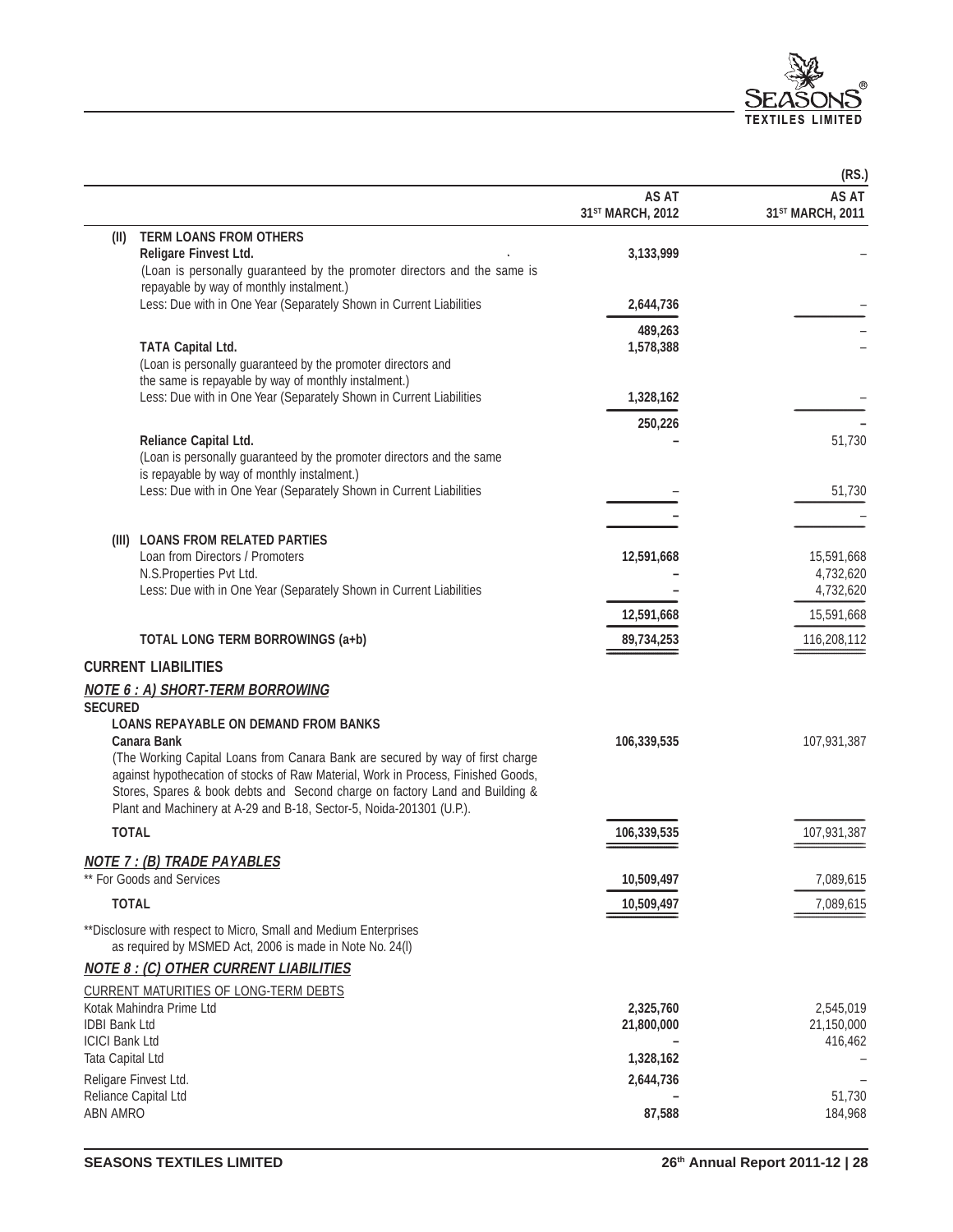

|                                                      |                                              | (RS.)                                        |
|------------------------------------------------------|----------------------------------------------|----------------------------------------------|
|                                                      | <b>AS AT</b><br>31 <sup>ST</sup> MARCH, 2012 | <b>AS AT</b><br>31 <sup>ST</sup> MARCH, 2011 |
| <b>NOTE 8: (C) OTHER CURRENT LIABILITIES (Contd)</b> |                                              |                                              |
| N.S.Properties Pvt Ltd.                              |                                              | 4,732,620                                    |
|                                                      | 28,186,246                                   | 29,080,799                                   |
| OTHER PAYABLES                                       |                                              |                                              |
| Tax Deducted at Source and Other Statutory Dues      | 566,606                                      | 576,843                                      |
| Advance Received from Customers                      | 6,449,642                                    | 1,877,598                                    |
| Expenses Payable & Others Liabilities                | 18,057,762                                   | 17,974,602                                   |
|                                                      | 25,074,010                                   | 20,429,043                                   |
| <b>TOTAL</b>                                         | 53,260,256                                   | 49,509,842                                   |
| <b>NOTE 9 : (D) SHORT TERM PROVISIONS</b>            |                                              |                                              |
| Provision for employees'benefits                     | 646,624                                      | 1,242,199                                    |
| Provision for Income Tax                             | 1,155,553                                    | 1,301,738                                    |
| <b>TOTAL</b>                                         | 1,802,177                                    | 2,543,937                                    |
|                                                      |                                              |                                              |

### **NOTE 10 : FIXED ASSETS**

|                |                                                        |                                       | <b>GROSS BLOCK</b>             |                                                     |                                       | <b>DEPRECIATION</b>                   |                    | <b>NET BLOCK</b>                             |                                       |                                       |                                       |
|----------------|--------------------------------------------------------|---------------------------------------|--------------------------------|-----------------------------------------------------|---------------------------------------|---------------------------------------|--------------------|----------------------------------------------|---------------------------------------|---------------------------------------|---------------------------------------|
| S.<br>No.      | <b>DESCRIPTION</b>                                     | <b>Balance</b><br>as at<br>01/04/2011 | <b>Additions</b><br>During the | Disposal/<br>Written<br>year Back during<br>theyear | <b>Balance</b><br>as at<br>31/03/2012 | <b>Balance</b><br>as at<br>01/04/2011 | During<br>the year | Deduction/<br>Reversal<br>Durina<br>the year | <b>Balance</b><br>as at<br>31/03/2012 | <b>Balance</b><br>as at<br>31/03/2012 | <b>Balance</b><br>as at<br>31/03/2011 |
|                | <b>TANGIBLE ASSETS</b>                                 |                                       |                                |                                                     |                                       |                                       |                    |                                              |                                       |                                       |                                       |
|                | LEASE HOLD LAND                                        | 17,004,109                            |                                |                                                     | 17,004,109                            |                                       |                    |                                              |                                       | 17,004,109                            | 17,004,109                            |
| $\overline{2}$ | <b>BUILDINGS</b>                                       | 64,242,734                            | 1,514,632                      |                                                     | 65,757,366                            | 10,302,975                            | 2,178,807          |                                              | 12.481.782                            | 53,275,584                            | 53,939,759                            |
| 3              | <b>DATA PROCESSING</b><br><b>EQUIPMENT</b>             | 2,115,670                             | 14,163                         | ۰                                                   | 2,129,833                             | 1,793,693                             | 113,381            | ۰                                            | 1,907,074                             | 222,759                               | 321,977                               |
| $\overline{4}$ | <b>ELECTRICAL</b><br><b>INSTALLATION &amp; FITTING</b> | 7,358,481                             | 1,147,500                      |                                                     | 8,505,981                             | 1,950,830                             | 363,078            | Ĭ.                                           | 2,313,908                             | 6,192,073                             | 5,407,651                             |
| 5              | <b>GENERATORS</b>                                      |                                       |                                |                                                     |                                       |                                       |                    |                                              |                                       |                                       |                                       |
| 6              | <b>OFFICE EQUIPMENTS</b>                               | 2,579,440                             | 59,800                         |                                                     | 2,639,240                             | 1,330,668                             | 113,894            |                                              | 1,444,562                             | 1,194,678                             | 1,248,772                             |
| $\overline{7}$ | <b>FURNITURE &amp; FIXTURES</b>                        | 2,324,240                             |                                |                                                     | 2,324,240                             | 2,059,035                             | 66,292             | Ĭ.                                           | 2,125,327                             | 198,913                               | 265,205                               |
| 8              | PLANT & MACHINERY                                      | 288,483,966                           | 6,966,676                      | 5,720,471                                           | 289,730,171                           | 99,111,189                            | 15,035,817         | L,                                           | 114,147,006                           | 175,583,165                           | 189,372,777                           |
| 9              | <b>TUBEWELL</b>                                        | 36,070                                |                                |                                                     | 36,070                                | 13,400                                | 588                | L.                                           | 13,988                                | 22,082                                | 22,670                                |
| 10             | <b>VEHICLES</b>                                        | 12,685,274                            |                                | 1,391,593                                           | 11,293,681                            | 4,182,564                             | 1,109,065          | 831,833                                      | 4,459,796                             | 6,833,885                             | 8,502,710                             |
|                | <b>SUB TOTAL (A)</b>                                   | 396,829,984                           | 9,702,771                      | 7,112,064                                           | 399.420.691                           | 120.744.354                           | 18.980.922         | 831.833                                      | 138,893,443                           | 260,527,248                           | 276.085.630                           |
| $\mathbf{I}$   | <b>INTANGIBLE ASSETS</b>                               |                                       |                                |                                                     |                                       |                                       |                    |                                              |                                       |                                       |                                       |
|                | <b>COMPUTER SOFTWARE</b>                               | 44,934,532                            |                                |                                                     | 44,934,532                            | 29,825,281                            | 4,570,374          |                                              | 34,395,655                            | 10,538,877                            | 15,109,251                            |
|                | <b>SUB TOTAL (B)</b>                                   | 44,934,532                            |                                |                                                     | 44,934,532                            | 29,825,281                            | 4.570.374          |                                              | 34.395.655                            | 10.538.877                            | 15,109,251                            |
| III            | <b>CAPITAL WORK</b><br><b>IN PROGRESS</b>              | 16.806.016                            |                                | 11,306,016                                          | 5,500,000                             |                                       |                    |                                              |                                       | 5,500,000                             | 16,806,016                            |
|                | <b>SUB TOTAL (B)</b>                                   | 16,806,016                            |                                | 11,306,016                                          | 5,500,000                             |                                       |                    |                                              |                                       | 5,500,000                             | 16,806,016                            |
|                | TOTAL (A+B+C) FOR<br><b>CURRENT YEAR</b>               | 458,570,532                           | 9,702,771                      | 18,418,080                                          | 449,855,223                           | 150,569,635                           | 23,551,296         | 831,833                                      | 173,289,098                           | 276,566,125                           | 308,000,897                           |
|                | Previous Year                                          | 425,299,443                           | 21,135,408                     | 4,670,335                                           | 441,764,516                           | 129,414,921                           | 23,379,400         | 2,224,686                                    | 150,569,635                           | 291,194,881                           | 295,884,522                           |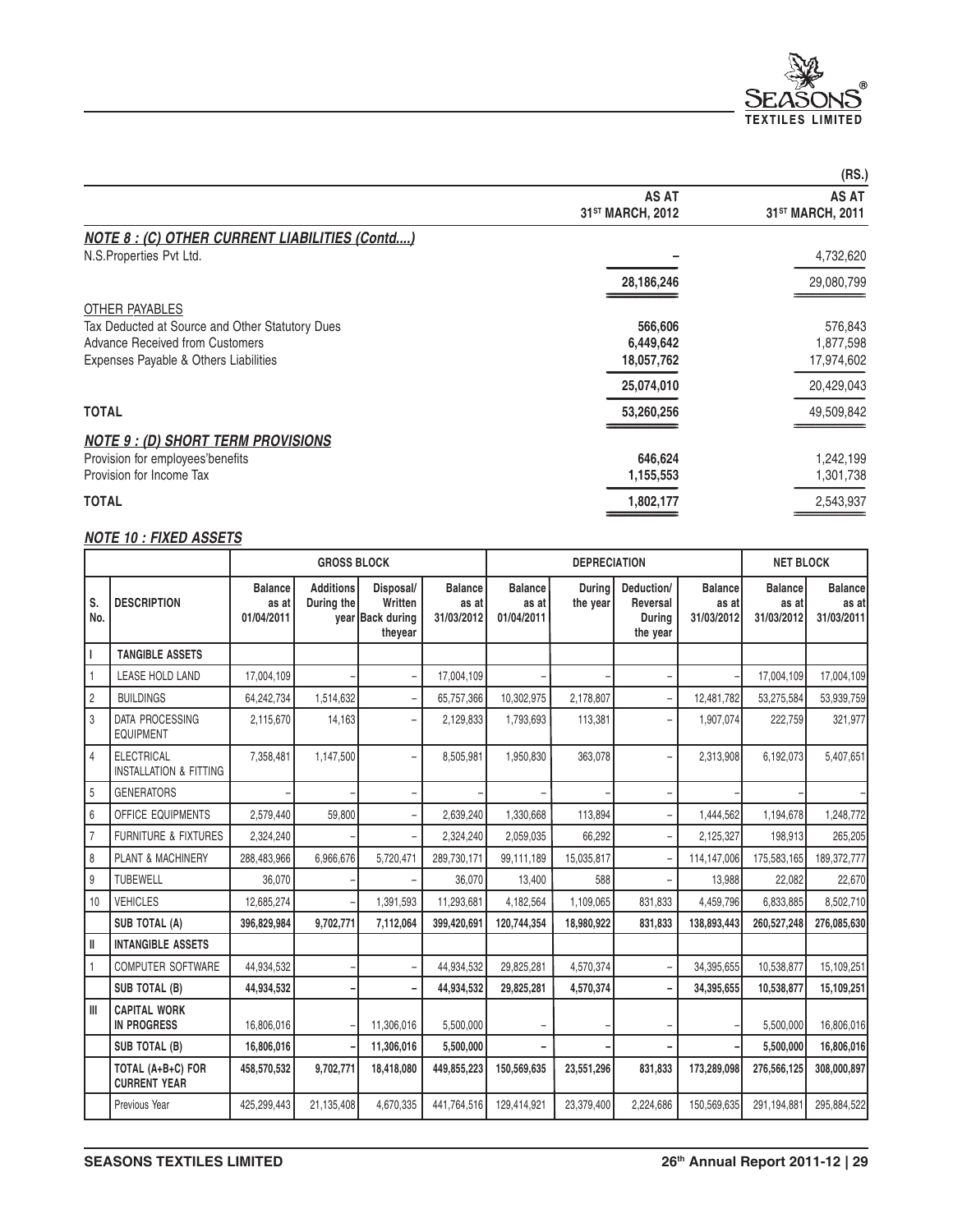

|               |                                                                                      |                                              | (RS.)                                 |
|---------------|--------------------------------------------------------------------------------------|----------------------------------------------|---------------------------------------|
|               |                                                                                      | <b>AS AT</b><br>31 <sup>ST</sup> MARCH, 2012 | AS AT<br>31 <sup>ST</sup> MARCH, 2011 |
|               | <b>NOTE 11: (B) LONG-TERM LOANS AND ADVANCES</b>                                     |                                              |                                       |
| (i)           | Security Deposits (Unsecured, considered good)                                       | 2,678,058                                    | 2,878,932                             |
|               | <b>TOTAL</b>                                                                         | 2,678,058                                    | 2,878,932                             |
|               | <b>NOTE 12 : (C) OTHER NON-CURRENT ASSETS</b>                                        |                                              |                                       |
|               | <b>Deferred Revenue Expenditure</b>                                                  | 2,260,064                                    |                                       |
|               | (To the extent not written off or adjusted)                                          |                                              |                                       |
|               | <b>TOTAL</b>                                                                         | 2,260,064                                    |                                       |
|               | <b>CURRENT ASSETS</b>                                                                |                                              |                                       |
|               | <b>NOTE 13 : INVENTORIES</b>                                                         |                                              |                                       |
| (a)           | (At cost or net realizable value whichever is lower)<br><b>Raw Materials</b>         | 78,993,380                                   | 83,977,984                            |
| (b)           | Stock in process (at cost)                                                           | 7,575,522                                    | 8,411,572                             |
| (c)           | Spare Parts                                                                          | 1,715,124                                    | 2,843,413                             |
| (d)           | <b>Finished Goods</b>                                                                | 60,694,086                                   | 32,769,903                            |
| (e)           | Dyes and Chemicals                                                                   | 322,814                                      | 322,815                               |
|               | <b>TOTAL</b>                                                                         | 149,300,926                                  | 128,325,687                           |
|               | <b>NOTE 14 : TRADE RECEIVABLES (UNSECURED,</b>                                       |                                              |                                       |
|               | <b>CONSIDERED GOOD, UNLESS OTHERWISE STATED)</b>                                     |                                              |                                       |
|               | Outstanding for a period exceeding six months from the date they are due for payment | 17,104,534                                   | 36,133,289                            |
| <b>Others</b> |                                                                                      | 58,860,913                                   | 43,819,150                            |
|               | <b>TOTAL</b>                                                                         | 75,965,447                                   | 79,952,439                            |
|               | <b>NOTE 15 : CASH AND CASH EQUIVALENTS</b>                                           |                                              |                                       |
| (a)           | <b>Balances with Bank</b>                                                            | 515,380                                      | 3,537,358                             |
|               | (with Scheduled Banks in Current Account)                                            |                                              |                                       |
| (b)           | Cash on Hand                                                                         | 292,011                                      | 73,127                                |
| (c)           | Balances with banks to the extent held as margin money                               | 2,566,909                                    | 1,245,069                             |
|               | <b>TOTAL</b>                                                                         | 3,374,300                                    | 4,855,554                             |
|               | <b>NOTE 16 : SHORT-TERM LOANS AND ADVANCES</b>                                       |                                              |                                       |
|               | (Unsecured, considered good)                                                         |                                              |                                       |
| <b>Others</b> |                                                                                      | 6,550,666                                    | 8,211,128                             |
|               | <b>TOTAL</b>                                                                         | 6,550,666                                    | 8,211,128                             |
|               | Note No. '17' TO '23' ANNEXED TO AND FORMING PART OF THE PROFIT AND LOSS ACCOUNT     |                                              |                                       |

|                                         |                                                   | (RS.)                                             |
|-----------------------------------------|---------------------------------------------------|---------------------------------------------------|
|                                         | <b>Year Ended</b><br>31 <sup>ST</sup> MARCH, 2012 | <b>Year Ended</b><br>31 <sup>ST</sup> MARCH, 2011 |
| <b>Note 17: REVENUE FROM OPERATIONS</b> |                                                   |                                                   |
| Sale of Products-Finished Goods         | 329,777,087                                       | 349,299,027                                       |
| Sale of Services                        | 2,426,704                                         |                                                   |
| Other Operating Revenue                 |                                                   |                                                   |
| Sales of DEPB Licence                   | 10,972,270                                        | 15,279,635                                        |
| Duty Draw Back                          | 5,120,012                                         | 219,320                                           |
| <b>TOTAL</b>                            | 348,296,073                                       | 364,797,982                                       |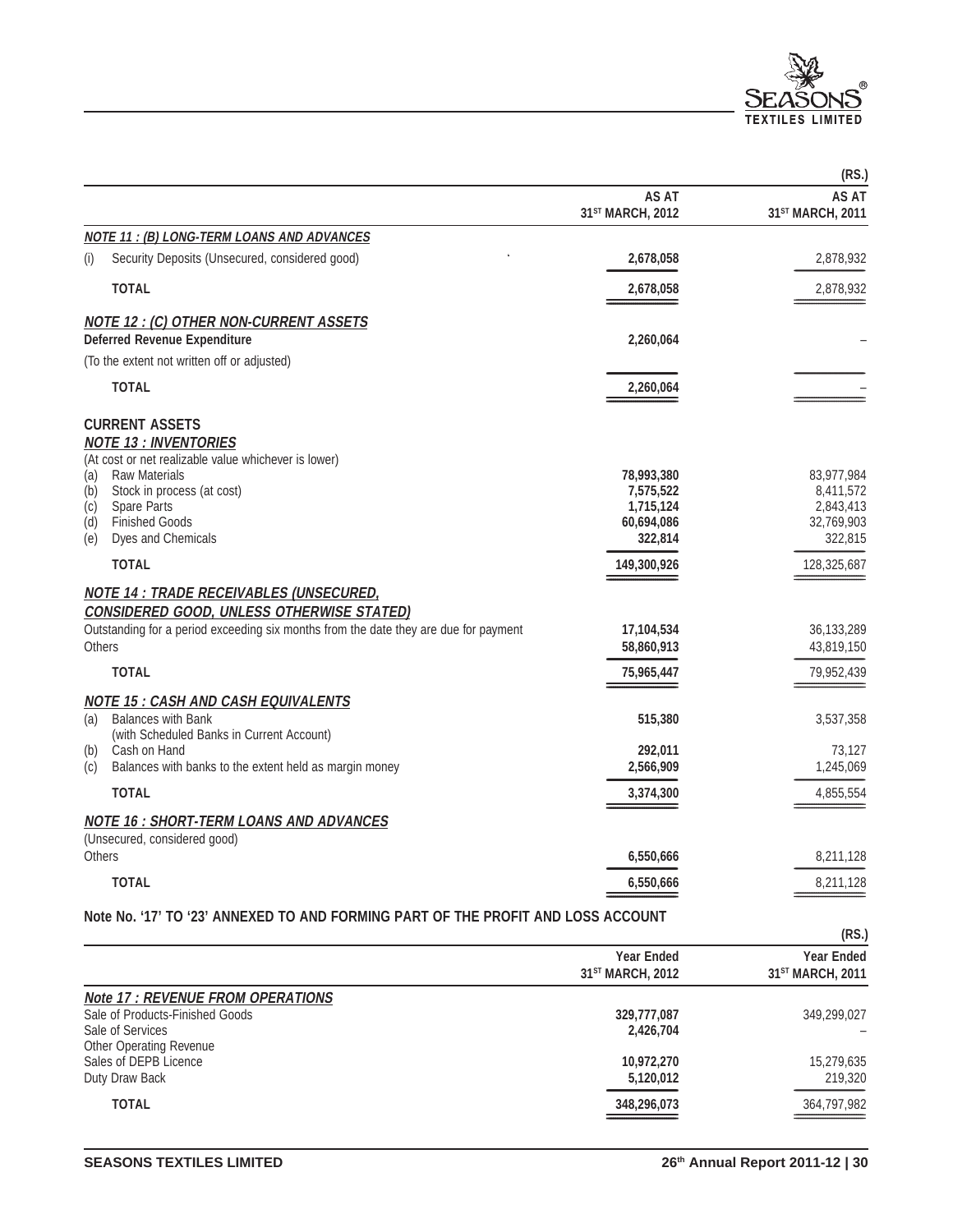

|                                            |                                       | (RS.)                                             |
|--------------------------------------------|---------------------------------------|---------------------------------------------------|
|                                            | <b>Year Ended</b><br>31ST MARCH, 2012 | <b>Year Ended</b><br>31 <sup>ST</sup> MARCH, 2011 |
| <b>NOTE 18 : OTHER INCOME</b>              |                                       |                                                   |
| Interest Income                            | 675,694                               | 1,030,360                                         |
| Foreign Currency Fluctuation               | 749,270                               | 1,554,431                                         |
| Other non-operating Income                 | 1,807,295                             | 1,098,377                                         |
| <b>TOTAL</b>                               | 3,232,259                             | 3,683,168                                         |
| <b>NOTE 19: COST OF MATERIALS CONSUMED</b> |                                       |                                                   |
| Yarn                                       | 125,975,337                           | 115,593,789                                       |
| Fabric                                     | 55,819,505                            | 33,846,676                                        |
| <b>TOTAL</b>                               | 181,794,842                           | 149,440,465                                       |
| <b>NOTE 20 : CHANGES IN INVENTORIES</b>    |                                       |                                                   |
| <b>Stock at Close</b>                      |                                       |                                                   |
| <b>Finished Goods</b>                      | 60,694,086                            | 32,769,903                                        |
| Stock in process                           | 7,575,522                             | 8,411,572                                         |
| Stores and Spares                          | 1,715,124                             | 2,843,413                                         |
|                                            | 69,984,732                            | 44,024,888                                        |
| <b>Less Stock at Commencement</b>          |                                       |                                                   |
| <b>Finished Goods</b>                      | 32,769,903                            | 53,761,103                                        |
| Stock in process                           | 8,411,572                             | 7,227,417                                         |
| Stores and Spares                          | 2,843,413<br>44,024,888               | 1,268,966<br>62,257,486                           |
|                                            |                                       |                                                   |
| Increase/(Decrease) in Stock               | (25,959,844)                          | 18,232,598                                        |
| <b>NOTE 21 : EMPLOYEE BENEFIT EXPENSES</b> |                                       |                                                   |
| Salaries, Wages & Perquisites              | 27,943,751                            | 27,194,569                                        |
| Contribution to provident Fund & Others    | 3,459,801                             | 3,344,922                                         |
| Directors Remuneration and Perquisites     | 2,195,534                             | 1,430,000                                         |
| Gratuity                                   | 1,225,942                             | 2,014,087                                         |
| <b>Staff Welfare Expenses</b>              | 992,802                               | 1,144,923                                         |
| <b>TOTAL</b>                               | 35,817,830                            | 35,128,501                                        |
| <b>NOTE 22 : FINANCIAL COSTS</b>           |                                       |                                                   |
| Interest on Term Loan                      | 9,383,619                             | 11,625,963                                        |
| Interest on Bank Loan                      | 16,024,286                            | 13,149,002                                        |
| Interest on Other Loans                    | 2,550,823                             | 3,764,352                                         |
| Bank Charges and Commission                | 3,843,645                             | 1,554,073                                         |
| <b>Finance Charges</b>                     | 2,111,115                             | 1,244,567                                         |
| <b>TOTAL</b>                               | 33,913,488                            | 31,337,957                                        |
|                                            |                                       |                                                   |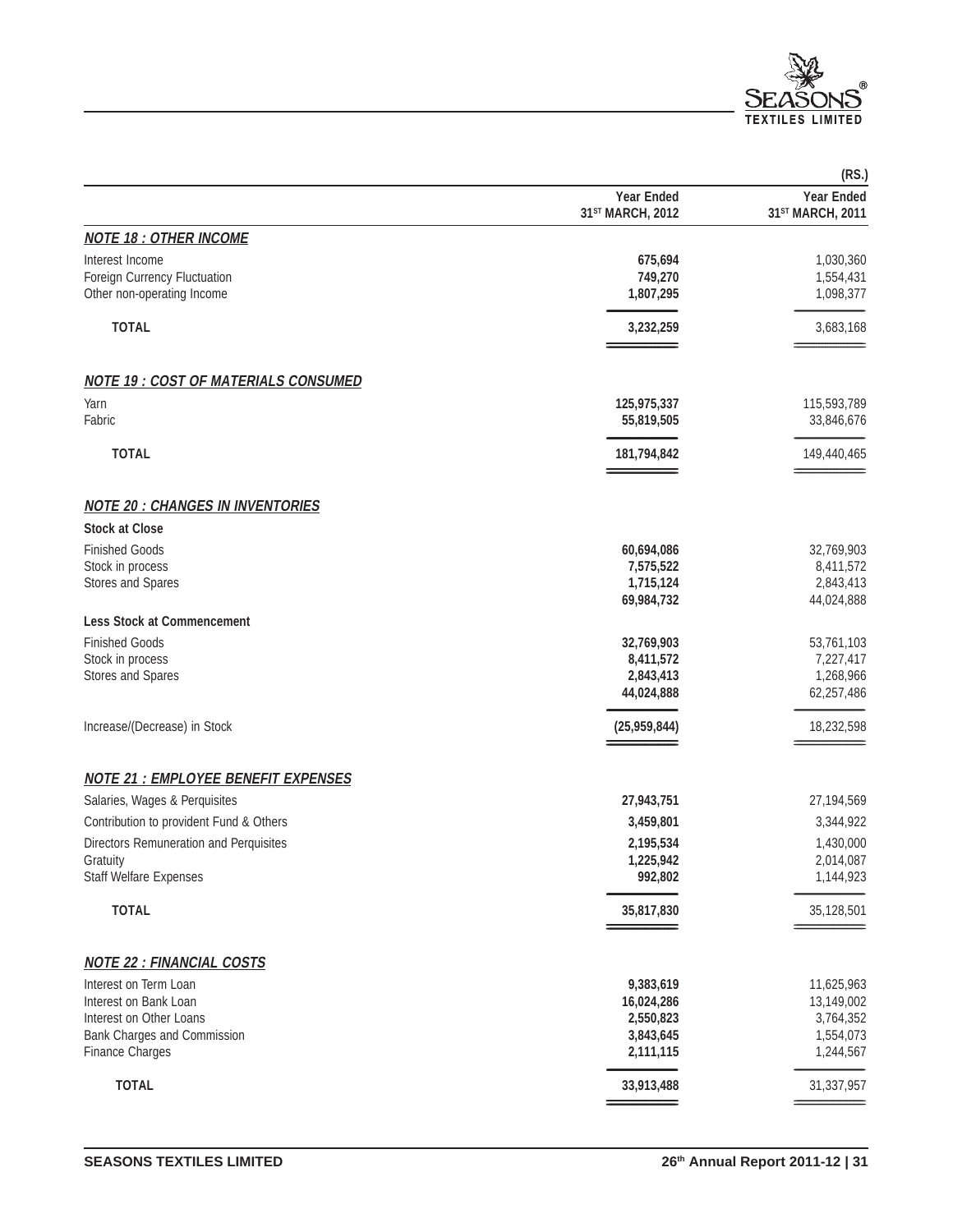

|                                       |                              | (RS.)                        |
|---------------------------------------|------------------------------|------------------------------|
|                                       | <b>Year Ended</b>            | <b>Year Ended</b>            |
|                                       | 31 <sup>ST</sup> MARCH, 2012 | 31 <sup>ST</sup> MARCH, 2011 |
| <b>SCHEDULE 23 : OTHER EXPENSES</b>   |                              |                              |
| Consumption of Stores and Spares      | 274,447                      | 565,227                      |
| Power and Fuel                        | 12,044,774                   | 13,511,332                   |
| Jobwork Charges                       | 27,943,660                   | 30,340,371                   |
| Rent                                  | 1,054,580                    | 760,962                      |
| Repairs to Machinery                  | 4,373,736                    | 5,570,837                    |
| Repair and Maintenance (Others)       | 2,990,943                    | 3,067,906                    |
| Insurance                             | 1,395,526                    | 1,392,954                    |
| Rates & Taxes                         | 412,317                      | 546,176                      |
| Carriage Inward                       | 1,227,706                    | 1,157,997                    |
| Design                                |                              | 172,823                      |
| Communication                         | 1,104,658                    | 1,093,603                    |
| Legal and Professional                | 2,592,127                    | 2,792,615                    |
| Payment to Auditors                   | 168,540                      | 162,541                      |
| Internal Audit Fee                    | 354,608                      | 307,727                      |
| Travelling and Conveyance             | 4,811,387                    | 4,974,042                    |
| Printing & Stationery                 | 1,007,707                    | 879,197                      |
| <b>Books and Periodicals</b>          | 127,676                      | 103,978                      |
| <b>Security Service Charges</b>       | 1,399,081                    | 1,186,183                    |
| Vehicle Running & Maintenance         | 1,805,705                    | 1,546,444                    |
| Office Maintenance and Others         | 560,239                      | 541,690                      |
| Director's Sitting Fees               | 170,000                      | 175,000                      |
| Loss on sale of Fixed Assets          | 131,760                      | 743,649                      |
| Charity and Donation                  | 122,100                      | 126,300                      |
| <b>Prior Period Expenses</b>          | 576,031                      | 112,344                      |
| Deferred Revenue Expenses Written Off | 452,013                      | 669,131                      |
| Miscellaneous Expenditure             | 1,082,505                    | 1,611,673                    |
| Advertisement & Publicity             | 47,688                       | 62,555                       |
| Commission on Sales                   | 8,637,995                    | 10,369,835                   |
| <b>Courier Charges</b>                | 1,594,986                    | 1,611,381                    |
| Packing and Forwarding                | 6,344,887                    | 5,863,908                    |
| Carriage Outward                      | 2,735,342                    | 2,437,538                    |
| Sampling and Product Promotion        | 1,234,316                    | 1,522,331                    |
| <b>Business Promotion</b>             | 731,676                      | 685,293                      |
| <b>Exhibition Expesnes</b>            | 23,361                       | 1,483,959                    |
| <b>Other Selling Expenses</b>         | 5,247,977                    | 3,777,064                    |
| <b>TOTAL</b>                          | 94,782,054                   | 101,926,566                  |
|                                       |                              |                              |

### **NOTE 24 : OTHER NOTES ON ACCOUNTS**

- a. The financial statements for the year ended 31st March 2011 had been prepared as perthe then applicable, pre-revised Schedule VI to the Companies Act, 1956. Consequent to the notification of Revised Schedule VI under the Companies Act, 1956, the financial statements for the year ended 31st March 2012 are prepared as per Revised Schedule VI.Accordingly, the previous year figures have also been reclassified to conform to this year's classification. The adoption of revised Schedule VI for previous year figures does notimpact recognition and measurement principles followed for preparation of financial statements.
- b. Contingent Liabilities and Commitments to the extent not provided for:-

#### **Contingent Liabilities**

- a) Bills and Cheques Discounted Rs. 1,92,50,355/- ( Previous year Rs.1,27,47,328/-)
- b) Contingent Liabilities not provided for in respect of Corporate Guarantee given by the Company to IDBI Bank Ltd. amounting to Rs.11,65,00,000/- (Previous year Rs.11,65,00,000/-) in respect of loans to Seasons Furnishings Ltd.

### **Commitments**

(a) Estimated amount of contract remaining to be executed on Capital Account and not provided for is – NIL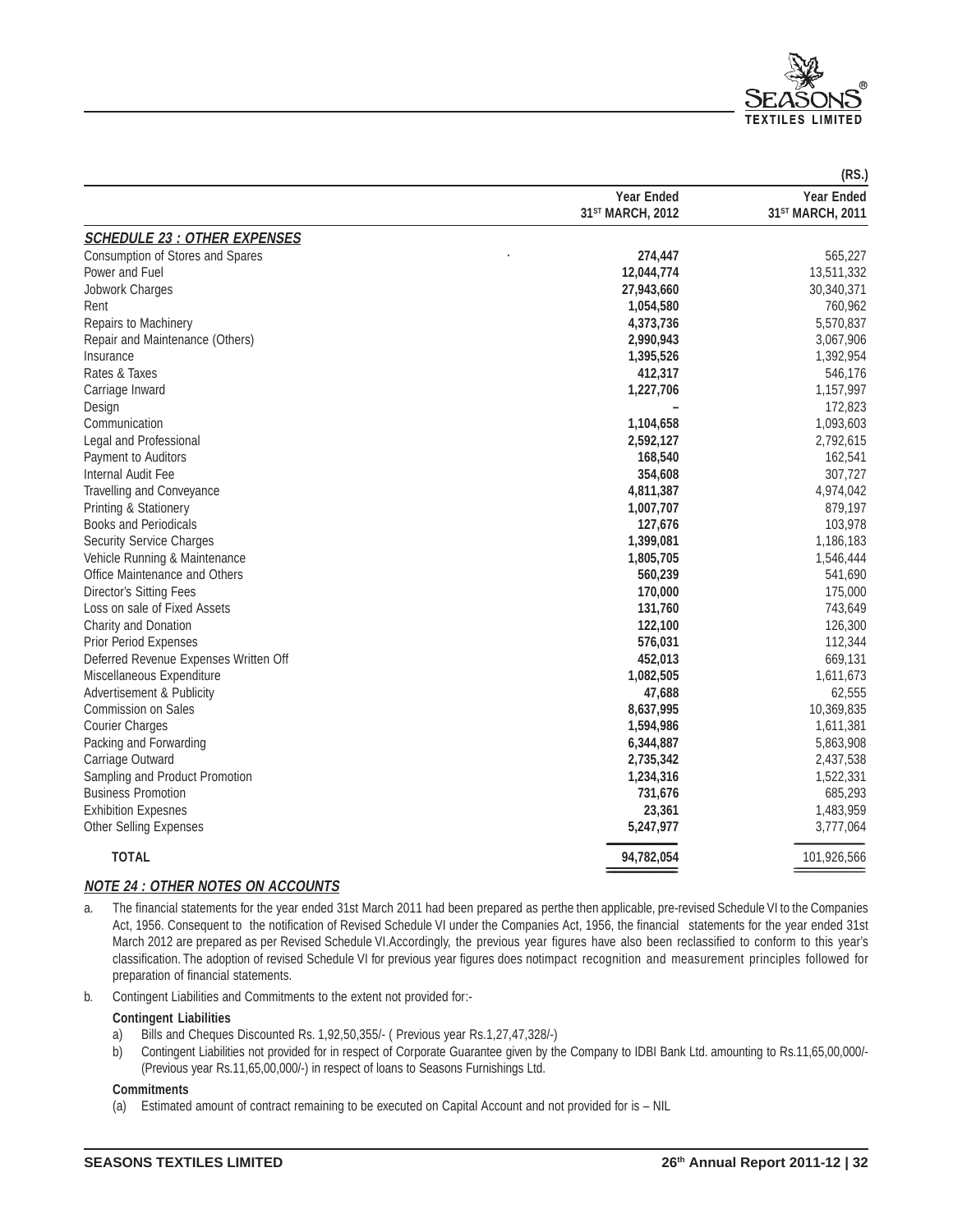

- c. All the known liabilities have been provided for and there are no disputed liabilities as confirmed by the directors
- d. Wherever the balance confirmation is not available from the parties, the balances asappearing in the books of account have been considered.
- e. Profit & Loss account includes remuneration to auditors as given below:

|                                             |                                                   | (RS.)                                             |
|---------------------------------------------|---------------------------------------------------|---------------------------------------------------|
|                                             | <b>Year Ended</b><br>31 <sup>ST</sup> MARCH, 2012 | <b>Year Ended</b><br>31 <sup>ST</sup> MARCH, 2011 |
| For Statutory Audit                         | 1,46,068                                          | 143,390                                           |
| For Tax Audit                               | 22,472                                            | 22,060                                            |
| For Certification/Other Charges             |                                                   | 11,982                                            |
| Total                                       | 168,540                                           | 177,432                                           |
| Payment to Directors by way of Remuneration |                                                   |                                                   |
| Salary                                      | 20,11,000                                         | 12,50,000                                         |
| Perquisites                                 | 1,80,000                                          | 1,80,000                                          |
| P.F. and other funds                        | 2,41,320                                          | 1,50,000                                          |
| <b>Total</b>                                | 24,32,320                                         | 15,80,000                                         |
|                                             |                                                   |                                                   |

g. Capital work in progress relates to installation of Plant & Machinery for expansion cum modernisation project at Barhi, Sonepat, Haryana.

#### **h. Related Party Disclosures:**

Disclosures as required by the Accounting Standard 18 "Related Party Disclosures" are given below:

**1) List of Related Parties Associate Companies:**Seasons Furnishings Ltd. **Key management personnel and relatives :** Inderjeet S. Wadhwa and Mandeep S. Wadhwa. **Relatives:** TejKaur; Neelam Wadhwa **Other Related Parties:** N.S. Properties Pvt. Ltd., S9 Home Pvt. Ltd.

#### **2) Transaction with related parties**

| (Rs. in lacs)                                                                   |                             |                                            |                 |                                           |                                |                                |                 |                                    |
|---------------------------------------------------------------------------------|-----------------------------|--------------------------------------------|-----------------|-------------------------------------------|--------------------------------|--------------------------------|-----------------|------------------------------------|
| <b>Nature of Transactions</b>                                                   | YEAR ENDED 31ST MARCH, 2012 |                                            |                 |                                           | YEAR ENDED 31ST MARCH, 2011    |                                |                 |                                    |
|                                                                                 | <b>Associates</b>           | Key<br>companies   management<br>personnel | <b>Relative</b> | Other<br><b>Related</b><br><b>Parties</b> | <b>Associates</b><br>companies | Key<br>management<br>personnel | <b>Relative</b> | Other<br>Related<br><b>Parties</b> |
| Sales and other income                                                          | 1663.52                     |                                            |                 |                                           | 1663.52                        |                                |                 |                                    |
| 2 Purchases                                                                     | 37.06                       |                                            | -               | 501.96                                    | 29.82                          |                                |                 | 250.24                             |
| 3 Expenditure or services                                                       |                             |                                            | 6.60            |                                           | -                              |                                | 6.60            |                                    |
| 4 Outstanding Balances<br>- Debtors<br>Creditors (for modernisation<br>Project) | 547.42                      | 93.92-                                     | 29.50           |                                           | 387.84                         | 118.92                         | 24.50           |                                    |
| - Creditors (Others)                                                            |                             |                                            | -               |                                           |                                | -                              |                 | 47.33                              |
| 5 Security deposits                                                             |                             |                                            | 8.00            |                                           |                                |                                | 8.00            |                                    |
| 6 Managerial Remuneration                                                       |                             | 24.32                                      |                 |                                           |                                | 15.80                          |                 |                                    |

#### **i. Basic and DilutedEarning per share (EPS)**

|                                          |                                                   | (KJ.)                                             |
|------------------------------------------|---------------------------------------------------|---------------------------------------------------|
| <b>PARTICULARS</b>                       | <b>Year Ended</b><br>31 <sup>ST</sup> MARCH, 2012 | <b>Year Ended</b><br>31 <sup>ST</sup> MARCH, 2011 |
| Profit available to equity shareholders  | 70,80,787                                         | 51,33,016                                         |
| Weighted average number of Equity shares | 65,90,300                                         | 65,90,300                                         |
| EPS (Basic and diluted) Rupees per share | 1.06                                              | 0.78                                              |
| Nominal Value of Share                   | <b>Rs.10</b>                                      | <b>Rs. 10</b>                                     |

**(RS.)**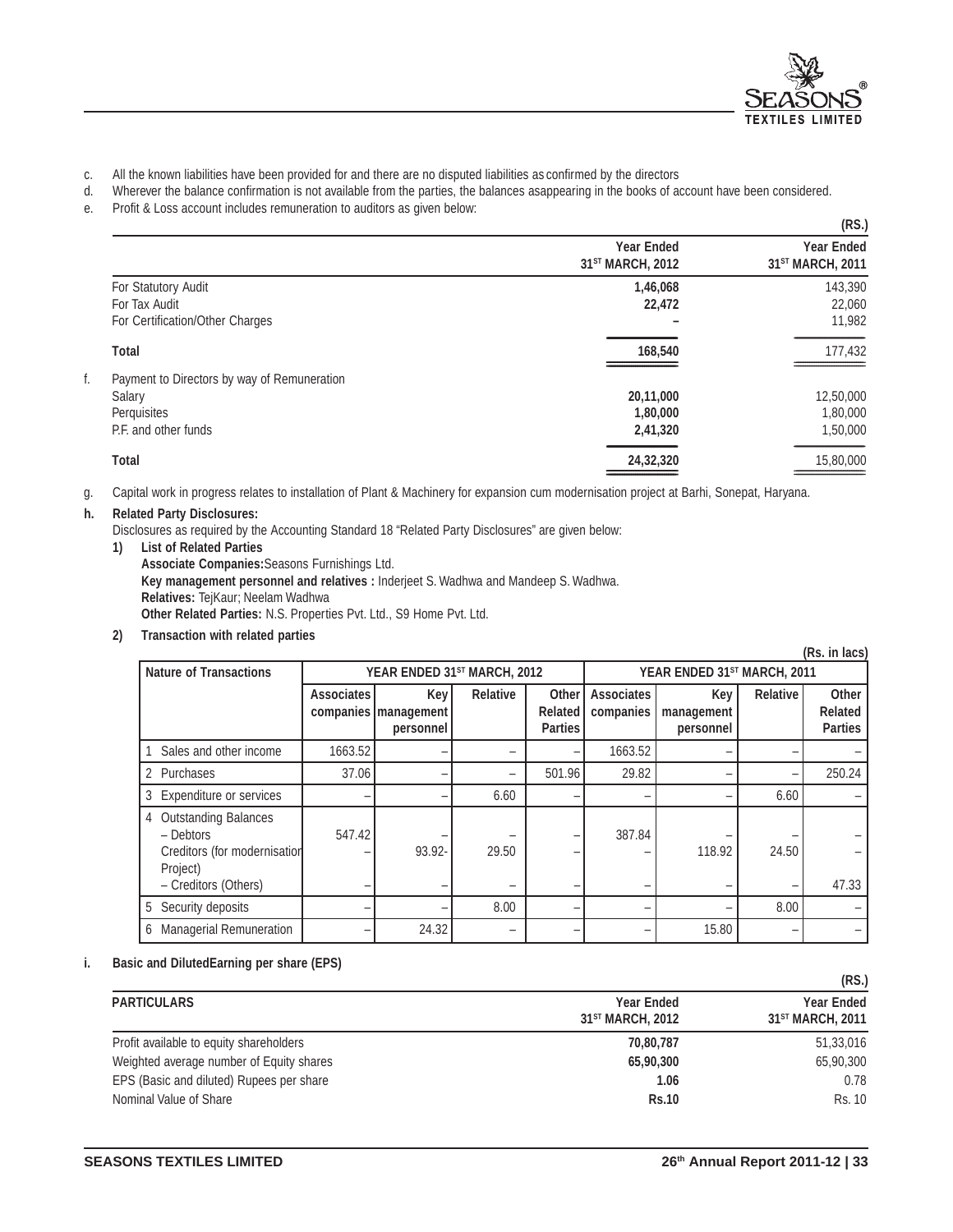

#### **j. Segmental Information: -**

The Company has only one business segment of Textiles only. The company operates its business from India. Therefore, there is only one business and geographical segment.

#### **k. Deferred Taxation:**

In accordance with Accounting Standard (AS) 22, issued by Institute of Chartered Accountants of India, the reversal of deferred tax liability (on account of timing difference ) for the current year amounting toRs.8,59,978/-.In the previous year deferred tax liability created amounting to Rs.22,61,862/-.The same has been recognised and accordingly charged to the Profit and Loss Account.

- l. The Company has not received any intimation from the suppliers regarding status under Micro, Small and Medium Enterprises Development Act, 2006 and hence disclosure regarding principal amount due and the interest due thereon outstanding to suppliers as at the end of the accounting year, Interest paid during the year and Interest payable/accrued/unpaid at the end of the accounting year, has not been provided.
- m. In the opinion of the management, the Current Assets, Loans and Advances have a value on realisation in the ordinary course of business, at least equal to the amount at which they are stated in the Balance Sheet
- n. In terms of 'Accounting Standard (AS) 28', the assets are not impaired because the recoverable amount of fixed assets collectively determined by the present value of estimated future cash flows is higher than its carrying value.
- o. Tour and Travelling Expenses include Rs5,34,845/- on account of Directors.

#### **p. VALUE OF IMPORT ON CIF BASIS :**

|                                                         |                                 | (RS.)                           |
|---------------------------------------------------------|---------------------------------|---------------------------------|
| <b>Particulars</b>                                      | <b>Year Ended</b><br>31.03.2012 | <b>Year Ended</b><br>31.03.2011 |
| <b>Raw Material</b><br>a.<br><b>Trading Goods</b><br>b. | 23,26,372<br>3,69,021           |                                 |
| <b>EXPENDITURE IN FOREIGN CURRENCY :-</b>               |                                 |                                 |
| Travelling                                              | 16,82,173                       | 8,33,901                        |
| <b>Commission on Sales</b>                              | 75,29,960                       | 61,79,241                       |
| Spare Parts                                             |                                 | 96,344                          |
| Foreign Bank Charges                                    | 7,94,479                        | 5,56,334                        |
| <b>Exhibition Expenses</b>                              | 4,33,274                        | 3,72,961                        |
| <b>Testing Fees</b>                                     | 1,83,756                        |                                 |
| Design Expenses                                         |                                 | 1,60,705                        |
| <b>TOTAL</b>                                            | 1,06,23,642                     | 81,99,486                       |
| <b>EARNING IN FOREIGN CURRENCY:</b>                     |                                 |                                 |
| F.OB Value of Export :                                  | 18,89,78,371                    | 17,32,19,943                    |
|                                                         |                                 |                                 |

#### **s. Cash Flow Statement:**

The Cash Flow Statement has been compiled from and is based on the Balance Sheet as on March 31, 2012 and Profit & Loss Account for the year ended on that date.

The Cash Flow Statement has been prepared on the basis of indirect method as set out in the Accounting Standard – 3 on Cash Flow Statement issued by the Institute of Chartered Accountant of India.

As per our Separate Report of even date as annexed hereto.

Chartered Accountants

**For ANUJ GARG & Co.** The state of the Board on behalf of the Board on behalf of the Board

Firm's Registration Number- 03473N

**C.A. ANUJ GARG Inderjeet S. Wadhwa Mandeep S. Wadhwa Kavita Rani** Partner **Chairman & Managing Director Chairman & Managing Director Director Company Secretary** 

Place : New Delhi Date : 30-05-2012

Membership No. 082422